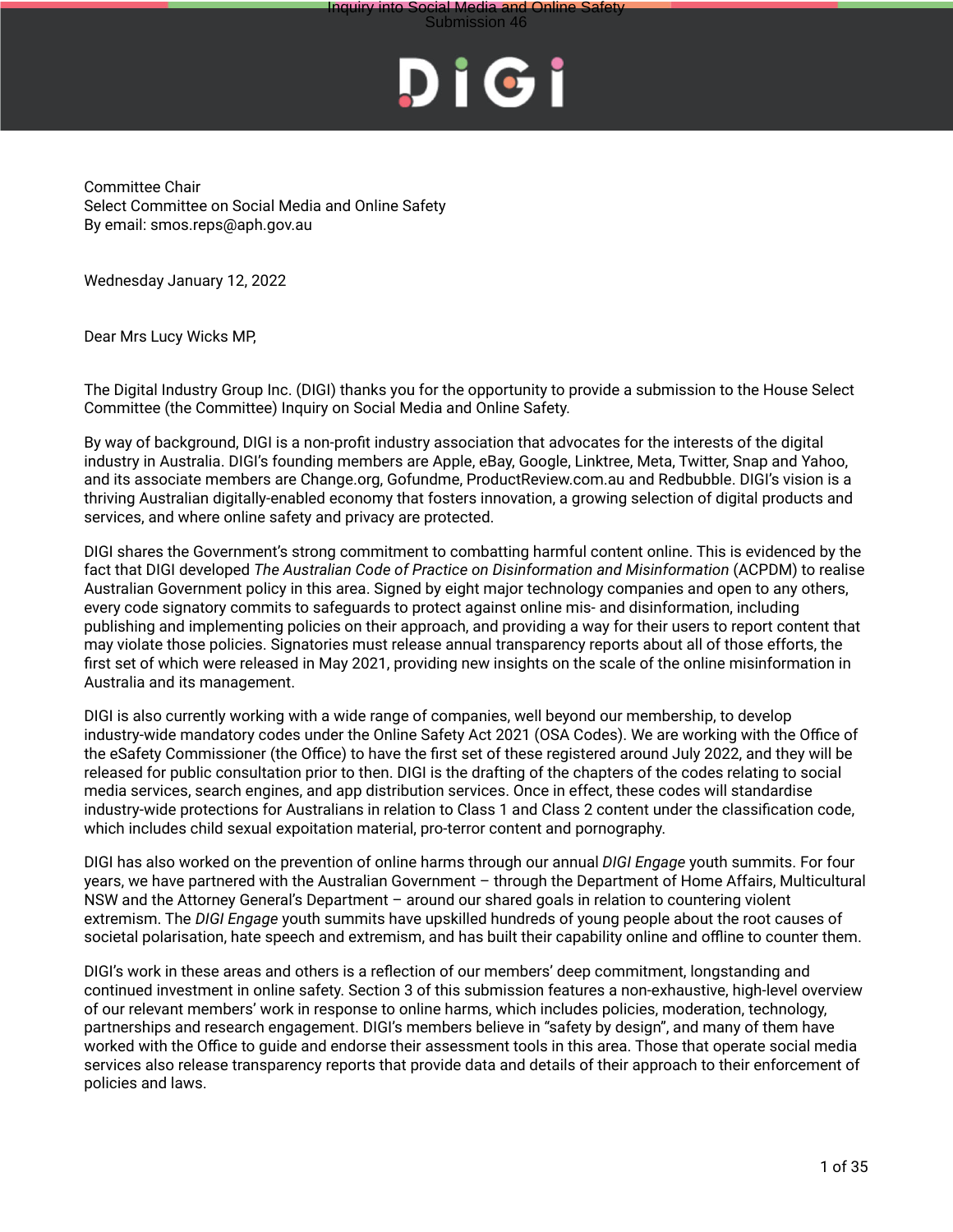



DIGI welcomes this inquiry as a way to have a deeper conversation about online safety, surface challenges and identify action areas. From DIGI's vantage point, we see the extensive work our members undertake in addressing online harms, as well as the work that the industry does together. Online safety can never be a "set and forget" exercise; it is right that platforms' online safety measures and their impact are analysed and questioned to aid continual improvement.

DIGI and its members believe that the digital industry has a responsibility to address online harm, and that the Australian Government has an important role to play in standardising protections, encouraging accountability and providing safety nets for consumers. DIGI sees itself as a key Government partner in this endeavour, through the work outlined above, and our ongoing engagement with proposed regulation where we advocate for approaches that are effective in their goals and can practically be implemented by industry.

One of those areas of regulation is the Online Safety Act (OSA) which comes into force on January 23, 2022. This is broad-ranging reform that includes:

- New takedown schemes that require the removal of certain harmful and illegal content within 24 hours, including a new adult cyberbullying scheme;
- Basic Online Safety Expectations (BOSE), the draft of which establishes a set of basic safety standards and reporting requirements that go beyond the takedown schemes of the Act for all social media services, messaging services and websites.
- A new Restricted Access System (RAS) which requires that social media services, messaging services and websites limit access to certain age-inappropriate material.
- The aforementioned OSA codes, to be registered by the Office of the eSafety Commissioner later in 2022, that relate to "Class 1" and "Class 2" materials under Australia's classification code.

DIGI looks forward to engaging with this inquiry and advancing our shared goals around online safety. To that end, this submission provides:

- 1. A high-level overview of the range of online harms, and brief summary of industry and regulatory approaches to each, which underpins the discussion and recommendation in other sections, provided **in Section 3**;
- 2. An exploration of particular issues relating to online harms that DIGI expects may be of interest to the Committee, **in Section 2**;
- 3. Advancement of specific recommendations that we encourage the committee to consider in its efforts to advance online safety for Australians in 2022, **which we open with in Section 1**.

We thank you for your close consideration of the matters raised in this submission, and for the opportunity to participate. Should you have any questions, please do not hesitate to contact me with any questions.

Best regards,



Sunita Bose Managing Director, DIGI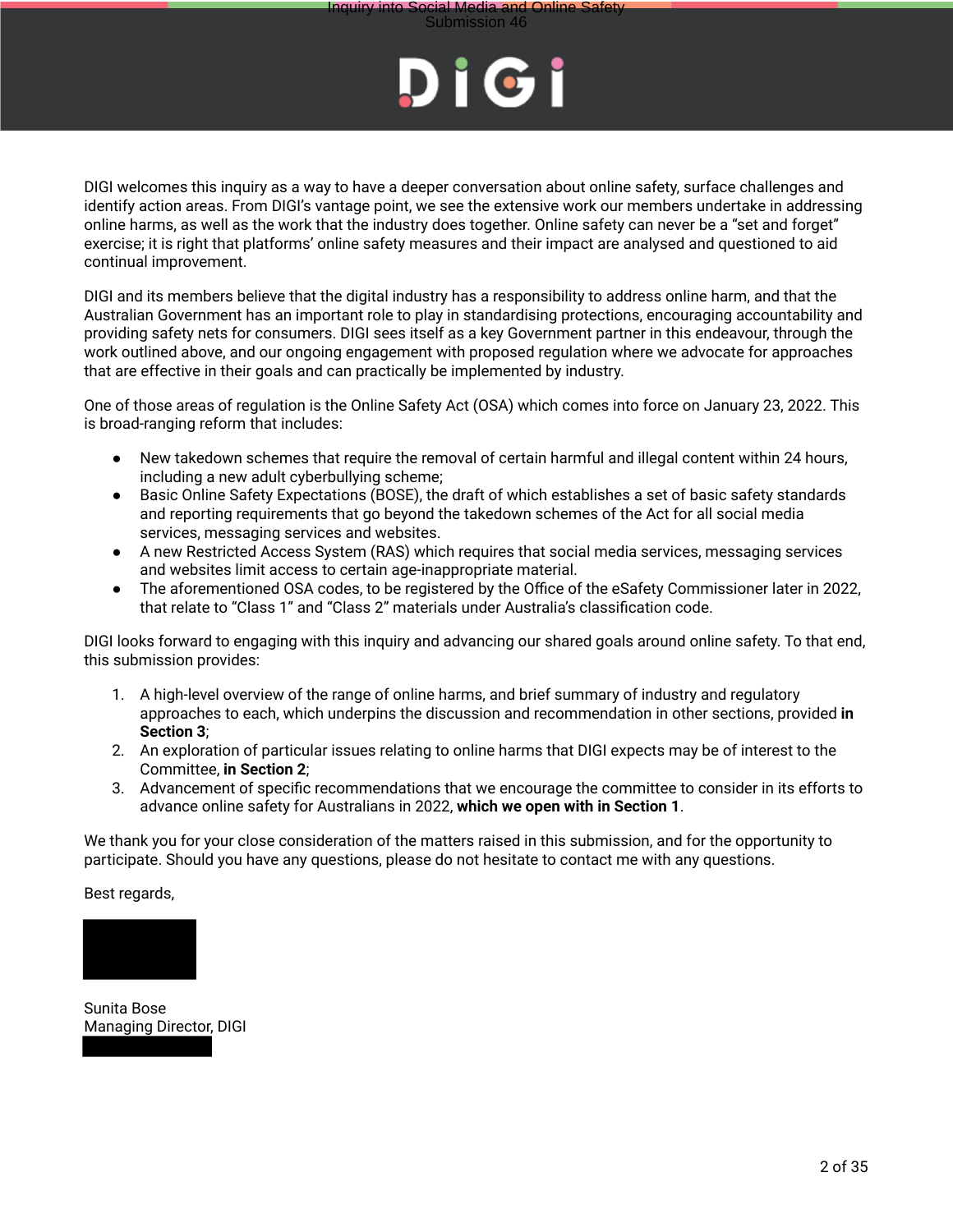

### Table of contents

| <b>Section 1: Recommendations</b>                                                                    | 4              |
|------------------------------------------------------------------------------------------------------|----------------|
| #1 Streamlining online safety legislation into one consolidated act                                  | 4              |
| #2 End-user notices for online safety breaches                                                       | 5              |
| #3 Comprehensive legal standards for hate speech and hate groups                                     | 5              |
| #4 Strengthened safety nets for the disinformation and misinformation code                           | 6              |
| #5 Economy-wide protections for minors' data in Privacy Act Review                                   | 6              |
| #6 Streamlining age verification regulatory processes to better explore Australians' attitudes to it | $\overline{7}$ |
| #7 A targeted approach to protecting minors from age inappropriate content                           | 8              |
| #8 Evidence-informed approach to youth mental health and social media                                | 8              |
| Section 2: Areas of potential interest to the Committee                                              | 9              |
| Section 2a: Protecting minors online                                                                 | 9              |
| Rapid removal of harmful content                                                                     | 9              |
| Protections for children's privacy                                                                   | 9              |
| Protections from pornography and age-inappropriate content                                           | 9              |
| Age assurance                                                                                        | 11             |
| Youth mental health and social media                                                                 | 13             |
| Section 2b: Other issues not specific to minors                                                      | 14             |
| Anonymity & pseudonymity online                                                                      | 14             |
| Algorithms and online harms                                                                          | 17             |
| Public figures and private citizens                                                                  | 19             |
| Section 3: Online harms on social media and online platforms                                         | 20             |
| Overview of online harms, platform & regulatory responses                                            | 20             |
| Cyberbullying material directed at an Australian child                                               | 22             |
| Cyberbullying material targeted at an Australian adult                                               | 23             |
| Hate speech                                                                                          | 23             |
| Defamation                                                                                           | 24             |
| Misinformation and disinformation                                                                    | 25             |
| Pro-terror material and the incitement of violence                                                   | 26             |
| Child sexual abuse material (CSAM)                                                                   | 28             |
| Non-consensual sharing of intimate imagery                                                           | 29             |
| Minors' access to pornography and other age-inappropriate content                                    | 29             |
| Advocacy of suicide and self-harm                                                                    | 31             |
| Advertising of illegal and potentially harmful goods and services                                    | 31             |
| Scams, spam and deceptive conduct                                                                    | 32             |
| Privacy intrusion, hacking & threats to cyber security                                               | 33             |
| Shared challenges in addressing online harms                                                         | 34             |
| Conclusion                                                                                           | 35             |
|                                                                                                      |                |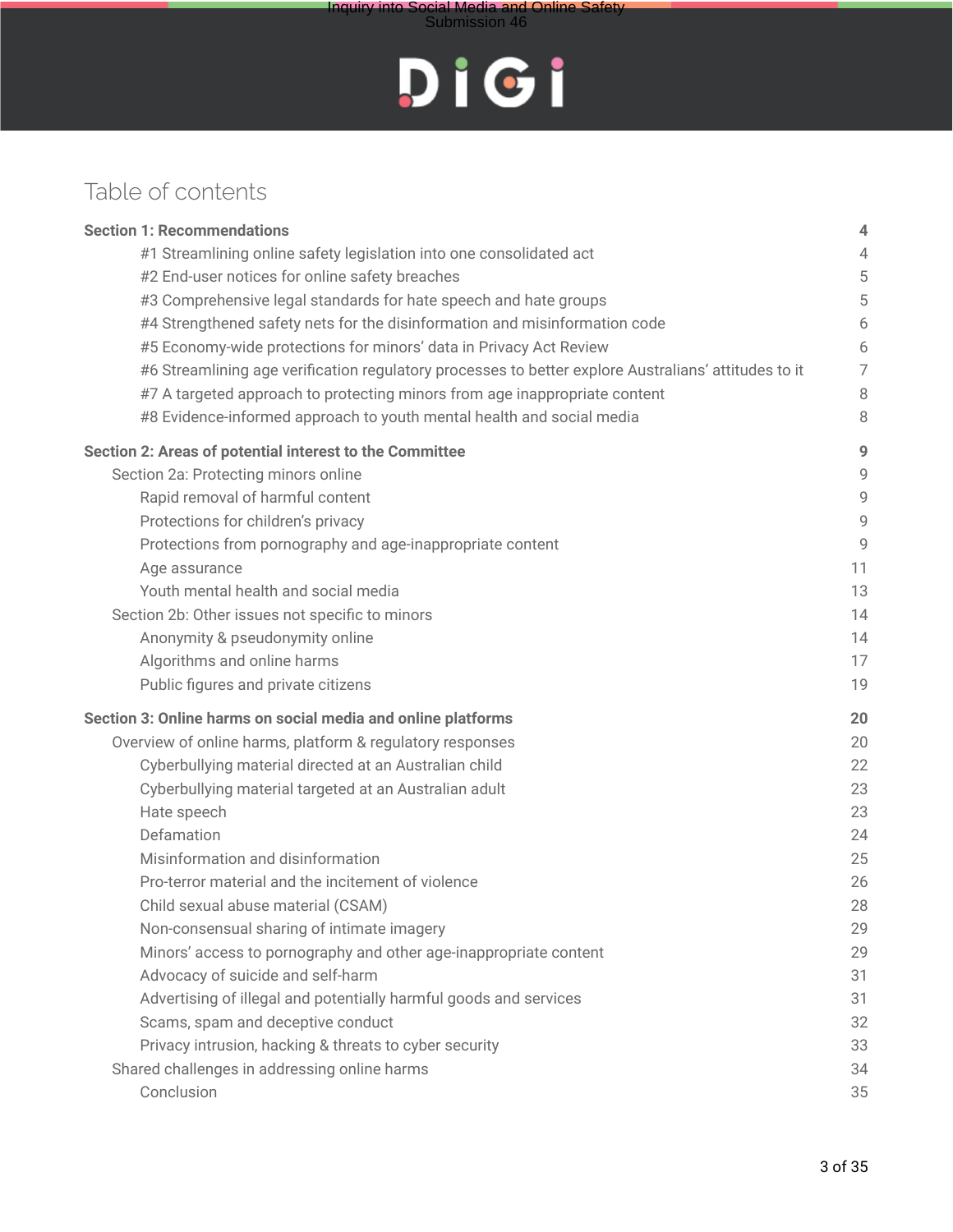



## Section 1: Recommendations

This section provides a summary of DIGI's key recommendations made in this submission that we encourage the committee to consider in its efforts to advance online safety in Australia in 2022. The recommendations are underpinned by gaps identified in the overview provided in Section 3.

- 1. #1 Streamlining online safety legislation into one consolidated act
	- 1.1. DIGI was very supportive of efforts to streamline legislation pertaining to online safety under one consolidated Online Safety Act (OSA). In Table 1 in Section 3 of this submission, we provide a high-level overview of the range of online harms, and a brief summary of industry and regulatory approaches to each. Table 1 serves to illustrate the wide range of laws and initiatives underway pertaining to online regulation and demonstrates the complexity of the regulatory environment.
	- 1.2. While the OSA does, to a large extent, achieve its aim of consolidating the law relating to online safety, further consolidation may be helpful. For example, how service providers are expected to handle abhorrent violent content is covered under several different schemes in the OSA, including its takedown schemes, the OSA codes, and the BOSE. However, this same subject matter is *also* covered under the Criminal Code Amendment (Sharing of Abhorrent Violent Material) Act 2019 (AVM Act).
	- 1.3. Despite the effort made to streamline online safety legislation into the OSA, we are seeing inconsistencies emerge across the various online regulatory instruments that are being progressed under it. As one example of an inconsistency, the OSA's takedown schemes and the BOSE suggest that service providers should be required to remove all types of Class 1 material. However, the Commissioner's position as stated in their position paper on the OSA Codes<sup>1</sup> is that an identified subclass of Class 1, termed "Class 1b (fetish practices)" can be treated as Class 2 materials, and therefore do not need to be removed. It is unclear whether this interpretation extends to other aspects of the OSA, which creates confusion for industry participants working in good faith to comply with the legislation.
	- 1.4. Streamlining online safety legislation into a consistent and consolidated Act will aid clarity and compliance – particularly for start-ups, smaller challenger companies, and those without a large local staff presence – who may be struggling to make sense of the complex regulatory environment in Australia. Developing a comprehensive regulatory response to online safety through one overarching piece of legislation is the approach being taken in the European Union through their Digital Services Act and in the UK through the Online Safety Bill. This is particularly important when we consider the broad scope of the OSA and other related online safety legislation, which often applies to all websites and/or services enabling interaction in Australia (i.e. not just large social media services).

<sup>1</sup> Office of the eSafety Commissioner, *Development of industry codes under the Online Safety Act: Position Paper*, accessed at https://www.esafety.gov.au/about-us/consultation-cooperation/industry-codes-position-paper.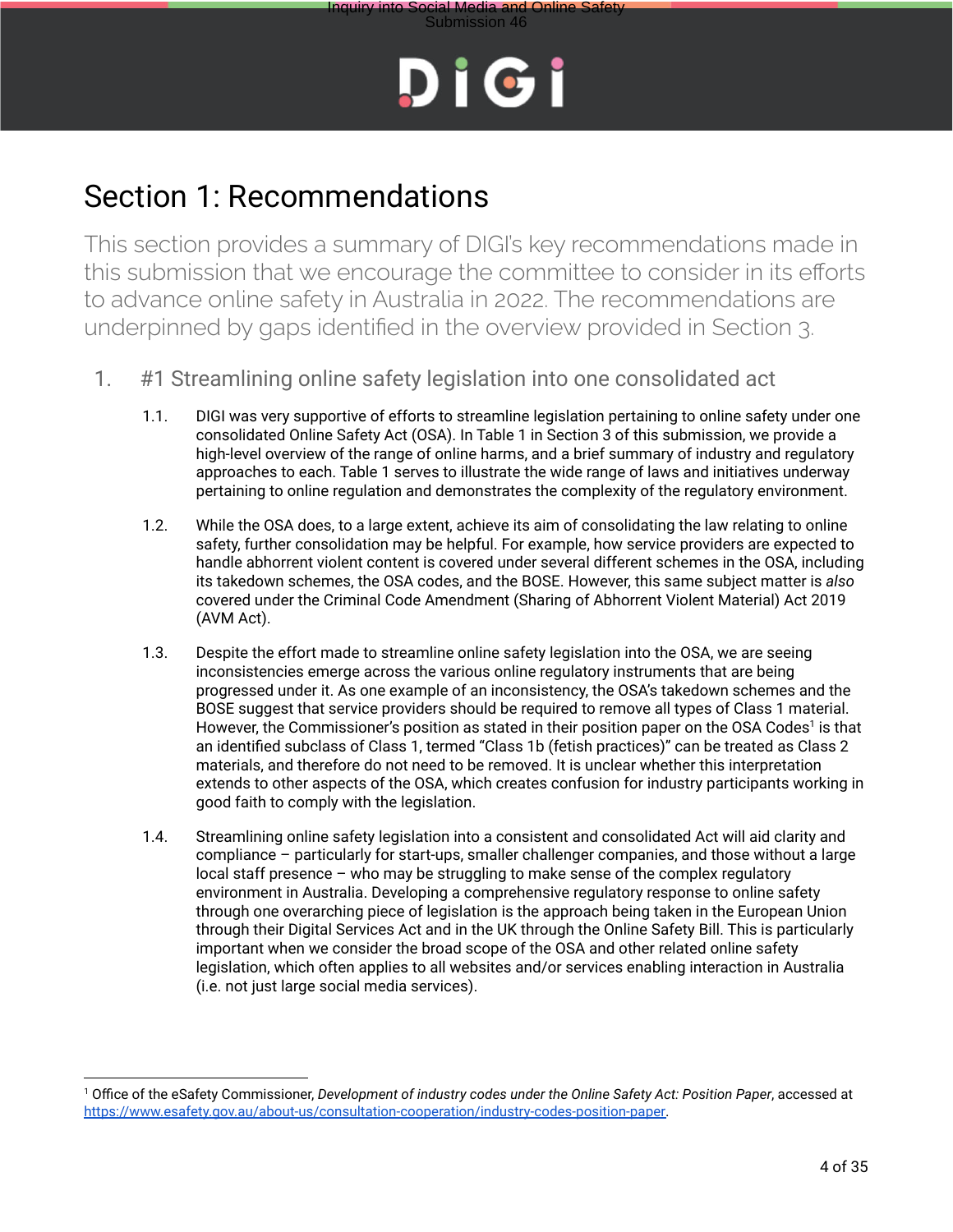

#### 2. #2 End-user notices for online safety breaches

- 2.1. DIGI welcomes the inclusion of end-user removal notices in the OSA whereby end-users, who post certain restricted material under that act, may be given a notice from the eSafety Commissioner requiring them to remove the material. To the extent that such notices serve to discourage the posting of further abusive content on multiple platforms – or if their scope of the OSA's notices might be expanded to this end  $-$  such an approach may serve to deter the end user from posting material on different providers' services. This may also prevent the need for victims of abuse to have to report multiple pieces of content from a single perpetrator to multiple platforms.
- 2.2. We encourage the Government's consideration of more behavioural and perpetrator level policy approaches to complement platform-level takedown schemes. In relation to end users, the Australian Government made an election commitment May 5, 2019 to increase maximum penalties for end-users who use a carriage service to menace, harass or cause offence to five years of imprisonment<sup>2</sup>.
- 2.3. It is worth noting that the current Enhancing Online Safety Act (EOSA) scheme enables the Office to issue end-user notices that require a person who posts cyberbullying material to remove the material, refrain from posting any cyberbullying material targeting the child, and/or apologise to the child for posting the material; yet, to date, we understand that no such end-user notices relating to cyberbullying have been issued in the six years of its operation. With the expansion of the takedown schemes to include adult cyberbullying under the OSA, we encourage further strategic emphasis on the issuance of end-user notices in the Office's regulatory approach.

#### 3. #3 Comprehensive legal standards for hate speech and hate groups

- 3.1. While DIGI's relevant members all have long-standing policies prohibiting hate speech, DIGI is concerned that there is no legal standard nor recourse in this area to incentivise strong action industry-wide. Australia continues to adopt a narrow approach to hate speech under antidiscrimination laws and the OSA that are aimed at protecting individuals, rather than groups based on their protected characteristics. DIGI believes that hate speech should be a broader category of harm that is not limited to religious, gender or race-based discrimination, but includes hate speech related to characteristics including (but not limited to) sexuality, gender identity, disability, and national origin.
- 3.2. DIGI has and continues to encourage the Australian Government to develop a clearer legislative framework that encomapssess this broader approach to hate speech to assist enforcement agencies and prosecutors<sup>3</sup>. This will also serve to help relevant stakeholders, including all digital

<sup>&</sup>lt;sup>2</sup> See media release: Prime Minister The Hon Scott Morrison MP, Attorney-General The Hon Christian Porter, Senator The Hon Mitch Fifield Minister For Communications And The Arts, Joint Media Release (05/05/2019), "Keeping Australians Safe Online", accessed at https://www.liberal.org.au/latest-news/2019/05/05/keeping-australians-safe-online See also transcript: Prime Minister The Hon. Scott Morrison MP (05/05/2019), Transcript Remarks, Campaign RallyCentral Coast, accessed via CCH alerts, see quote: *"But the other thing we're going to do for all Australians, is we're going to increase*

*the penalties for those who have been found to be bullying people online, causing those injuries. You won't go to jail for three years you'll go to jail for five years."*

<sup>&</sup>lt;sup>3</sup> DIGI, Submission to Department of Communications on the Online Safety Charter (14/04/09), accessed at https://digi.org.au/advocacy/#:~:text=Online%20Safety%20Charter%20%7C%20Submission%20to%20Department%20of%20C ommunications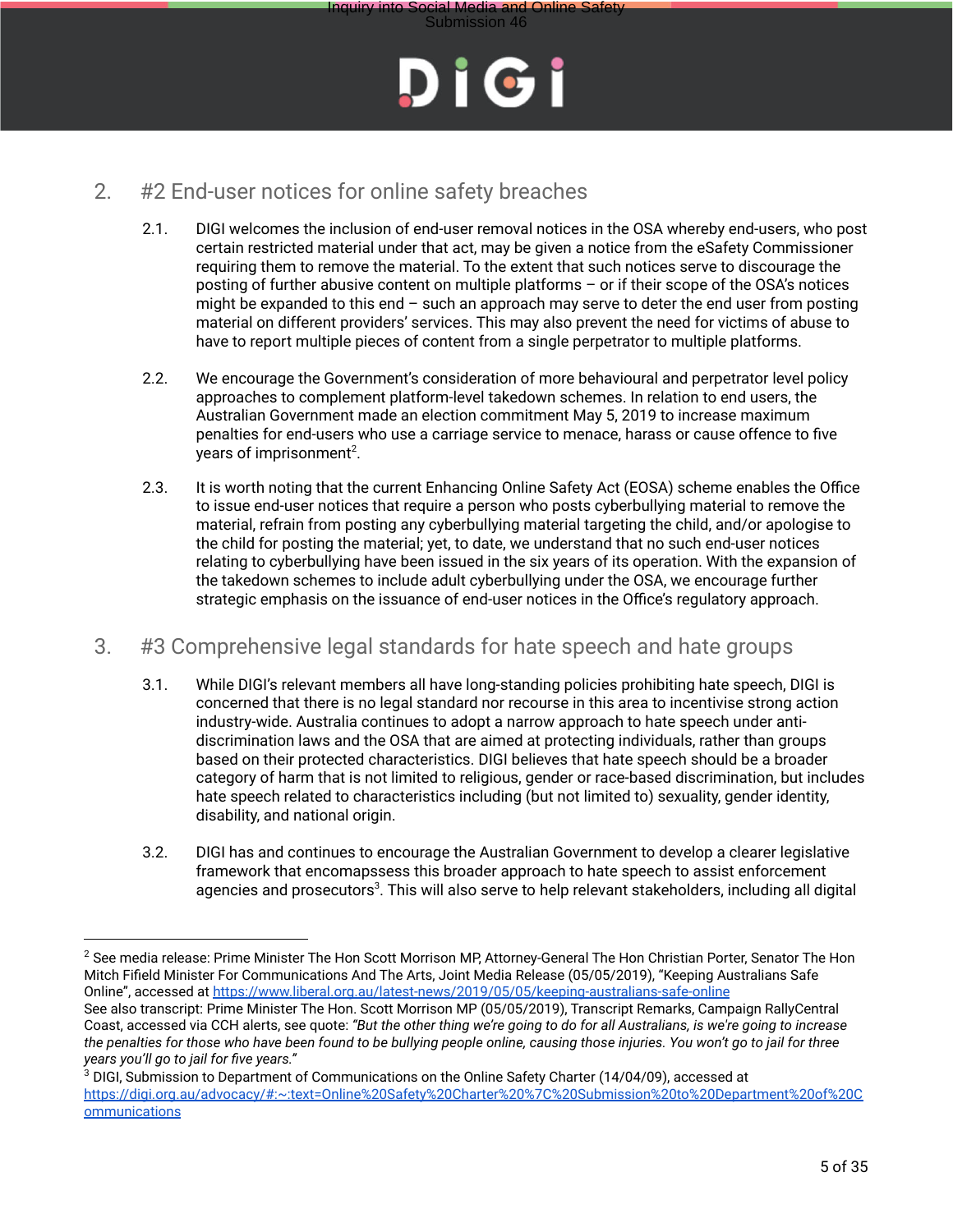

platforms, to better report, review and remove content that meets a defined Australian legal threshold.

3.3. Additionally, the Australian Government may also provide further legal clarity by reviewing the protocol for listing terrorist organisations<sup>4</sup> in response to the growing threat from the far right and consider whether new organisations should be added to further efforts to address hate. This might be similar to the FBI list of Foreign Terrorist Organisations and the UK's list of proscribed terrorist groups<sup>5</sup>. Clear and comprehensive guidance will assist industry players seeking to promptly remove content from terrorist groups.

#### 4. #4 Strengthened safety nets for the disinformation and misinformation code

- 4.1. DIGI launched The Australian Code of Practice on Disinformation and Misinformation (ACPDM) in February 2021 to realise Australian Government policy in this area. In October 2021, DIGI announced the strengthening of the ACPDM through the appointment of an independent Complaints Sub-Committee comprised of Dr Anne Kruger, Victoria Rubensohn AM and Christopher Zinn to resolve complaints about possible breaches by signatories of their code commitments. DIGI also launched a portal on its website for the public to raise such complaints<sup>6</sup>.
- 4.2. DIGI is yet to see the ACMA's report on the effectiveness of the ACPDM that it provided to the Government on June 30, 2021. Reviewing this report will assist DIGI in its efforts to continue to strengthen the code in line with expectations. DIGI intends to conduct a review of the ACPDM in 2022.
- 4.3. In the absence of seeing this report, and in advance of the review, over the course of September-November 2021, DIGI has made a recommendation to the Australian Government (via the ACMA, Minister's Office and the Department of Communications) for how the ACPDM can be strengthened, for which we are awaiting an outcome. DIGI has presented an identified gap in the governance arrangements outlined should disagreements arise between the complainants of the ACPDM and the Complaints Sub-Committee and has proposed that the ACMA provide this appeals role. We believe an appeals process operated by the ACMA will provide an important safety net for consumers in relation to the ACPDM.
- 5. #5 Economy-wide protections for minors' data in Privacy Act Review
	- 5.1. DIGI fully supports the intention of the Online Privacy Bill (OPB) to protect the privacy of minors online and to safeguard them from harm. However, we do not believe that the scope of services covered under the Bill is wide enough to ensure a standardisation of protection for minors across all digital services they use; for example, it does not include education technology, health

<sup>4</sup> Australian Government, "Listed terrorist organisations", accessed at

<sup>5</sup> UK Government (12/07/2013, last updated 26/11/2021) "Proscribed terrorist groups or organisations", accessed at https://www.gov.uk/government/publications/proscribed-terror-groups-or-organisations--2 https://www.nationalsecurity.gov.au/what-australia-is-doing/terrorist-organisations/listed-terrorist-organisations

 $6$  DIGI Media Release (11/10/21), "Australian disinformation code of practice strengthened with independent oversight and public complaints facility", accessed at

https://digi.org.au/in-the-media/australian-disinformation-code-of-practice-strengthened-with-independent-oversight-and-publi c-complaints-facility/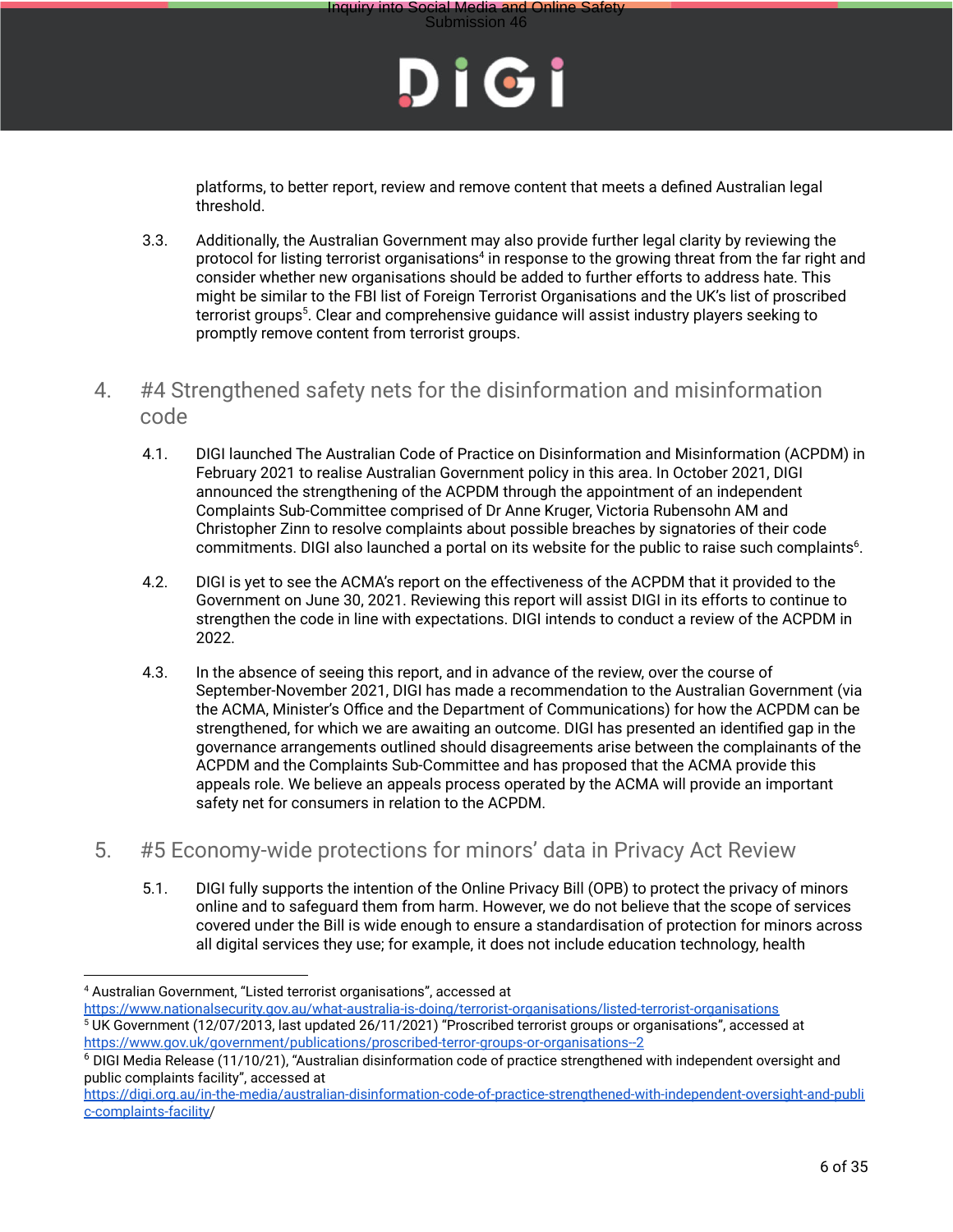

services, or the banking sector. We therefore encourage specific privacy protections for minors be expanded upon within the Privacy Act, as this Act covers all organisations with an annual turnover of more than \$3 million and Australian Government agencies<sup>7</sup>. The review of that Act provides an important opportunity to standardise and strengthen a single set of routine privacy protections that minors, or their guardians, can expect online.

5.2. DIGI recommends that the Privacy Act Review Discussion Paper proceeds with its recommendation outlined below to address this issue:

> *APP entities that engage in the following restricted practices must take reasonable steps to identify privacy risks and implement measures to mitigate those risks:*

- *● Direct marketing, including online targeted advertising on a large scale\**
- *● The collection, use or disclosure of sensitive information on a large scale*
- *● The collection, use or disclosure of children's personal information on a large scale*
- *● The collection, use or disclosure of location data on a large scale*
- *● The collection, use or disclosure of biometric or genetic data, including the use of facial recognition software*
- *● The sale of personal information on a large scale*
- *● The collection, use or disclosure of personal information for the purposes of influencing individuals' behaviour or decisions on a large scale*
- *● The collection use or disclosure of personal information for the purposes of automated decision making with legal or significant effects, or*
- *● Any collection, use or disclosure that is likely to result in a high privacy risk or risk of harm to an individual.*

*\*'Large scale' test sourced from GDPR Article 35. Commissioner-issued guidance could provide further clarification on what is likely to constitute a 'large scale' for each type of personal information handling.<sup>8</sup>*

#### 6. #6 Streamlining age verification regulatory processes to better explore Australians' attitudes to it

- 6.1. DIGI notes that the age verification requirements were a new addition to the OPB when it was released on October 25, 2021 and had not previously been foreshadowed when the Bill was first announced on March 24, 2019 nor in the ensuing 2.5 year period. Given the unprecedented implications of age verification of Australians on a wide range of digital services, in light of the extremely broad definition of "social media services", wider consultation must take place in relation to this specific proposal.
- 6.2. DIGI is concerned that the OPB, expected to be introduced to parliament early in 2022, has not drawn Australians' attention to the fundamental changes that they are proposing to how Australians use the Internet. Do all adults and minors want to routinely provide their personal information, age data, and potentially identity verification documents when they are perusing

 $7$ Office of the Australian Information Commissioner (OAIC), "Who has rights under the Privacy Act?", accessed at https://www.oaic.gov.au/privacy/the-privacy-act/rights-and-responsibilities#WhoHasResponsibilitiesUnderPrivacyAct

<sup>8</sup> Attorney General's Department (25/10/21), *Privacy Act Review Discussion Paper*, accessed at: https://consultations.ag.gov.au/rights-and-protections/privacy-act-review-discussion-paper/user uploads/privacy-act-review-- discussion-paper.pdf, p.97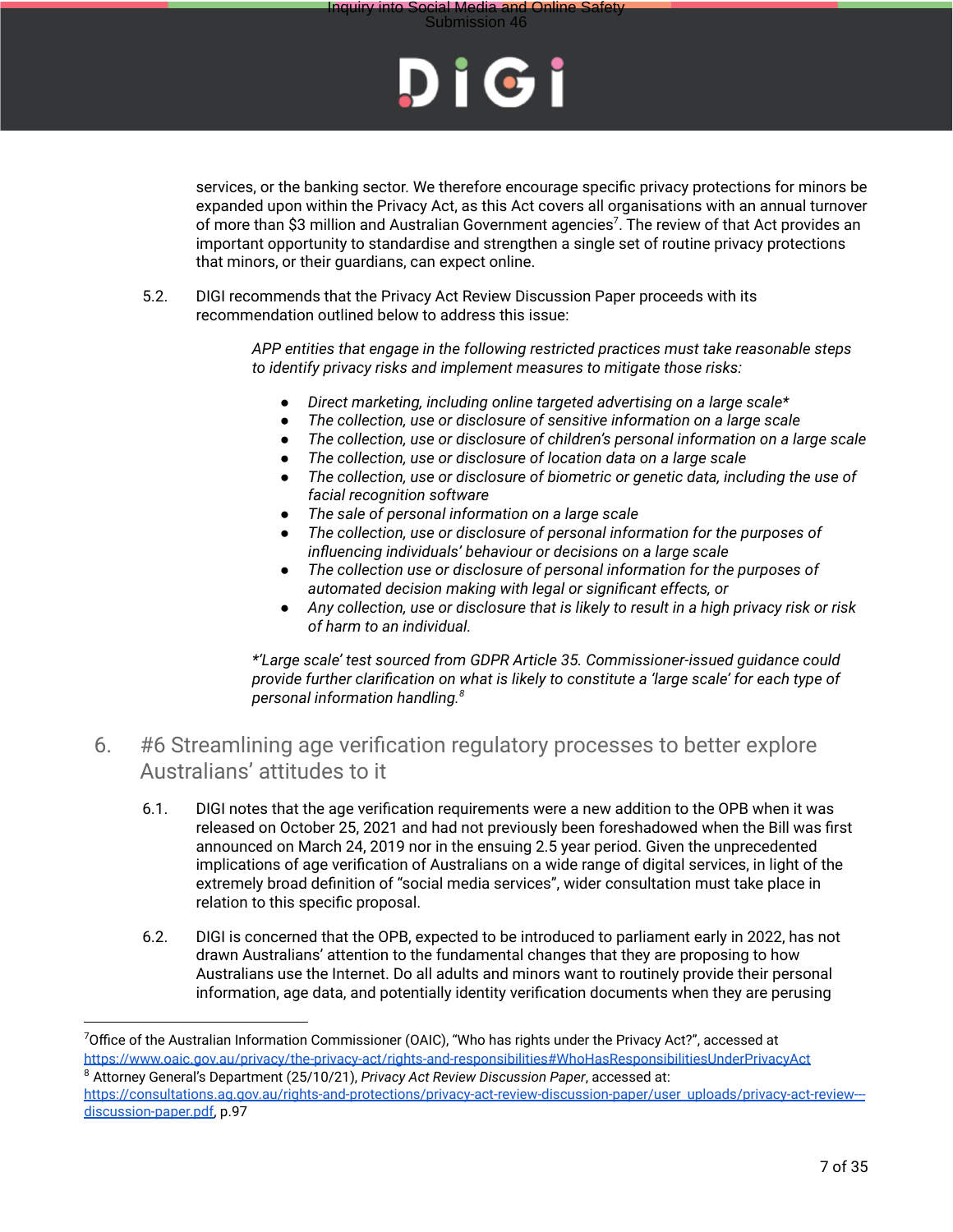



websites that include user interaction? We believe that further consultation needs to occur on the propensity of Australians to undertake age verification and additional personal information provision as a pre-requirement to use digital services, before these requirements are potentially legislated. DIGI suggests that the Office of the eSafety Commissioner's existing Age Verification Roadmap provides an appropriate framework for this consultation to occur, which will also avoid duplication across multiple regulations and processes.

- 7. #7 A targeted approach to protecting minors from age inappropriate content
	- 7.1. Instead of the parental consent and verification requirement being proposed by the Australian Government under the OPB, DIGI suggests a focus on other Government and industry measures in train that are aimed at minimising the exposure of age-inappropriate content to minors. In addition to the Age Verification Roadmap, the OSA Codes (as detailed in Section 2 of this submission) will be registered by the Office of the eSafety Commissioner in 2022, and are expected to cover in scope the tools available to parents to manage and oversee their children's experiences online. The first set of codes will be released by DIGI, Communications Alliance and other industry associations for public consultation in the first half of 2022.
- 8. #8 Evidence-informed approach to youth mental health and social media
	- 8.1. Government recommendations made in relation to youth mental health and social media should, in DIGI's view, be evidence-informed and situated within a whole-of-Government approach, such as part of the response to the Productivity Commission's Inquiry into mental health in Australia.
	- 8.2. While it is possible that there may be such research underway (noting that industry participants do routinely undertake or support research efforts, detailed in their own submissions), it is DIGI's understanding that research to date has not established a direct causal link between social media use and youth mental health issues in Australia, and that the existing research indicates a level of complexity in the interaction with other factors (e.g. social contexts and familial conditions in which children and young people live<sup>9</sup>). DIGI would be very supportive of further Australian research that aims to understand the link between the two, and the type of interventions that would be effective in addressing that link. Research into the mental health impacts of social media should also examine different cohorts of young people in Australia, as it is important that young people's online experiences are not studied in isolation from their lives in general; In line with suggestions from a UNICEF research paper, researchers need to consider children's life contexts and socio-demographics to ensure that variables that have known effects on child well-being outcomes are not excluded. This research can underpin further Government, industry and civil society work in this area to ensure work is targeted and effective in improving youth mental health, and DIGI believes that industry would be open to collaborating on this effort.

<sup>9</sup> Swist, T., Collin, P., McCormack, J., & Third, A. (2015), *Social Media and the Wellbeing of Children and Young People: A Literature Review*, accessed at https://researchdirect.westernsydney.edu.au/islandora/object/uws:36407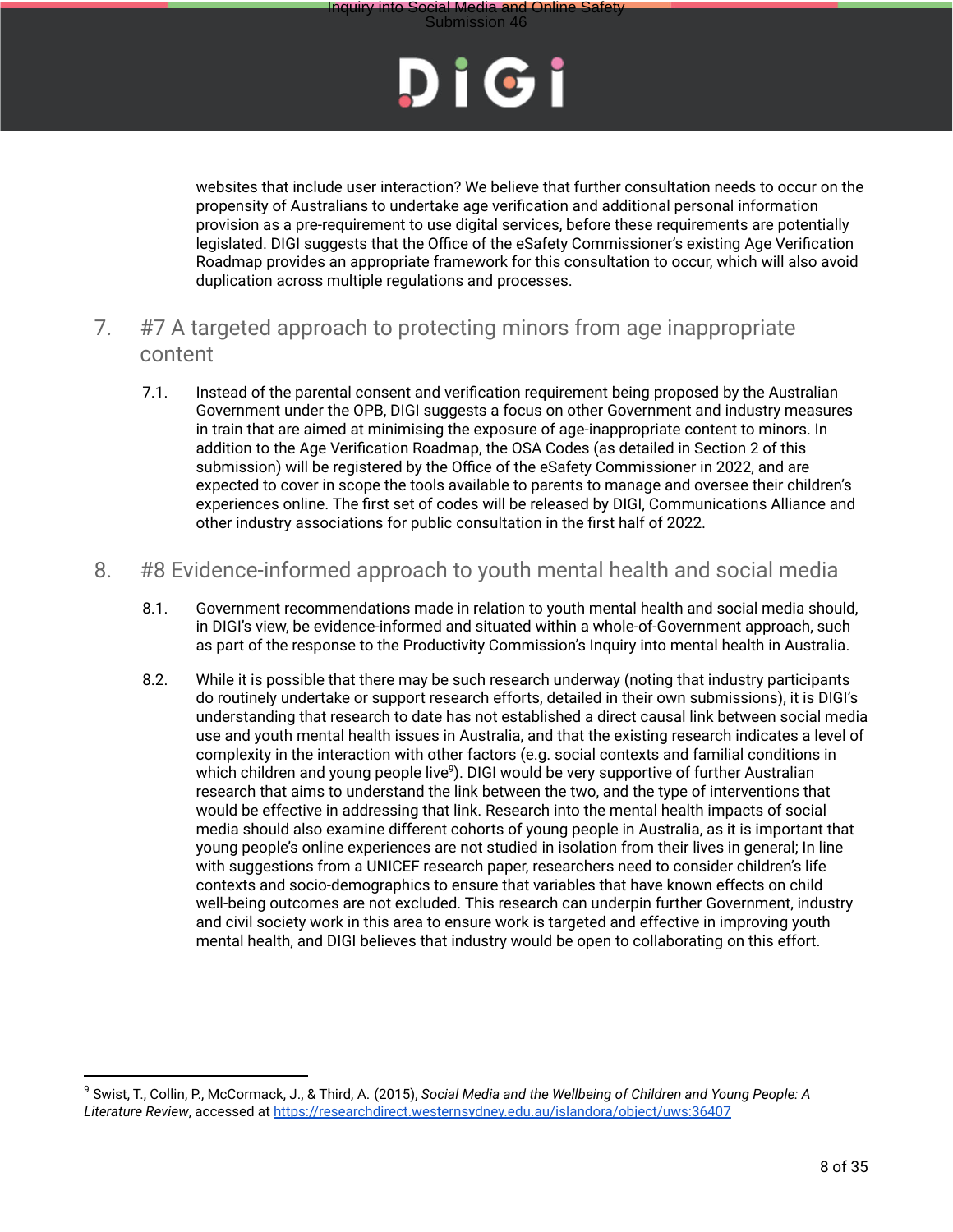# Submission 46



# Section 2: Areas of potential interest to the Committee

This section explores particular issues relating to online harms that DIGI expects may be of interest to the Committee.

### Section 2a: Protecting minors online

# 9. Rapid removal of harmful content<br>9.1. DIGI believes there are several industry

- 9.1. DIGI believes there are several industry approaches and legal safety nets that are crucially important to protecting minors online, which we have mapped in detail in Section 3 of this submission.
- 9.2. In brief, this includes the rapid removal of relevant harmful content, enabled by strict policies and enforcement architecture to prohibit and rapidly remove the cyberbullying of Australian children and minors.
- 9.3. DIGI members have zero tolerance for child sexual exploitation materials (CSAM), rapidly removing it and working closely with Australian law enforcement to report and address it. Their extensive work in this area is summarised in Section 3.
- 9.4. There are takedown schemes under the OSA relating to cyberbullying, CSAM and and a wide range of harmful content (detailed in Section 3), where such content must be removed within 24 hours at the direction of the Office of the eSafety Commissioner. These takedown schemes provide an important safety net when such content – which violates major consumer platforms including DIGI members' policies – are not rapidly removed as intended. **Per Recommendation #2, where victims of cyberbullying in particular are experiencing bullying on multiple platforms, in order to prevent the need for victims of abuse to have to report multiple pieces of content from a single perpetrator to multiple platforms, we encourage further strategic emphasis on the issuance of end-user notices in the Office's regulatory approach.**

# 10. Protections for children's privacy<br>10.1. In addition, and as explored above, the

In addition, and as explored above, there needs to be widespread protections for children's privacy and their data. As detailed in Section 1, DIGI sees a key opportunity to standardise these protections in the current Privacy Act Review in order to provide minors, or their guardians, confidence that a baseline standard of privacy exists no matter which online service they are using. **Per Recommendation #5, DIGI encourages specific privacy protections for minors be expanded upon within the Privacy Act.**

#### 11. Protections from pornography and age-inappropriate content

11.1. Design features and tools are important to protect minors from age-inappropropriate content, such as pornography. One way to ensure parents can make decisions based on the evolving capabilities of minors in their care is through increasing the prevalence and uptake of parental controls that give parents visibility about children's online activity, and opportunities to intervene;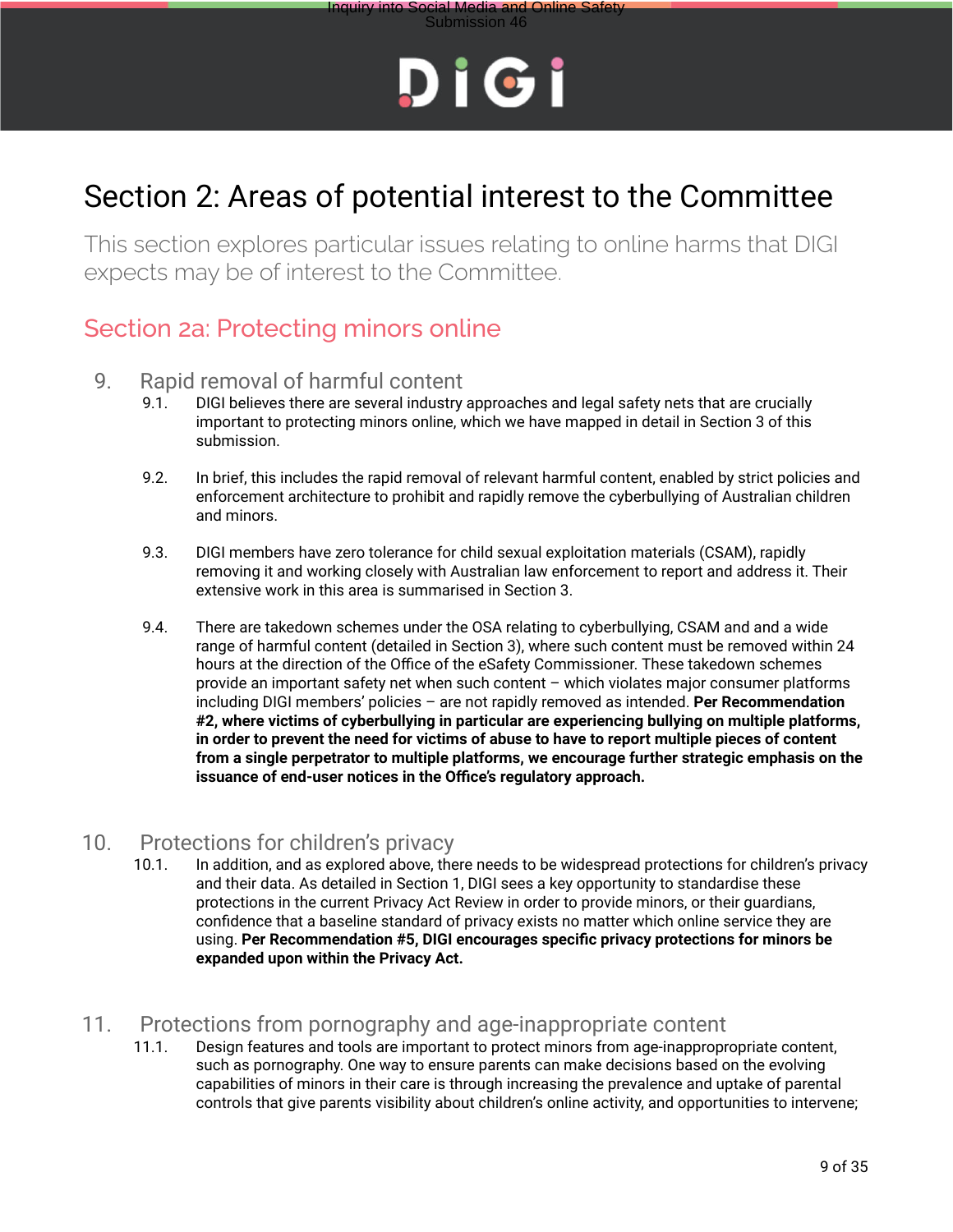

Submission 46

DIGI members have extensive experience in developing and implementing such controls. At the service provider level, Apple<sup>10</sup> and Google<sup>11</sup> provide applications to enable family sharing and limitations on minors' phones and tables, that include controlling their privacy settings, filtering access to content, screen time limits and other features designed to safeguard minors' privacy and experiences online. At the search engine level, Google's Safe Search filter<sup>12</sup> prevents search results containing or promoting nudity, sexually suggestive content, adult entertainment and other services from appearing within search results. At the app distribution level, restricted profiles can be established where more mature content can be filtered out of the app store. On browsers, such as Chrome, parents can create restricted profiles for minors that allow parents to block and approve sites viewed, and Safe Search is on by default in such accounts. At the platform level, there are similar "safe search" settings that hide sensitive content and remove blocked and muted accounts. There are also default privacy settings for minors; for example, Instagram defaults users between the ages of 13 and 17 into private accounts upon sign-up, and uses a number of safety measures for users in this category, including making it harder to adults to comment or interact with them, steps to inhibit inappropriate interactions with adults in private messaging, and preventing teens from seeing age-sensitive ads<sup>13</sup>. On Snapchat, default settings for *all users* prevent receiving a message from someone who is not your friend and location sharing is off by default, and there is no option for users to share location outside of their friend group. Platforms are also introducing new teen-focused safety tools, such as Instagram's "Take A Break" feature that prompts young people who have been scrolling for a certain amount of time to take a break, suggests they set reminders to take more breaks in the future, and provides expert tips to reset<sup>14</sup>.

- 11.2. The forthcoming OSA codes, to be registered by the Office of the eSafety Commissioner in 2022, will include measures designed to protect minors from certain age inappropriate materials, consistent with the National Classification Scheme. DIGI and the Communications Alliance, supported by a steering group of other industry associations, are developing these codes to regulate all online services and websites available in Australia, which will be registered by the Office of the eSafety Commissioner in 2022.
- 11.3. At a high level, the OSA codes will contain commitments from industry to implement measures that minimise the risk of harm to Australian end-users that may be caused by Class 1 materials online. The OSA Codes will also contain commitments from industry to minimise the risk of harm to Australian minors due to the accessibility of Class 2 materials online. Class 1 materials include child sexual exploitation material, pro-terror content, content that depicts, promotes, incites or instructs in matters of crime, violence or drug misuse, and online pornography that depicts fetish practices or fantasies. Class 2 materials include other online pornography, X18+ and R18+ content, and material which includes high-impact sex, nudity, violence, drug use, language and

<sup>10</sup> Apple Support, *Use parental controls on your child's iPhone, iPad, and iPod touch*, accessed at: https://support.apple.com/en-us/HT201304

<sup>11</sup> Google, *Google Family*, accessed at: https://families.google.com/familylink/

<sup>12</sup> Google Search Help, *Filter explicit results using SafeSearch - Android - Google Search Help*, accessed at https://support.google.com/websearch/answer/510?hl=en&co=GENIE.Platform%3DAndroid. NB. Safe search will soon be turned on by default for all under 18 year old users in Australia.

<sup>13</sup> See the following links for more information: Youtube, *YouTube - More choices for families*, available at https://www.youtube.com/myfamily/; Meta, *New Teen Safety Features and 'Take a Break' on Instagram*, accessed at https://about.fb.com/news/2021/12/new-teen-safety-tools-on-instagram/; Twitter, Understanding and obtaining parental consent to use Twitter, available at https://help.twitter.com/en/using-twitter/parental-consent

<sup>&</sup>lt;sup>14</sup> Meta, "Raising the Standard for Protecting Teens and Supporting Parents Online" (7/12/2021), (Blog post by Adam Mosseri, Head of Instagram), accessed at https://about.fb.com/news/2021/12/new-teen-safety-tools-on-instagram/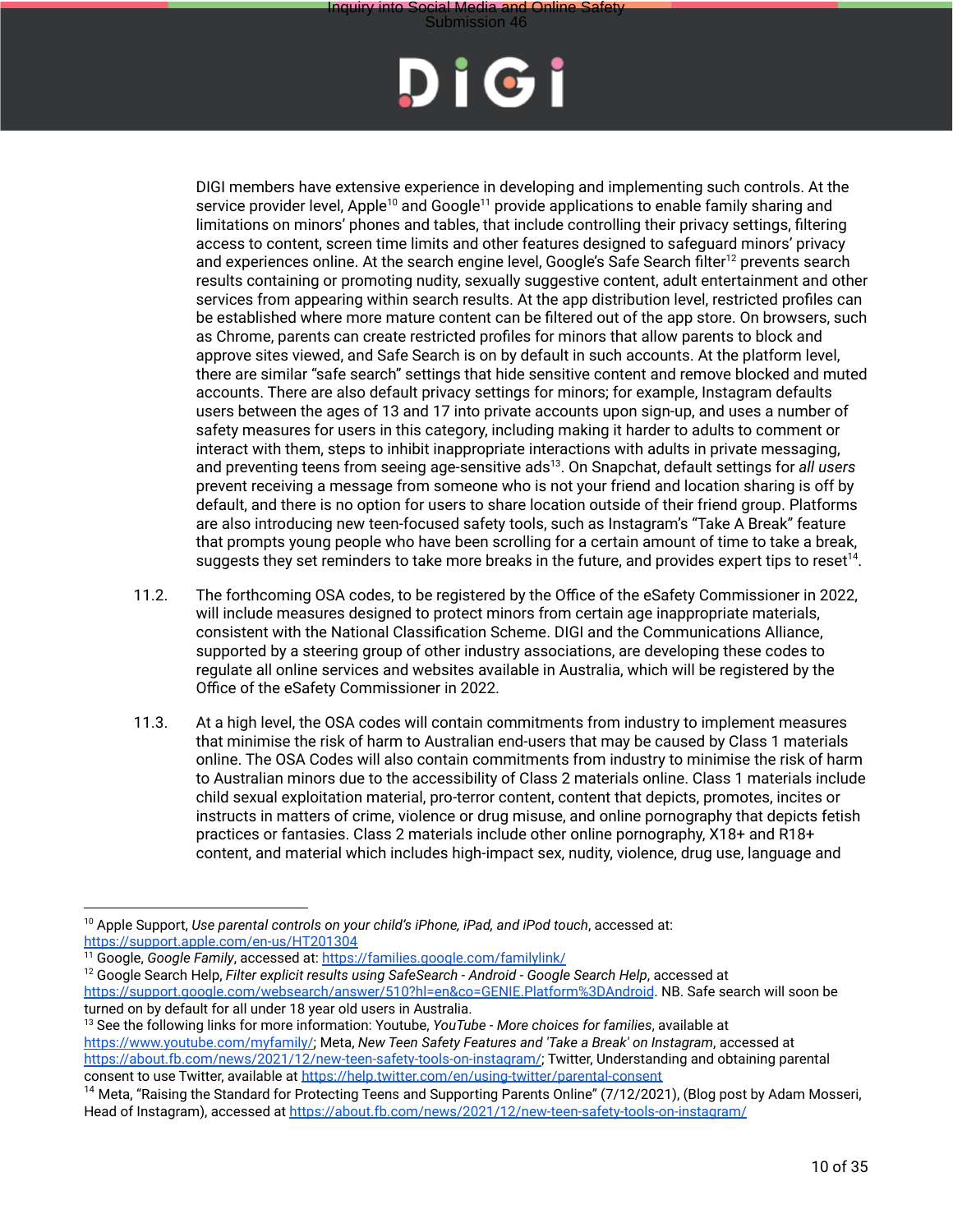

themes; 'Themes' includes social Issues such as crime, suicide, drug and alcohol dependency, death, serious illness, family breakdown and racism..

- 11.4. The OSA codes will apply to eight sections of the industry, namely: providers of social media services (defined around online social interaction between 2 or more end-users), providers of relevant electronic services (includes any services with messaging, and gaming), providers of designated internet services (includes all websites), providers of internet search engine services, providers of app distribution services, providers of hosting services, providers of internet carriage services, and persons who manufacture, supply, maintain or install certain equipment (includes retailers). This is broader in scope than the OPB's requirements pertaining to age and guardian verification, which are limited to social media services. The OSA codes therefore provide a "whole of industry" approach to the issue of minors' access to age-inappropriate content.
- 11.5. DIGI and other industry associations involved expect to release the first set of codes for public consultation in the first half of 2022, with a view to having the first set registered by July 2022; the remaining codes will be released for public consultation and registered by the end of the year. **Per Recommendation #7, we believe the OSA codes should provide a targeted and systemic approach to protecting minors from age in-appropriate content.**

#### 12. Age assurance

- 12.1. DIGI is supportive of the usage of *age assurance*, as opposed to *age verification*, in enforcing age restrictions on services and to otherwise prevent the exposure of age-inappropriate content to minors.
- 12.2. We are concerned that the proposed OPB has adopted the narrower language of "age verification" rather than the broader spectrum of "age assurance" solutions. *Age verification* is the most privacy-intrusive form of *age assurance*. If the OPB's requirement to "take all reasonable steps to verify the age of individuals" equates to identity verification, through the provision of drivers' licences, passports or other Government issued identification documents, the privacy intrusion of the Bill will be immense.
- 12.3. Australia's proposals for widespread age verification are inconsistent with approaches to these challenges in the EU and the UK. The EU's Audio Visual Media Services Directive (AVMSD) contemplates age verification as a possible measure "for users of video-sharing platforms with respect to content which may impair the physical, mental or moral development of minors"<sup>15</sup>. It does not contemplate the universal application to broadly scoped "social media services" that enable user interaction.
- 12.4. Nor does the UK's Age Appropriate Design Code (AADC), which provides a useful model when considering policy approaches to this complex issue. This code came into force on September 2, 2020 with a 12 month transition period where organisations must confirm by September 2, 2021. The code sets out 15 standards, and it is noteworthy that the standards do not include age verification, but rather elevate the standard of data minimisation. On the topic of age assurance, the AADC guidance material states:

*We recognise there is a tension between age assurance and compliance with GDPR, as the implementation of age assurance could increase the risk of intrusive data collection. We do*

<sup>15</sup> European Union (2018), *Audio Visual Media Services Directive*, accessed at https://eur-lex.europa.eu/eli/dir/2018/1808/oj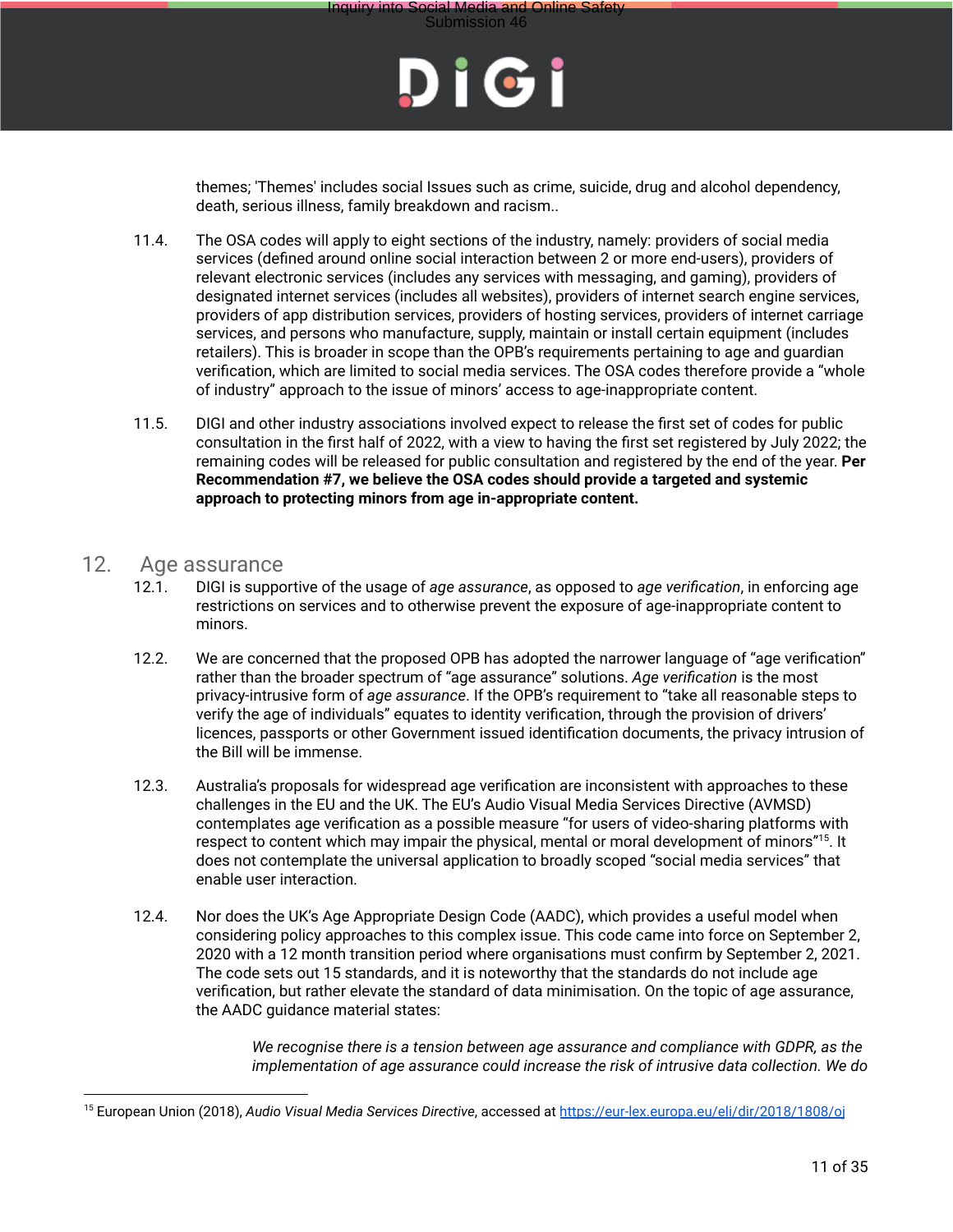

icial Media and Online<br>Submission 46

*not require organisations to create these counter risks. However, age assurance and GDPR are compatible if privacy by design solutions are used*<sup>16</sup> *.*

- 12.5. In April 2021, the United Nations Children's Fund (UNICEF) released a discussion paper, titled "Digital Age Assurance, Age Verification Tools, and Children's Rights Online across the Globe: A Discussion Paper"<sup>17</sup>, which examines age assurance tools and provides a useful account of the available methods. This discussion paper identifies the main potential data sources and methods for age assurance tools, which are: State or government-provided, user-provided data such as official documents, automatically generated data, biometric data, blockchain and self-sovereign identities, behavioural and self declaration.
- 12.6. In its assessment of each of these age assurance methods, there are still privacy concerns about the additional collection of personal information associated with all. The UNICEF report examines each age assurance approach against the United Nations Convention of the Rights of the Child (CRC). Article 16 of the CRC focuses on the right to privacy states:

*Most age assurance tools with a high degree of accuracy rely on official data that can easily identify a child. It is important that children's right to privacy is respected as they continue to engage in online spaces, and that they are only identified where strictly necessary to prevent serious harm, and with their consent or the consent of their parents or caregivers<sup>18</sup> .*

- 12.7. The paper raises the need for age assurance processes to respect the data minimisation principle, and this is one of the fundamental challenges related to this proposal where we need a balanced approach. DIGI notes that self-declaration is the most common age assurance method used by the digital industry, which optimises for data minimisation and usability, at the risk of accuracy.
- 12.8. The privacy intrusion of the OPB is multiplied by the requirement to obtain parental or guardian express consent before collecting information. Not only could this require additional collection of personal information from additional end users, it may require the collection of secondary documents to verify parental status or guardianship. For example, there are many parents or guardians who do not have the same last name as their children. This may be because their children have the last name of their spouse, due to adoption, or for legal guardians who are not biological parents. Is the Government expecting parents to provide a birth certificate, Medicare card or other identification in order to demonstrate their guardianship of a particular minor? This would increase the amassing of personal identification documents at the platform level.
- 12.9. Neither the OPB, nor its Explanatory Paper, contemplate scenarios where a young adult may require access to digital services outside of the purview of their legal guardian, such as to access assistance or health information. This is particularly relevant in situations where the minor's relationship with their guardian may be constrained.

<sup>16</sup>UK Information Commissioner's Office (2020), *Age appropriate design: a code of practice*, accessed at https://ico.org.uk/media/for-organisations/guide-to-data-protection/key-data-protection-themes/age-appropriate-design-a-cod e-of-practice-for-online-services-2-1.pdf, p. 35

<sup>17</sup>UNICEF, (2021), *Digital Age Assurance, Age Verification Tools, and Children's Rights Online across the Globe: A Discussion Paper*, accessed at

<sup>&</sup>lt;sup>18</sup> UNICEF, p.11 https://c-fam.org/wp-content/uploads/Digital-Age-Assurance-Tools-and-Childrens-Rights-Online-across-the-Globe.pdf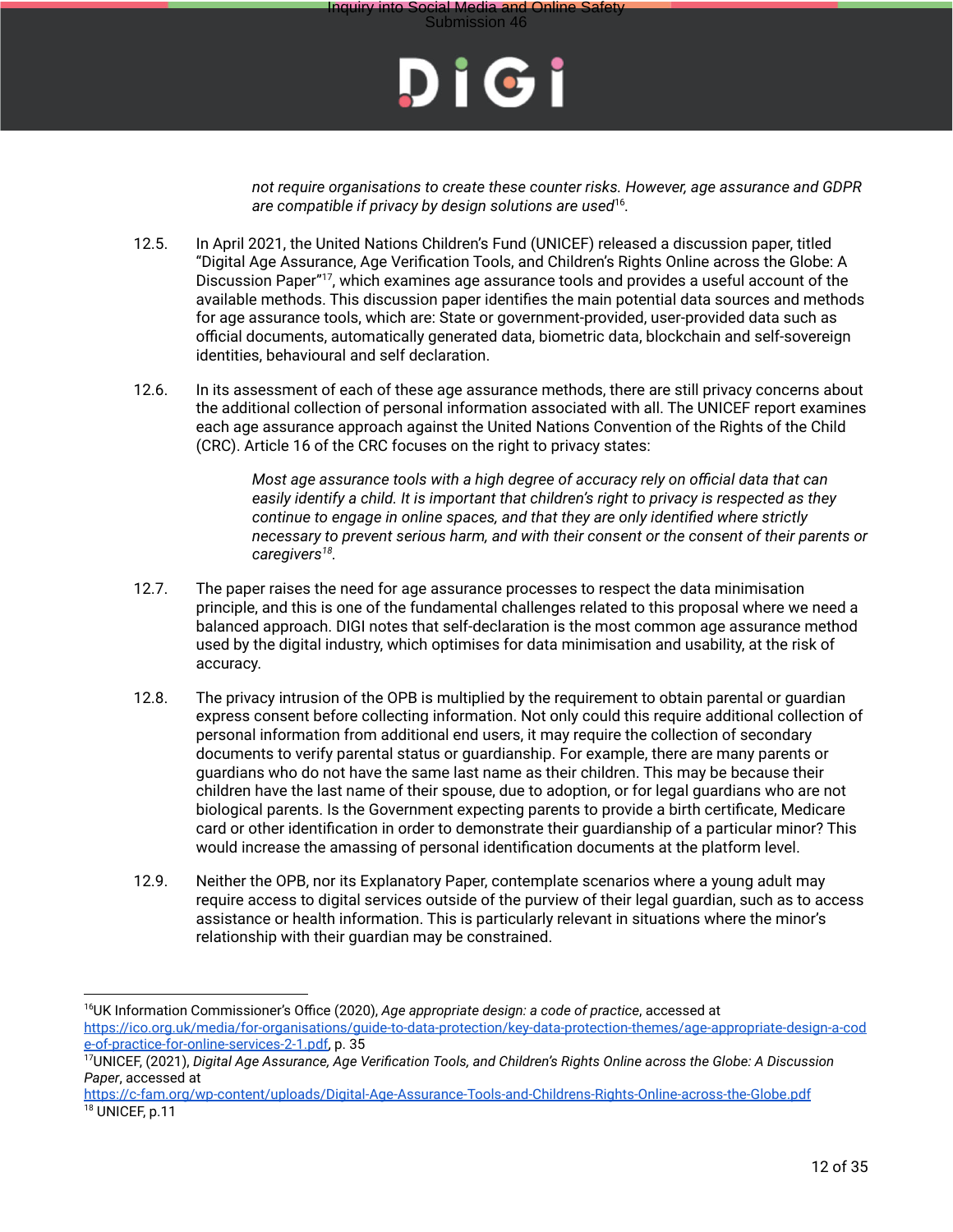



12.10. This is one of several concerns identified in the UNICEF Discussion Paper in relation to the CRC's Article 2 concerning non-discrimination, where it states:

> *It is important that age assurance processes do not inadvertently discriminate against children who do not have access to official documents, children with developmental delays, children whose ethnicity is not recognized by algorithms used to assess age, or children who do not have parents or caregivers who are able to engage with verification processes that require parental input.*

- 12.11. The UNICEF discussion paper also discusses Article 5 of the CRC, which focuses on parental guidance and a child's evolving capabilities where it states: "It may be difficult to reconcile age-based restrictions with the concept of the evolving capacities of the child." Consideration needs to be given to the varying impact of the Bill on young adults, not just children.
- 12.12. **Per Recommendation #6, DIGI recommends further consultation needs to occur on the propensity of Australians to undertake age verification and additional personal information provision as a pre-requirement to use digital services, before these requirements are potentially legislated.**
- 12.13. **Per Recommendation #7, instead of the parental consent and verification requirement being proposed by the Australian Government under the OPB, DIGI suggests a focus on other Government and industry measures in train that are aimed at minimising the exposure of age-inappropriate content to minors such as the OSA Codes and Age Verification Roadmap.**

#### 13. Youth mental health and social media

- 13.1. DIGI recognises the Committee and community concerns in relation to youth mental health and social media, and agrees that these are extremely important issues. Many of our members conduct research and partnerships with experts in this area to inform their work, and these are detailed in their own submissions to the inquiry.
- 13.2. For its part, DIGI has engaged with research in this area through its position on the advisory board of the University of Western Sydney's Young and Resilient Centre, that works with children and young people globally researching the role of technology to inform policies, programs and interventions that can minimise the risks and maximise the benefits of the digital age. Research by the centre's co directors, titled *Social Media and the Wellbeing of Children and Young People: A Literature Review*<sup>19</sup> concludes:

*This review provides a high level snapshot of the evidence of children and young people's social media use and the effects on wellbeing. It shows the effects are broadly positive, but are mediated by the social contexts and familial conditions in which children and young people live. Children and young people bring to their social media use pre-existing social, cultural, political, emotional and psychological experiences and status. It is the ways in which they interact with social media to produce identity, community and culture that provide the clearest insight into the role of social media for wellbeing. Moreover, how policy-makers, carers, professionals and service providers respond to social media in policy, service delivery and practice all contribute to the broader debates and practices by which social media affects the wellbeing of children and young people. The benefits and*

<sup>19</sup> Swist, T., Collin, P., McCormack, J., & Third, A. (2015), *Social Media and the Wellbeing of Children and Young People: A Literature Review*, accessed at https://researchdirect.westernsydney.edu.au/islandora/object/uws:36407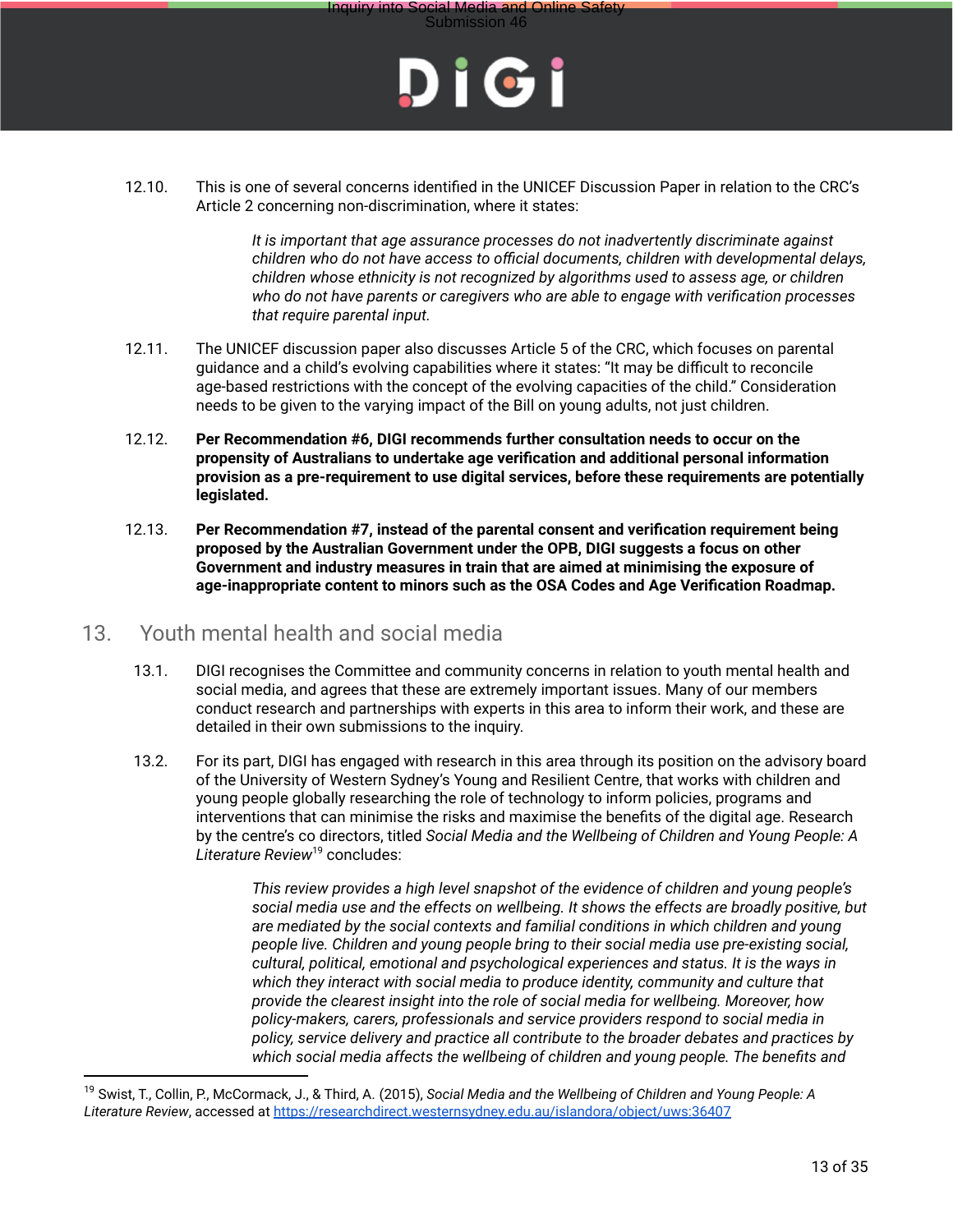



*risks of social media use map to broader patterns of communicative and literacy practices, as well as socio-economic and cultural disadvantage. Intervening in this cycle has the potential to generate a steep change in the wellbeing of the children and young people who stand most to benefit. Such efforts must not only be informed by research, but by the views and preferences of children and young people themselves.*

13.3. While it is our understanding that a direct causal link between social media use and youth mental health issues in Australia has not been established to date through available research, **per Recommendation #8, we would be very supportive of further Australian research that aims to understand the link between the two and the type of interventions that would be effective in addressing that link**. Research into the mental health impacts of social media should also examine different cohorts of young people in Australia. As Kardefelt-Winther argues in a UNICEF Office of Research paper, children's online experiences cannot be studied in isolation from their lives in general.

> *Researchers need to consider children's life contexts and socio-demographics to the greatest extent possible. More control variables need to be included in quantitative studies to ensure that variables that have known effects on child well-being outcomes are not excluded. Children's online experiences cannot be studied in isolation from their lives in general.*

13.4. None of that is to imply that research is required as precursor to action; DIGI members conduct significant work related to mental health in a range of ways. They have "downstream" policies and enforcement mechanisms that prohibit pro-suicide, self-harm and pro-eating disorder and other harmful content. They have interception processes that routinely direct users identified as at risk to local support resources; for example, certain content searches and flags will direct users to obtain help through expert services such as Lifeline, tools, programs, outreach. They also invest "upstream" through partnerships to deliver youth resilience-building programs, in areas such as cyberbullying and digital literacy and anti-bullying.

### Section 2b: Other issues not specific to minors

#### 14. Anonymity & pseudonymity online

- 14.1. DIGI has observed that many of the Australian Government's recent policy proposals are moving toward the removal of anonymity and pseudonymity online. Some of these proposals appear to be premised on a hypothesis that online harms are correlated with anonymity and pseudonymity online. DIGI urges that this hypothesis be rigorously explored, along with an exploration of the unintended consequences of discouraging anonymity and pseudonymity.
- 14.2. The OPB, the Social Media (Anti-trolling) Bill 2021 (ATB) and the BOSE all apply to "social media services", defined broadly to encompass interaction between "two or more end users". This definition is by no means limited to large, mainstream social media services as it encompasses a wide range of services, such as local and small business community forums, educational forums, business forums, health support forums, and any blogs with comments enabled. For example, the mental health organisation Beyond Blue operates a number of online community forums on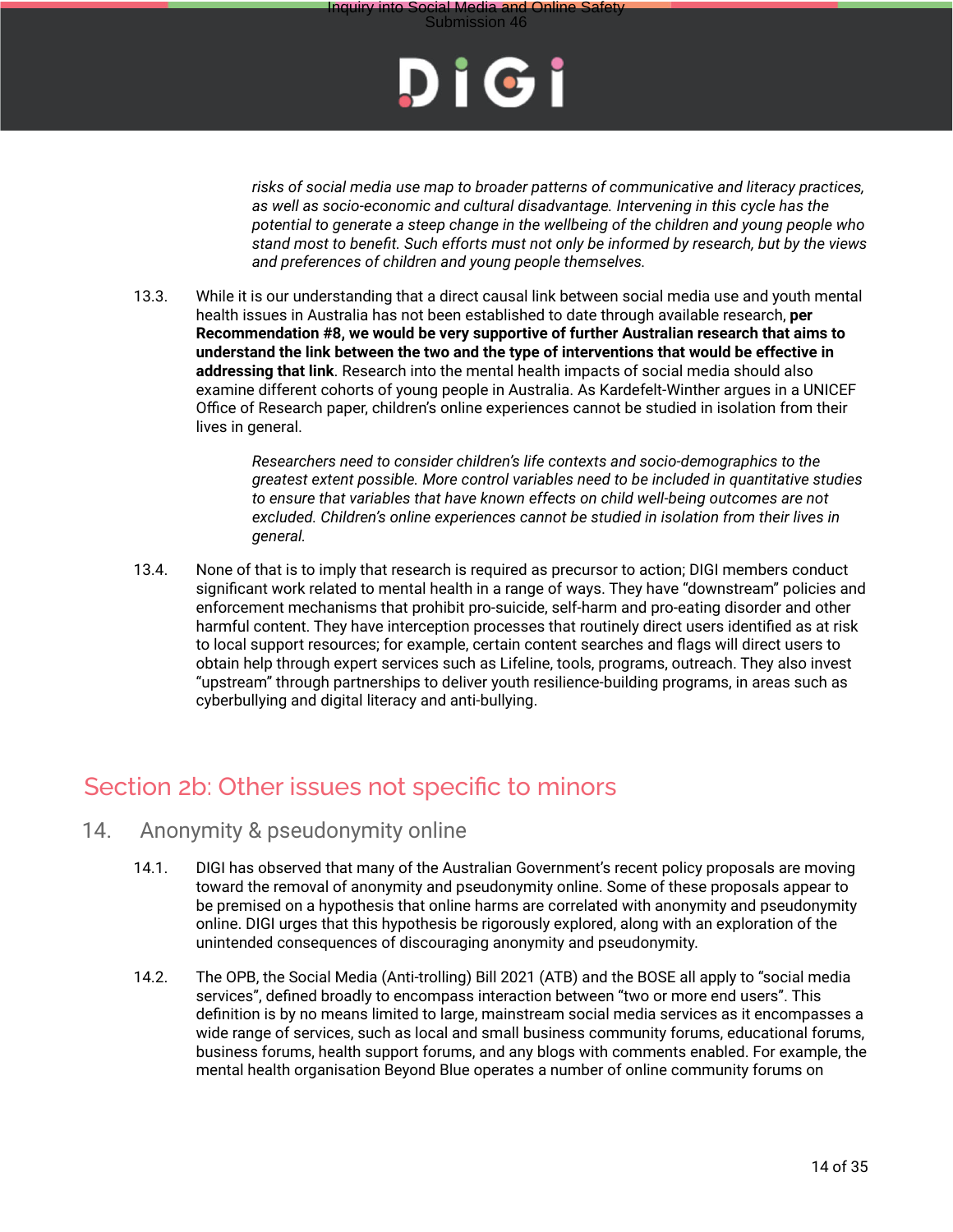



topics relating to anxiety and depression where Australians can share their experiences and connect<sup>20</sup>.

- 14.3. The OPB has requirements for all such services to:
	- *● Take all reasonable steps to verify the age of individuals who use the social media service; and*
	- *● Ensure that the collection, use or disclosure of a child's personal information is fair and reasonable in the circumstances, with the best interests of the child being the primary consideration when determining what is fair and reasonable; and*
	- *● Obtain parental or guardian express consent before collecting, using or disclosing the personal information of a child who is under the age of 16, and take all reasonable steps to verify the consent. In the event that a social media service becomes aware that an individual was under the age of 16 (for instance if they had new information to suggest an individual previously believed to be over the age of 16 was in fact not), the social media service must take all reasonable steps to obtain verifiable parental or guardian consent as soon as practicable.*

If the Bill's focus on age *verification* is retained, as opposed to age *assurance*, it could result in the widespread collection of identity verification documentation such as drivers' licences, and documents that prove guardianship, such as Medicare cards and birth certificates.

- 14.4. The ATB, which is currently out for consultation, adopts a similarly broad definition as the OPB and applies to websites available in Australia that enable interaction between two end-users. Note that DIGI will be providing a separate submission on the ATB and can provide this to the Committee once complete, if it is of interest.
- 14.5. The BOSE which when finalised will come into effect with the OSA on January 23, 2022 contains an expectation that service providers will take reasonable steps to prevent anonymous accounts from being used for unlawful or harmful materials or activities (Section 9 (1)). The steps service providers can take to meet this expectation include having processes that require verification of identity or ownership of accounts (Section 9(1) (b)).
- 14.6. Many end-users have valid and important reasons for anonymity. For example, as the Office of the eSafety Commissioner acknowledges, a valid reason for anonymity and identity shielding is to protect users from unwanted contact. The Office encourages children only to use their given name, a nickname or an avatar online instead of a full real name which makes it more difficult for sexual predators and scammers to interact with them $^{21}$ .
- 14.7. As acknowledged by the former UN Special Rapporteur for Human Rights David Kaye, the ability for users to remain anonymous online can also be an important means for keeping them safe and promoting human rights<sup>22</sup>. For example, anonymity enables activists to expose repression, corruption and hate. Anonymity allows stigmatised or marginalised communities to find safety and support when revealing their real-world identity could expose them to harm. As David Kaye recently told a forum in Australia on anonymity:

<sup>20</sup> Beyond Blue, *Online forums,* accessed at: https://www.beyondblue.org.au/get-support/online-forums

<sup>&</sup>lt;sup>21</sup> Office of the eSafety Commissioner, "Anonymity and identity shielding", accessed at https://www.esafety.gov.au/about-us/tech-trends-and-challenges/anonymity

<sup>22</sup> Kaye, David (2015), *Report of the Special Rapporteur on the promotion and protection of the right to freedom of opinion and expression, UN Human Rights Council,* accessed at https://www.undocs.org/A/HRC/29/32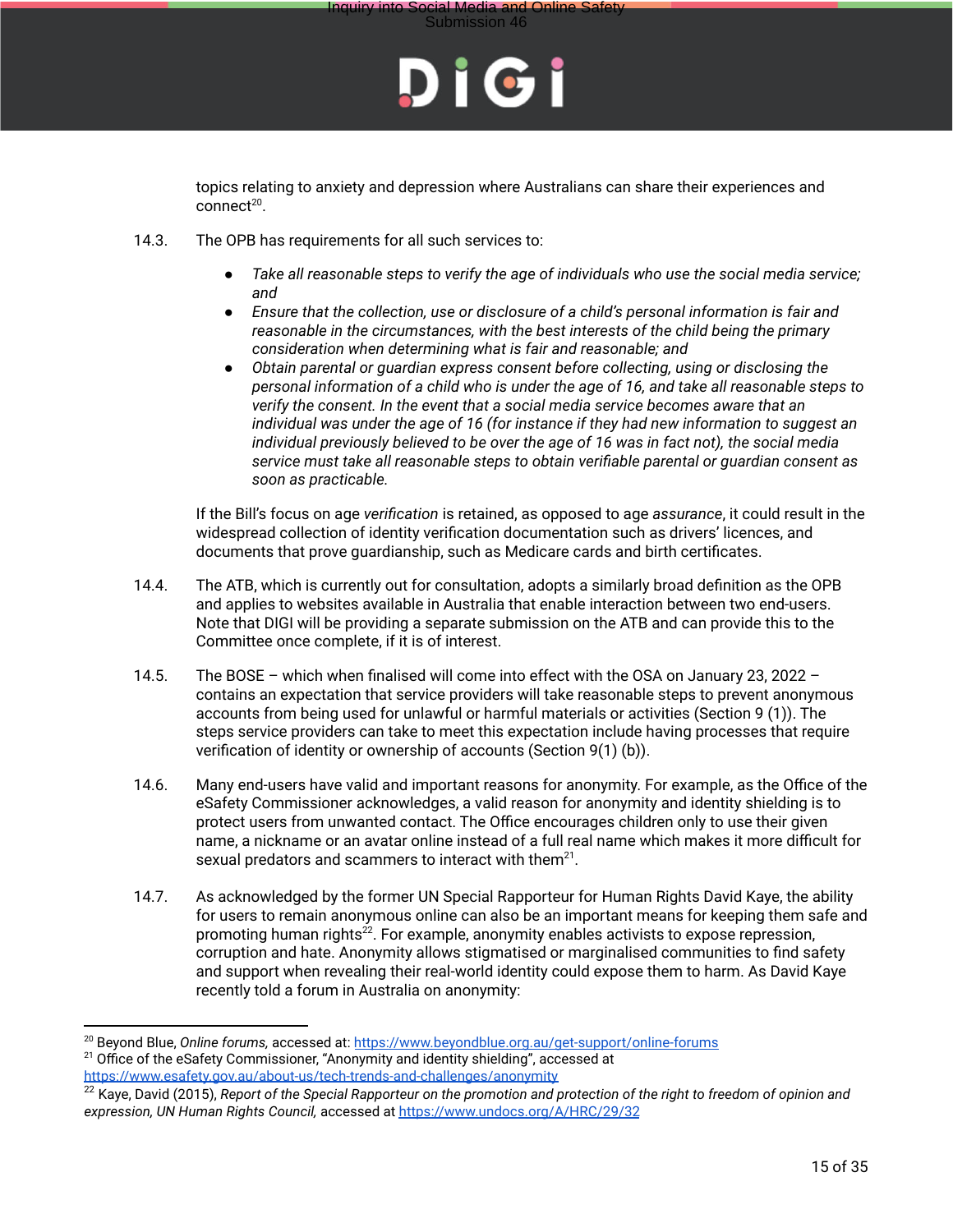



*It's been essential to individual human development in repressive societies – the ability to seek information or receive information in a kind of cone of privacy, if we want to think of it like that, under the blanket of anonymity.*

*It has allowed people historically to explore their heritage, to explore their sexual orientation, their gender identity, and we could go on and on, and anybody could come up with examples where a failure of anonymity or publicity of one's persona might lead to real harm<sup>23</sup> .*

- 14.8. These regulatory proposals to collect additional information run counter to the universally accepted privacy practice of data minimisation. Data minimisation requires goods or service providers to not seek to collect data beyond what is reasonably needed to provide the good or service. Data minimisation that forms part of the existing APPs under the Privacy Act 1988  $(\text{cth})^{24}$ , and is also a key principle of the Consumer Data Right<sup>25</sup>.
- 14.9. Additionally, we are concerned that a potential increase in data collection for all websites, and the sometimes sensitive nature of the data being collected, will create increased cyber security risks to users of a whole range of websites in Australia. A pertinent example is provided by the 2015 Ashley Madison data breach in the United States. In July 2015, user data was stolen from the company Ashley Madison, a commercial dating website associated with extramarital affairs, and threatened to be released if the company did not shut down. The following month, more than 60 gigabytes of company data was leaked, including user data such as real names, home addresses, search history and credit card transaction records<sup>26</sup>. It is a reasonable prediction that similar widespread attacks, intended to publicly shame users of certain websites through personally identifiable data, may occur if widespread age verification solutions are imposed.
- 14.10. In addition to the negative implications for Australians' safety, advocacy, privacy and cyber security, there is evidence that calls into question the correlation between anonymity and online harm. In August 2021, Twitter released an analysis of accounts that were removed or suspended for abuse on its platform in response to the Euro 2020 final, and found that 99% of the accounts suspended were not anonymous and were in fact identifiable $^{27}$ .
- 14.11. If Australia is to embark upon a regulatory approach to impose widespread identification of Australian Internet users, to our knowledge, it would be the only democratic nation to do so at this point in time. The only country, to our knowledge, that has legislation requiring the widespread

 $23$ Taylor, Josh (5/11/2021), "Twitter says any move by Australia to ban anonymous accounts would not reduce abuse", in *Guardian Australia,* accessed at

https://www.theguardian.com/technology/2021/nov/05/twitter-says-any-move-by-australia-to-ban-anonymous-accounts-woul d-not-reduce-abuse?CMP=Share iOSApp Other&s=09

<sup>24</sup> OAIC, *Australian Privacy Principles*, available at: https://www.oaic.gov.au/privacy/australian-privacy-principles, aee APP 3 and APP 11.

 $25$ OAIC, "Chapter 3: Privacy Safeguard 3 – Seeking to collect CDR data from CDR participants", accessed at https://www.oaic.gov.au/consumer-data-right/cdr-privacy-safeguard-guidelines/chapter-3-privacy-safeguard-3-seeking-to-colle ct-cdr-data-from-cdr-participants/

<sup>&</sup>lt;sup>26</sup> Doffman, Zak (23/8/2019), "Ashley Madison Has Signed 30 Million Cheating Spouses. Again. Has Anything Changed?", accessed at

https://www.forbes.com/sites/zakdoffman/2019/08/23/ashley-madison-is-back-with-30-million-cheating-spouses-signed-sinc e-the-hack/?sh=5aac67123878

 $27$  Twitter (10/8/2021), "Combatting online racist abuse: an update following the Euros", accessed at https://blog.twitter.com/en gb/topics/company/2020/combatting-online-racist-abuse-an-update-following-the-euros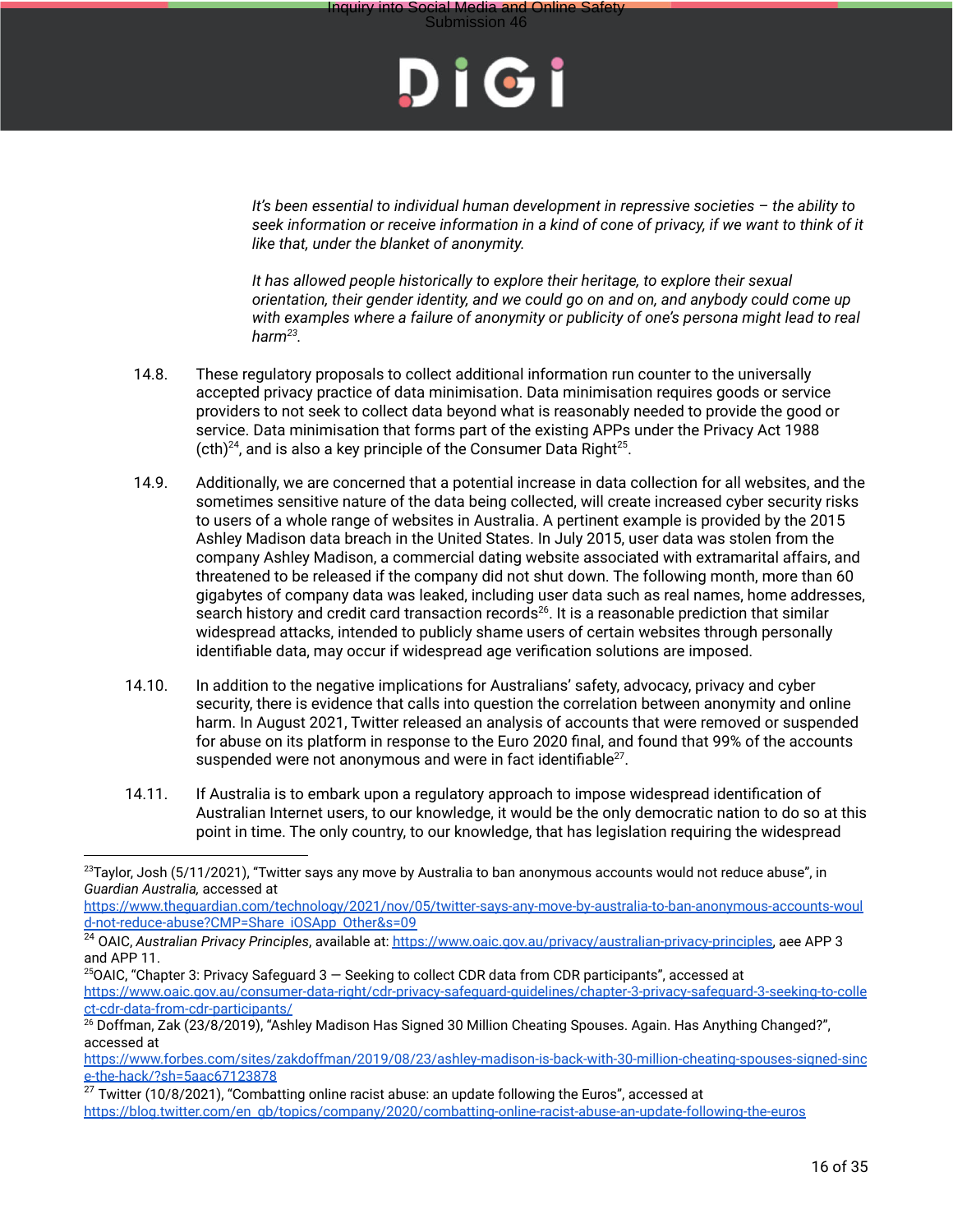

collection of identity verification is China. Under a series of laws, passed in 2017, Internet users in China must provide national identity documents and real names on a wide range of digital services<sup>28</sup>.

- 14.12. In 2004, Korea introduced an Internet real name system which, in 2007, was expanded to websites with more than 100,000 visitors per day under Article 44(5) of the Act on Promotion of Information and Communication Network Utilization and Information Protection. Data breaches ensued, with the personal information of 35 million Koreans being compromised in 2011<sup>29</sup>. These cyber security issues and other campaigning from Koreans about the law led to the removal of these requirements in 2012 $^{30}$ .
- 14.13. DIGI is concerned that the focus around these current draft laws have not drawn Australians' attention to the fundamental changes that they are proposing to how Australians use the Internet. Do consumers want to routinely provide their personal information, age data, and potentially identity verification documents when they are perusing websites that include user interaction? **Per Recommendation #6, we believe that further consultation needs to occur on the propensity of Australians to undertake age verification and additional personal information as a pre-requirement to use digital services.**

#### 15. Algorithms and online harms

- 15.1. Noting the committee's interests in the extent to which algorithms used by social media platforms permit, increase or reduce online harms to Australians, this section offers an exploration of the usage of algorithms, as well as recommendations for how the Australian Government might consider mitigating harm.
- 15.2. On relevant large digital platforms, artificial intelligence (AI) and algorithms play an important role as a sorting mechanism for the millions of terabytes of information online, enabling people to readily obtain relevant content and information. For example, machine learning enables Google's understanding of the use of varied language in search, to ensure user queries yield relevant information $31$ . Algorithms enable users to use Google maps to navigate to their destination, and power grammatical and spelling corrections to texts, emails and online documents.
- 15.3. AI is also used to safeguard the safety and security of Internet users, and to address harmful content. Such technology is having a positive effect; In Q3 of 2021, approximately 95% of videos removed from YouTube were detected by automatic flagging. This also allows videos to be removed before they are widely viewed; 36.7% were removed before they receive a single view<sup>32</sup>. Similarly, Meta uses artificial intelligence to proactively detect harmful content before it is seen by

<sup>28</sup> Samm Sacks & Paul Triolo (25/9/2017), *Shrinking Anonymity in Chinese Cyberspace - Lawfare*, accessed at https://www.lawfareblog.com/shrinking-anonymity-chinese-cyberspace

 $29$  Mills, Elinor (28/7/2011), "Report: Breach exposes data of 35 million S. Koreans", accessed at https://www.cnet.com/tech/services-and-software/report-breach-e

 $30$  Covington Inside Privacy, "Korea Strengthens Protection for 'Resident Registration Numbers' (RRNs): Leaks May Face a Fine of up to 0.5 Billion Korean Won", accessed at

https://www.insideprivacy.com/international/korea-strengthens-protection-for-resident-registration-numbers-rrns-leaks-may-fa ce-a-fine-of-up-to-0/

<sup>&</sup>lt;sup>31</sup> Google AI Blog (2019), Understanding searches better than ever before, accessed at https://www.blog.google/products/search/search-language-understanding-bert/

 $32$  YouTube (2019), YouTube Community Guidelines enforcement, accessed at https://transparencyreport.google.com/youtube-policy/removals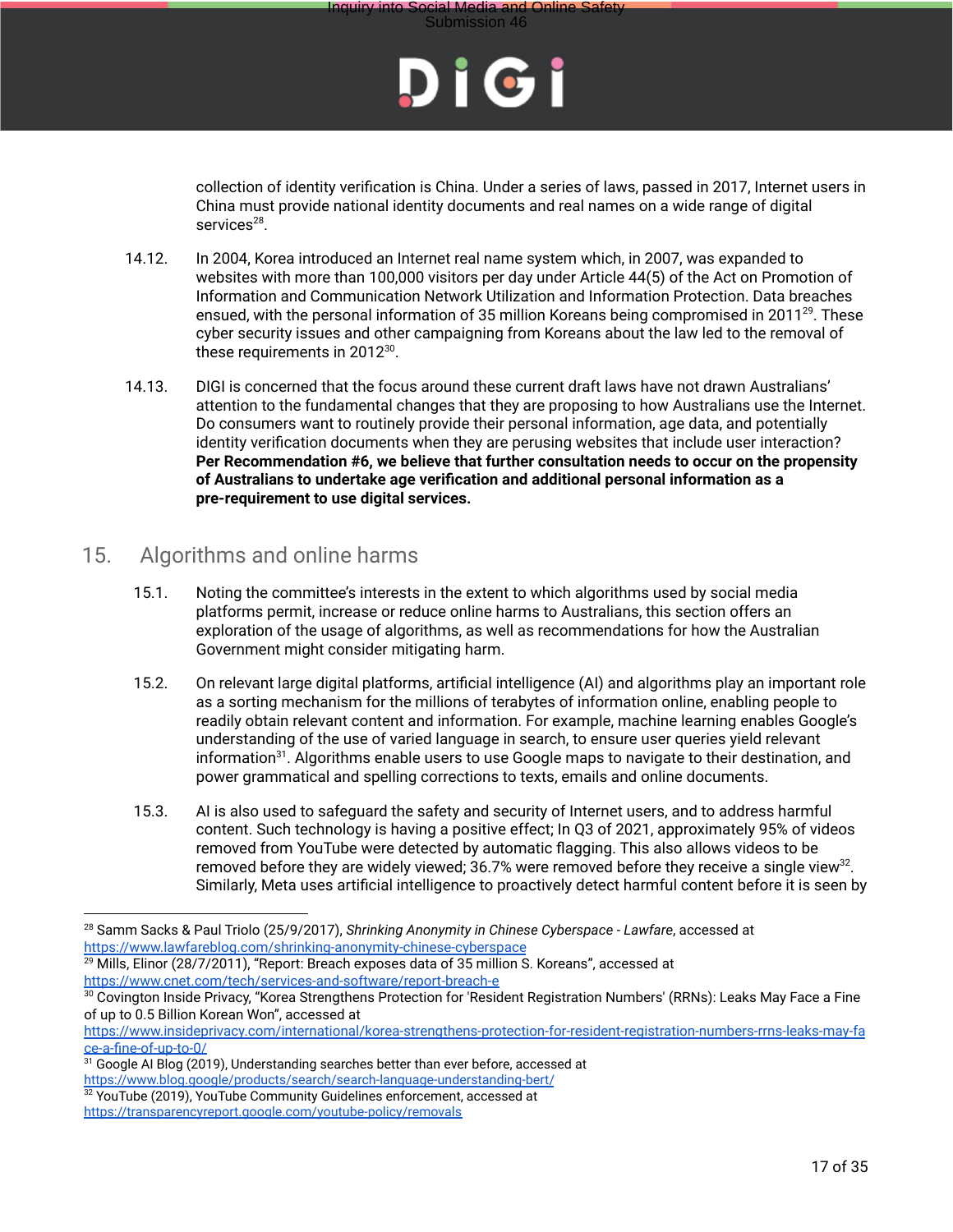

users. For content such as child exploitation material, terrorist content, violent and graphic content, and fake accounts, Meta proactively detects more than 99% of this content before a user needs to report it $^{33}$ .

- 15.4. The use of algorithms to promote online safety is consistent with the Government's expectations of industry. For example, the draft BOSE determination, that will come into effect with the OSA on January 23, 2022, identifies the detection of material and activity as a reasonable step service provider can take to ensure end users are safe<sup>34</sup>. The Office of the eSafety Commissioner's Safety by Design principles include "Using scanning and filtering technology to ensure user safety is upheld on the site and users are not exposed to inappropriate or sensitive content<sup>35</sup>."
- 15.5. Machine learning can also inform incerpetion efforts in relation to online abuse. For example, Twitter uses behavioural signals to identify end-users who target other end-users with abuse or harassment and limits the visibility of their tweets. Facebook uses machine learning and a range of signals to identify posts from people who might be at risk of suicide, such as phrases in posts and concerned comments from friends and family, which involves a complex exercise in analysing human nuance, including analysis of the text in the post and the comments under the post. Once a cry for help is identified, Facebook may present the person with support options, including resources for help, help-line phone numbers, and ways to connect with loved ones.
- 15.6. This speaks to a larger point that algorithms do not operate in isolation from human intervention; in relation to content removal, it is often the case that AI surfaces problematic content for a human moderator to review for context and accuracy, and to guide the most effective decision. AI plays an important role in scanning content at a scale that humans could never achieve, at a speed which was previously not possible. It forms a key part of how online safety challenges are addressed at a large scale.
- 15.7. Finally, AI can also be used to ensure the personalisation and relevance of information that a digital platform user sees. Often algorithms are dictated by the user's choices on which other accounts they choose to follow, and choices can be exercised with regard to hiding advertising.
- 15.8. Platforms have been working to optimise their algorithms to prioritise content from authoritative sources, as well as reducing recommendations of "borderline" content that comes close to violating their policies or spreads harmful misinformation. For example, its May 2021 transparency report provided to DIGI as a signatory of the ACPDM, YouTube indicated that it has been amending its recommendation systems to reduce spread of so-called "borderline" content that toes the acceptable line, and has seen 70 per cent reduction toward its goal of getting it below 0.5% of all content viewed.
- 15.9. DIGI is supportive of regulatory approaches to mitigate against defined harms, rather than specific technologies such as algorithms or AI. A harms-based approach reflects that the majority of potential problems associated with AI lie in the contextual application of the technology in a variety of sectors, and we caution against recommendations for regulatory or centralised bodies

<sup>33</sup>Meta (2021), "Community Standards Enforcement Report Q3 2021", accessed at https://transparency.fb.com/data/community-standards-enforcement/

<sup>34</sup> Department of Infrastructure, Transport, Regional Development and Communications, *Draft Online Safety (Basic Online Safety Expectations) Determination 2021*, accessed at

https://www.infrastructure.gov.au/have-your-say/draft-online-safety-basic-online-safety-expectations-determination-2021-cons ultation

<sup>&</sup>lt;sup>35</sup> Office of the eSafety Commissioner, "Safety by Design | Principles and background", accessed at https://www.esafety.gov.au/industry/safety-by-design/principles-and-background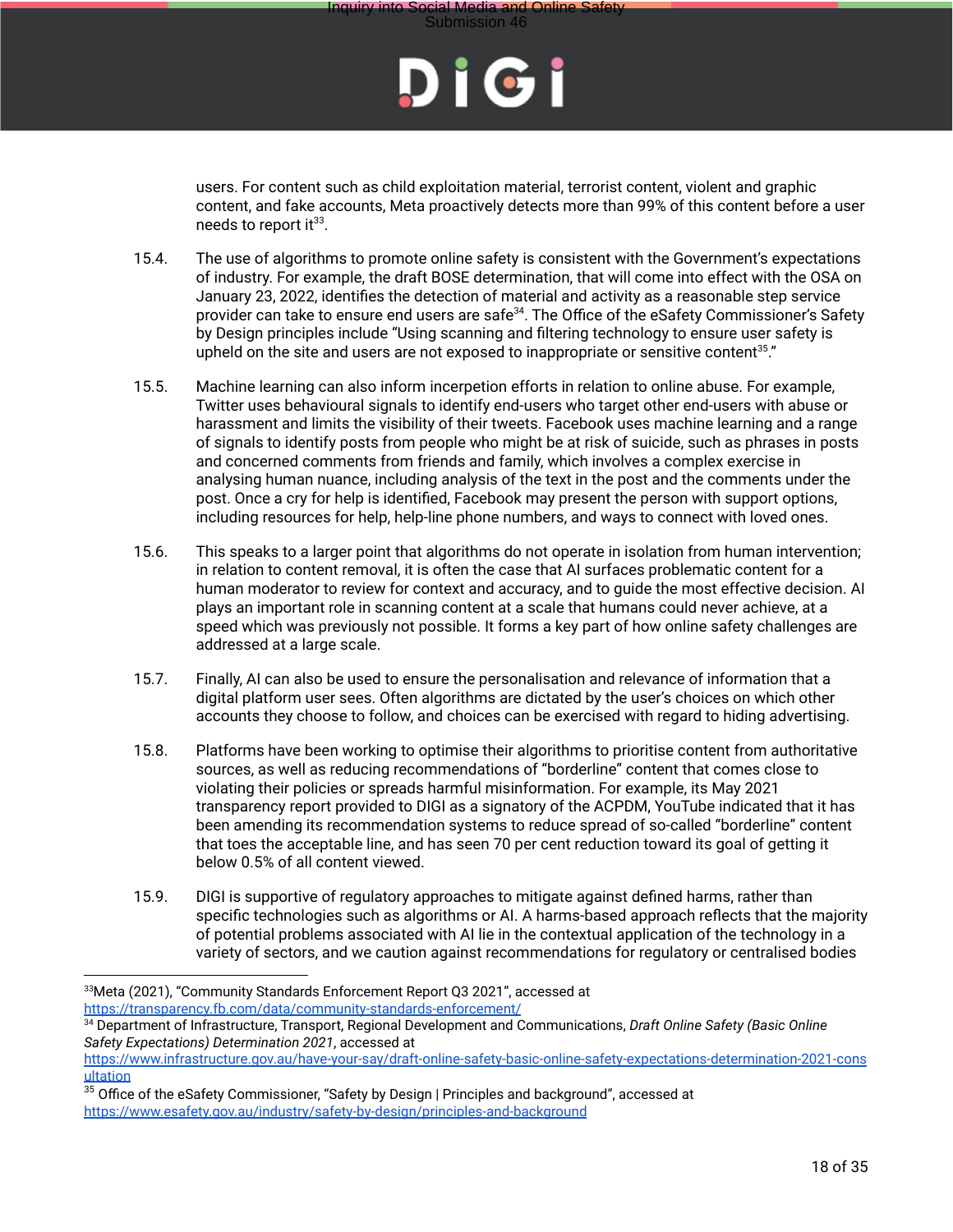



focused solely on reviewing the technology of AI itself. Requirements to disclose specific technical details of the way in which algorithms operate, such as detailed information on the signals and predictions used, would not provide meaningful transparency to people and may serve to enable third parties to more easily game the system. For example, in the case of algorithms that are used to detect and remove harmful content, making them public would allow bad actors to manipulate posts to evade algorithm changes. In the immediate aftermath of the terrorist attacks in Christchurch in March 2019, platforms reported an unprecedented number of people actively manipulating the livestreamed footage of the attacks to avoid detection by algorithms.

#### 16. Public figures and private citizens

- 16.1. DIGI recognises that the experiences of public figures, politicians and those in the public eye will differ on social media to the experience of private citizens. The majority of interactions that private citizens undertake on social media are with friends, family and people in communities within which they belong. By contrast, public figures and people in authority will have a higher volume of online interaction with people they do not know who are engaging with their contributions to public life. It is true that those interactions can cross a threshold of harm; relevant DIGI members apply their cyberbullying policies to public figures, and these do not allow credible threats to personal safety.
- 16.2. Another unique feature of Australia is "the absence of an explicit constitutional or statutory federal right to free speech"<sup>36</sup>. Such protections are not associated with the US alone, but exist in other comparable democracies; the UK has an enshrined right to freedom of expression under its Human Rights Act 1998 (UK), and Canada has constitutional entrenchment of the right free expression in the Canadian Charter of Rights and Freedoms  $(1982)^{37}$ .
- 16.3. This contributes to the challenges faced by digital platforms in approximating Australians' expectations with regard to freedom of expression and freedom of political communication. Platforms work from estimations of Australians' expectations to be able to criticise those in the public eye because of their wide sphere of influence; that critique will sometimes be disrespectful, offensive or in poor taste, and may not meet the threshold for removal under platform policies. Decisions in this area will, by their very nature, never please all parties involved and there is a margin for error in the application of such policies in relation to public figures and, as with most online harms, platforms offer appeals mechanisms for when that occurs.
- 16.4. Where the content is considered to be defamatory, we expect that public figures and private individuals alike will have improved recourse once the the Council of Attorneys-General Defamation Working Party on the Review of Model Defamation Provisions (MDPs) completes its "Stage 2" process to ensure these provisions are fit for a digital age. DIGI is supportive of modernising these provisions to offer better solutions for Internet users, online intermediaries and complainants with regard to defamation.

<sup>&</sup>lt;sup>36</sup> Gelber, Katharine (2019) "The precarious protection of free speech in Australia: the Banerii case" in Australian Journal of Human Rights.

<sup>37</sup> NSW Government (2021), *Attorneys-General Review of Model Defamation Provisions – Stage 2 (2021), Discussion Paper*, accessed at

https://www.justice.nsw.gov.au/justicepolicy/Documents/review-model-defamation-provisions/discussion-paper-stage-2.pdf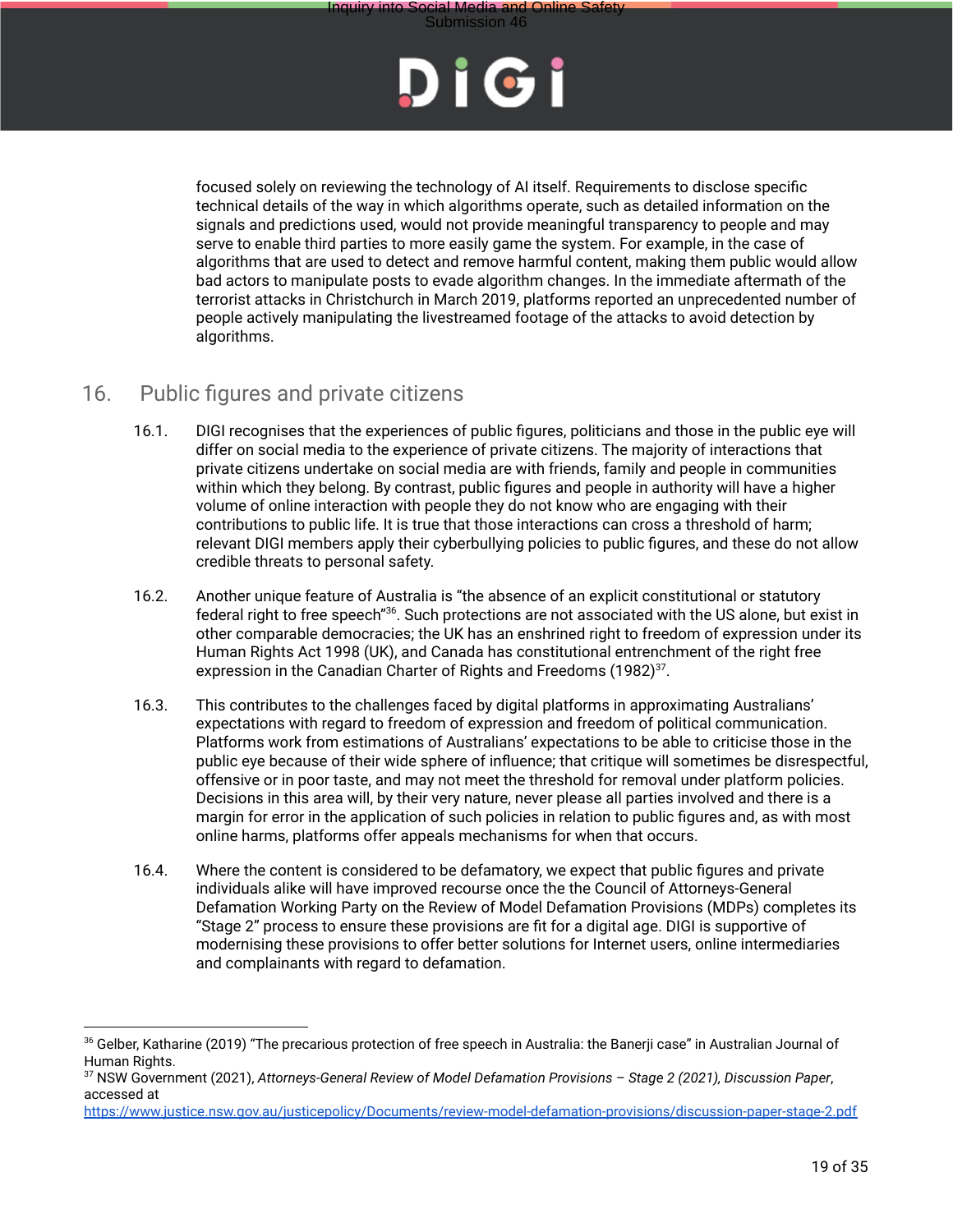

Submission 46

- 16.5. Additionally, when the adult cyberbullying scheme comes into effect with the OSA on January 23, the regulatory guidance does not preclude politicians or public figures from seeking the eSafety Commissioner to issue a service provider with a removal notice that would require the removal of that content within 24 hours $^{38}$ .
- 16.6. **Per Recommendation #2, where victims of cyberbullying in particular are experiencing bullying on multiple platforms, in order to prevent the need for victims of abuse to have to report multiple pieces of content from a single perpetrator to multiple platforms, we encourage further strategic emphasis on the issuance of end-user notices in the Office's regulatory approach.**
- 16.7. Unfortunately, a legal gap persists in relation to hate speech which is not fully covered under the OSA's adult cyberbullying scheme for which the regulatory guidance states:

*A 'particular' Australian adult means one specific person, not a broad range or group of people. For example, racist abuse targeting a group rather than an individual, such as a post that says all people of a certain background 'should be wiped out' would not be adult cyber abuse for the purposes of this scheme because it is directed at a group rather than a specific person.*

16.8. While DIGI's relevant members all have long-standing platform policies prohibiting hate speech (regardless of whether the speech relates to public figures or private individuals), there is no recourse nor a comprehensive standard articulated in Australian law to guide the application of these policies across all digital services. **Per Recommendation #3, DIGI encourages the Australian Government to develop a clearer legislative framework that defines hate speech to help relevant stakeholders, including all digital platforms, to better report, review and remove content that meets a defined Australian legal threshold.**

## Section 3: Online harms on social media and online platforms

This section provides a high-level overview of a range of online harms, and summarises industry and regulatory approaches to each.

### 17. Overview of online harms, platform & regulatory responses

- 17.1. In this submission, DIGI seeks to advance the conversation about online harms on social media and online platforms, surface challenges and identify action areas. Working from a shared understanding of this extensive and evolving landscape is crucially important in building the Committee's understanding of online harms, and in identifying where there may be gaps that the Committee may wish to explore.
- 17.2. To that end, Table 1 below attempts to provide a high-level overview of the range of harms that Australians may experience on online platforms and the trends in industry responses to those.

<sup>&</sup>lt;sup>38</sup> Office of the eSafety Commissioner, "Adult Cyber Abuse Scheme Regulatory Guidance", accessed at https://www.esafety.gov.au/sites/default/files/2021-12/ACA%20Scheme%20Regulatory%20Guidance%20%20FINAL.pdf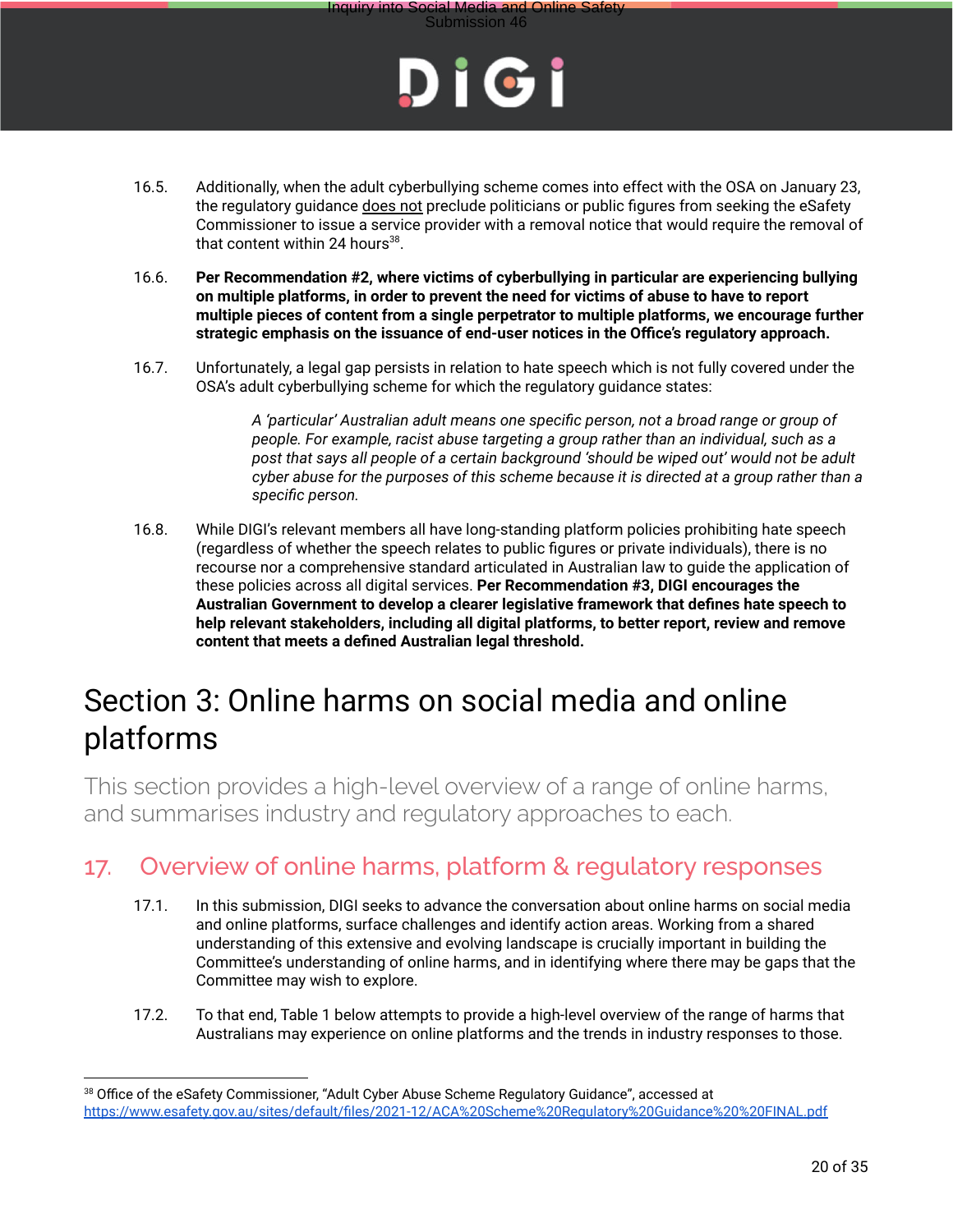

Table 1 also maps the current or forthcoming Australian Government regulation aimed at addressing the specific online harm.

- 17.3. DIGI wishes to emphasise that industry approaches to online harms will differ based on the services they provide, their users and their size. Not all services will experience the full range of potential online harms, and the way that different online harms present themselves on each service will differ, necessitating variations in approach. Where any of DIGI's members have provided their own submissions to this inquiry, we encourage the Committee to evaluate those for the relevant detail; Table 1 is simply a brief summary in order to provide an indication of the industry approach, and is by no means comprehensive.
- 17.4. Table 1 indicates the extent of platform and regulatory responses to online harms; from DIGI's vantage point, our experience is not that social media is "the Wild West" or that the Internet is an "unregulated space". The narrative and public messaging we use about online safety is important so as to encourage people that they have agency that they *can* take control of their online experience, availing of both the tools provided by digital platforms and the safety nets provided by the Australian Government.
- 17.5. Table 1 serves to illustrate the wide range of laws and initiatives underway pertaining to online safety, and demonstrates the complexity of the regulatory environment. **Per Recommendation #1, DIGI was very supportive of efforts to streamline legislation pertaining to online safety in order to aid clarity and compliance across the broad scope of the digital industry.**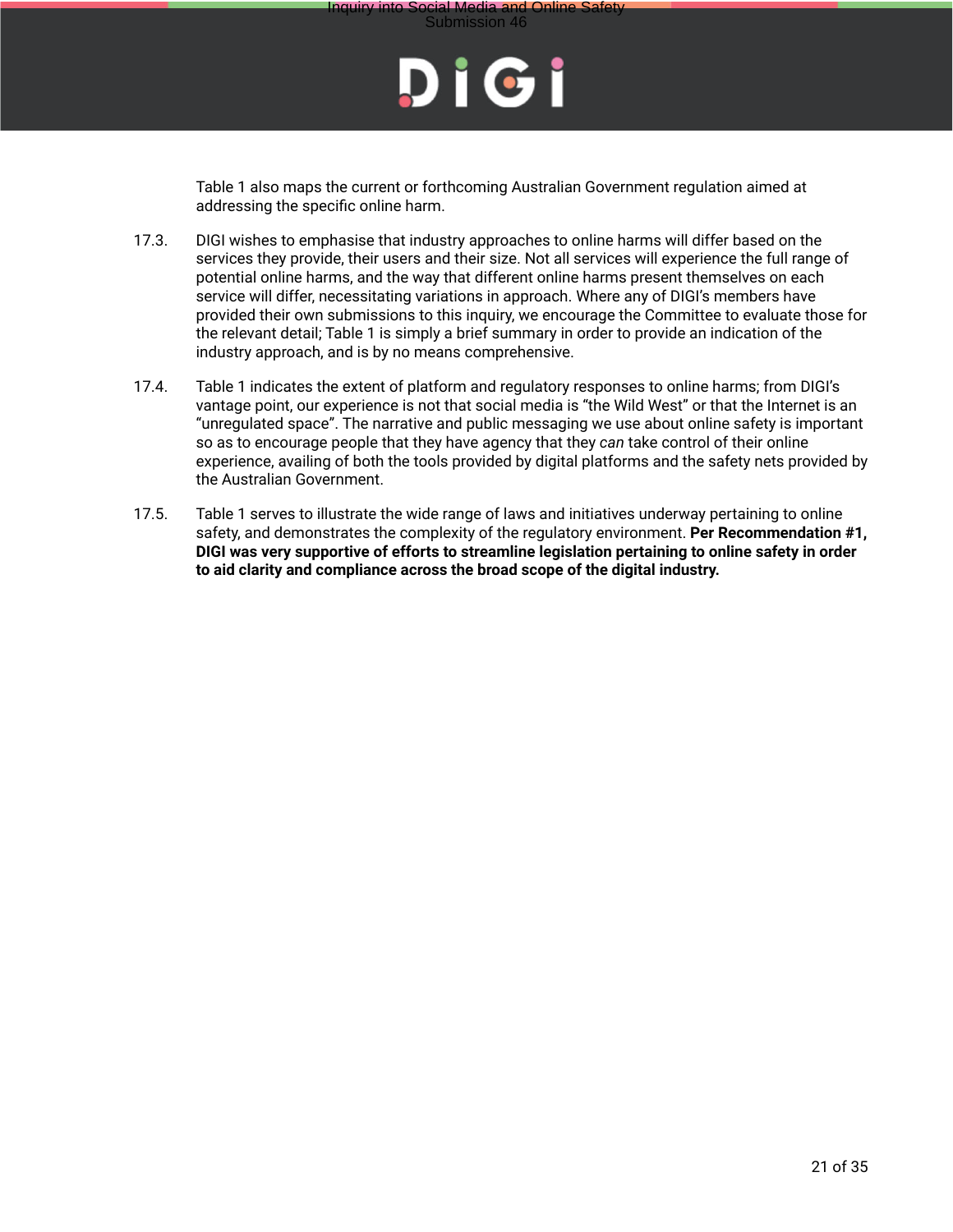## Inquiry into Social Media and Online Safety Submission 46

| Table 1: Overview of online harms, platform & regulatory responses |                                                                    |                                           |                                                                                                                                                                                                                                                                                                                                                                                                                                                                                                                                                                                                                                                                                                                                                                                                                                                                                                                                                                                                                                                                                                                                                                                                                                     |                         |                                                                                                                                                                                                                                                                                                                                                                                                                                                                                                                                                                                                                                                                                                                                                                                                                                                                                                                                                                                                                                                                                                                                                                                                                                                                                                                                                                                                                                                                                                                                                                                                                                                                                             |  |
|--------------------------------------------------------------------|--------------------------------------------------------------------|-------------------------------------------|-------------------------------------------------------------------------------------------------------------------------------------------------------------------------------------------------------------------------------------------------------------------------------------------------------------------------------------------------------------------------------------------------------------------------------------------------------------------------------------------------------------------------------------------------------------------------------------------------------------------------------------------------------------------------------------------------------------------------------------------------------------------------------------------------------------------------------------------------------------------------------------------------------------------------------------------------------------------------------------------------------------------------------------------------------------------------------------------------------------------------------------------------------------------------------------------------------------------------------------|-------------------------|---------------------------------------------------------------------------------------------------------------------------------------------------------------------------------------------------------------------------------------------------------------------------------------------------------------------------------------------------------------------------------------------------------------------------------------------------------------------------------------------------------------------------------------------------------------------------------------------------------------------------------------------------------------------------------------------------------------------------------------------------------------------------------------------------------------------------------------------------------------------------------------------------------------------------------------------------------------------------------------------------------------------------------------------------------------------------------------------------------------------------------------------------------------------------------------------------------------------------------------------------------------------------------------------------------------------------------------------------------------------------------------------------------------------------------------------------------------------------------------------------------------------------------------------------------------------------------------------------------------------------------------------------------------------------------------------|--|
|                                                                    | <b>Online harm description</b>                                     |                                           | <b>Trends in platform responses</b>                                                                                                                                                                                                                                                                                                                                                                                                                                                                                                                                                                                                                                                                                                                                                                                                                                                                                                                                                                                                                                                                                                                                                                                                 |                         | <b>Australian regulatory responses</b>                                                                                                                                                                                                                                                                                                                                                                                                                                                                                                                                                                                                                                                                                                                                                                                                                                                                                                                                                                                                                                                                                                                                                                                                                                                                                                                                                                                                                                                                                                                                                                                                                                                      |  |
| 18.                                                                | Cyberbullying<br>material<br>directed at an<br>Australian<br>child | 18.1.<br>18.2.<br>18.3.<br>18.4.<br>18.5. | All relevant DIGI members have strict policies to<br>prohibit and rapidly remove the cyberbullying of<br>Australian children and minors. These policies are<br>regularly updated to ensure they reflect emerging<br>patterns of abuse, in consultation with experts.<br>They provide reporting tools where content can be<br>reported for cyberbullying. Such messages are<br>reviewed by teams of human moderators, and<br>addressed as quickly as possible. Enforcement<br>actions include the removal of cyberbullying content,<br>and the suspension or removal of accounts that have<br>instigated it.<br>This enforcement infrastructure is often<br>complemented with proactive technology detection<br>that detects problematic content and flags it for<br>human review.<br>Relevant members provide blocking tools where any<br>user can be blocked from sending further unwanted<br>messages, and provide tools to enable people to<br>leave or hide group forums.<br>Industry's policies and enforcement are<br>complemented with a range of initiatives,<br>partnerships and social programs aimed at providing<br>minors with wider support from professionals,<br>parents and teachers in relation to cyberbullying. | 18.6.<br>18.7.<br>18.8. | The Enhancing Online Safety Act 2015 (EOSA) allows<br>Australian minors who are the target of cyberbullying<br>material, and those representing them, to complain to the<br>Office of the eSafety Commissioner (the Commissioner).<br>The Commissioner can direct a request for removal to the<br>social media service, and the service must remove the<br>content within 48 hours. The Online Safety Act (OSA), which<br>enters into force on January 23, 2022, reduces the<br>timeframes that a social media service must respond to 24<br>hours.<br>The draft Basic Online Safety Expectations (BOSE), when<br>finalised, will come into effect with the OSA on January 23,<br>2022, and apply to all social media services, messaging<br>services and websites. A core expectation of the BOSE is<br>that a provider of a service must take reasonable steps to<br>minimise the extent to which cyberbullying material targeted<br>at an Australian child or adult is available, and to make<br>reports about the provider's related activities available to the<br>Commissioner.<br>The EOSA and OSA children's cyber bullying schemes enable<br>the Commissioner to issue end-user notices that require a<br>person who posts cyberbullying material to remove the<br>material, refrain from posting any cyberbullying material<br>targeting the child, and/or apologise to the child for posting<br>the material. To date, DIGI understands that no such<br>end-user notices relating to cyberbullying have ever been<br>issued. Per Recommendation #2, we believe that end user<br>notices would help stem instigators of cyberbullying<br>behaviour from using multiple platforms. |  |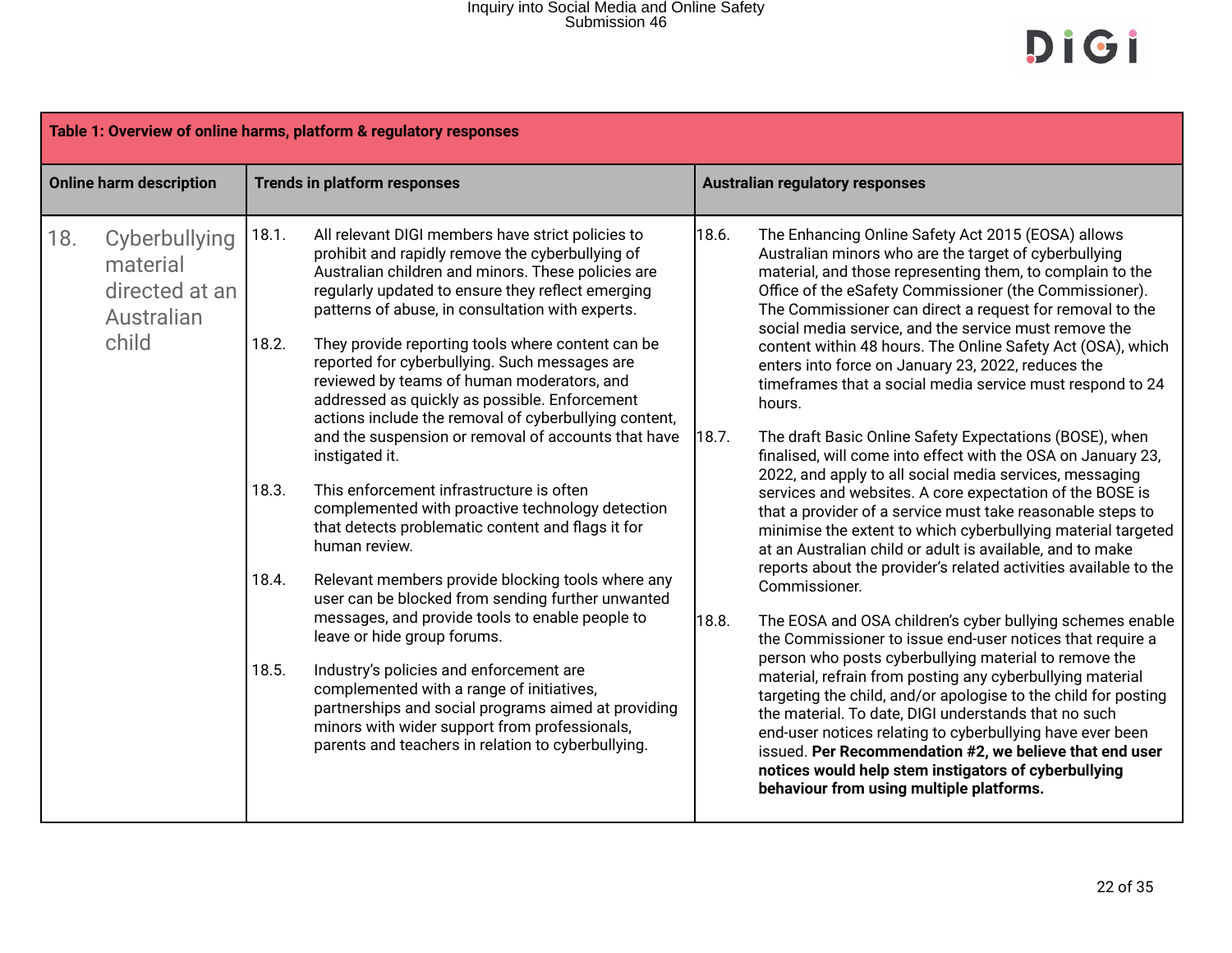## Inquiry into Social Media and Online Safety Submission 46



|     |                                                                    |                         |                                                                                                                                                                                                                                                                                                                                                                                                                                                                                                                                                                                                                                                                                                                                                                                 | 18.9.                   | Section 474.17(1) of the Criminal Code 1995 (Cth) creates<br>an offence of using a carriage service to menace, harass or<br>offend another person.                                                                                                                                                                                                                                                                                                                                                                                                                                                                                                                                                                                                                                                                                                |
|-----|--------------------------------------------------------------------|-------------------------|---------------------------------------------------------------------------------------------------------------------------------------------------------------------------------------------------------------------------------------------------------------------------------------------------------------------------------------------------------------------------------------------------------------------------------------------------------------------------------------------------------------------------------------------------------------------------------------------------------------------------------------------------------------------------------------------------------------------------------------------------------------------------------|-------------------------|---------------------------------------------------------------------------------------------------------------------------------------------------------------------------------------------------------------------------------------------------------------------------------------------------------------------------------------------------------------------------------------------------------------------------------------------------------------------------------------------------------------------------------------------------------------------------------------------------------------------------------------------------------------------------------------------------------------------------------------------------------------------------------------------------------------------------------------------------|
| 19. | Cyberbullying<br>material<br>targeted at<br>an Australian<br>adult | 19.1.<br>19.2.          | All of the measures outlined above from 18.1 to 18.4<br>(policies, tools, enforcement teams and technology)<br>apply to the approach to cyberbullying material<br>targeted at an Australian adult.<br>Digital platforms often have granular considerations<br>when assessing the cyberbullying of adults, such as<br>whether the content concerns public opinions or<br>actions that impact others, and the extent to which the<br>content relates to a person in authority or a public<br>figure. The questions a provider may ask will<br>necessarily differ based on the service, and provide<br>important checks and balances for platforms to<br>appropriately consider the freedom of expression, and<br>political communication, implications of a takedown<br>decision. | 19.3.<br>19.4.<br>19.5. | The OSA, which will come into force on January 23, 2022,<br>includes an adult cyber-bullying scheme where Australian<br>adults who are the victims of seriously harmful online<br>abuse can complain to the Office, if the online service<br>providers have failed to act on reports to them. The Office<br>can direct a request for removal to the social media service,<br>and the service must remove the content within 24 hours.<br>The BOSE and Section 474.17(1) of the Criminal Code 1995<br>(Cth) detailed above in 2.7 and 2.8 also apply to adult<br>cyberbullying.<br>In relation to end users, the Australian Government made an<br>election commitment May 5, 2019 to increase maximum<br>penalties for end-users who use a carriage service to<br>menace, harass or cause offence to five years of<br>imprisonment <sup>39</sup> . |
| 20. | Hate speech                                                        | 20.1.<br>20.2.<br>20.3. | All relevant DIGI members have strict policies to<br>prohibit and address hate speech or conduct, which is<br>generally defined as speech that maligns people or a<br>group of people based on their protected<br>characteristics, e.g. race, gender, sexuality.<br>These policies have and continue to evolve to capture<br>emerging patterns and themes in hate speech or<br>hateful conduct. Additionally, relevant members<br>consult with a wide range of organisations and<br>individuals who guide them in their policy decisions.<br>All of the measures outlined above from 18.1 to 18.4                                                                                                                                                                               | 20.5.<br>20.6.<br>20.7. | DIGI members take the aforementioned actions on hate<br>speech under their own policies, despite no explicit and<br>comprehensive legal protections for Australians under<br>Australian law for hate speech.<br>Australia continues to adopt a narrow approach to hate<br>speech under anti- discrimination laws that are aimed at<br>protecting individuals rather than groups based on their<br>protected characteristics.<br>Per Recommendation #3, DIGI has and continues to<br>encourage the Australian Government to develop a clearer<br>legislative framework that defines hate speech to assist                                                                                                                                                                                                                                          |

<sup>39</sup> See media release: Prime Minister The Hon Scott Morrison MP, Attorney-General The Hon Christian Porter, Senator The Hon Mitch Fifield Minister For Communications And The Arts, Joint Media Release (05/05/2019), "Keeping Australians Safe Online", accessed at

https://www.liberal.org.au/latest-news/2019/05/05/keeping-australians-safe-online

See also transcript: Prime Minister The Hon. Scott Morrison MP (05/05/2019), Transcript Remarks, Campaign Rally

Central Coast, accessed via CCH alerts, see quote: *"But the other thing we're going to do for all Australians, is we're going to increase the penalties for those who have been found to be bullying people online, causing those injuries. You won't go to jail for three years you'll go to jail for five years."*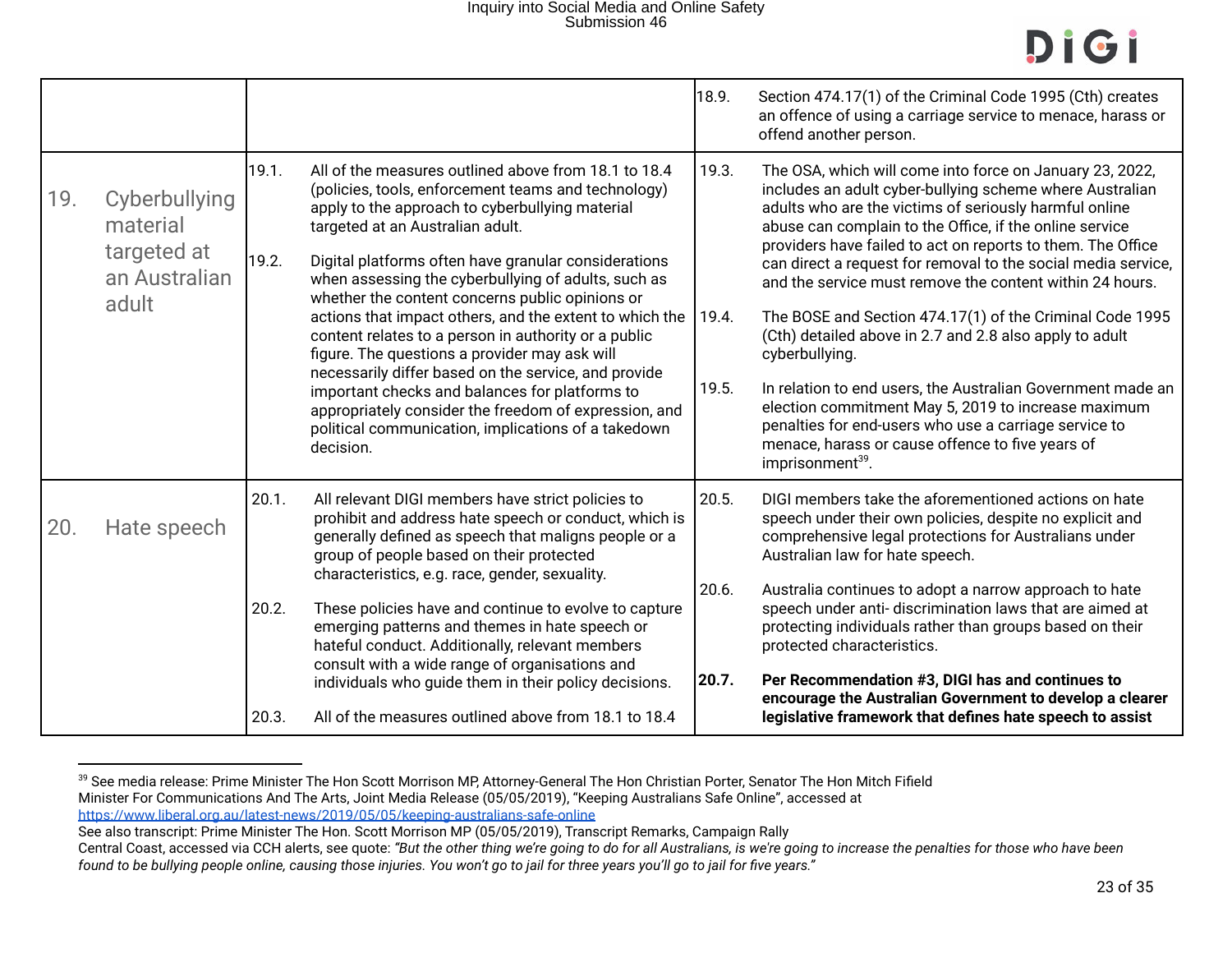|     |            | 20.4.          | (policies, tools, enforcement teams and technology)<br>apply to the approach to hate speech.<br>Industry policies and enforcement are complemented<br>with a range of initiatives, partnerships and social<br>programs aimed at preventing and addressing hate<br>speech.                                                                                                                                                                                                                                                                                                                                                                                                                                                                                                |                         | enforcement agencies and prosecutors <sup>40</sup> . This will also<br>serve to help relevant stakeholders, including digital<br>platforms, to better report, review and remove content that<br>meets a defined Australian legal threshold.                                                                                                                                                                                                                                                                                                                                                                                                                                                                                                                                                                                                                                                                                                                                                                                                                                                                                                                                                                                                                                                                |
|-----|------------|----------------|--------------------------------------------------------------------------------------------------------------------------------------------------------------------------------------------------------------------------------------------------------------------------------------------------------------------------------------------------------------------------------------------------------------------------------------------------------------------------------------------------------------------------------------------------------------------------------------------------------------------------------------------------------------------------------------------------------------------------------------------------------------------------|-------------------------|------------------------------------------------------------------------------------------------------------------------------------------------------------------------------------------------------------------------------------------------------------------------------------------------------------------------------------------------------------------------------------------------------------------------------------------------------------------------------------------------------------------------------------------------------------------------------------------------------------------------------------------------------------------------------------------------------------------------------------------------------------------------------------------------------------------------------------------------------------------------------------------------------------------------------------------------------------------------------------------------------------------------------------------------------------------------------------------------------------------------------------------------------------------------------------------------------------------------------------------------------------------------------------------------------------|
| 21. | Defamation | 21.1.<br>21.2. | Relevant DIGI members have policies that restrict the<br>usage of their services for the defamation of others.<br>They have complaints handling processes in place to<br>action defamation requests received by Australian<br>users, which are actioned in accordance with<br>Australian law. These policies seek to balance<br>allowing individuals to protect their reputations<br>without placing unreasonable limits on the discussion<br>of matters of public interest and importance. Given<br>that defamation is a civil matter and can depend on<br>whether the originator of a comment has a lawful<br>defense for posting the comment, it can be<br>challenging for platforms to make assessments in the<br>absence of judicial or independent determinations. | 21.3.<br>21.4.<br>21.5. | Defamation laws differ by state and territory in Australia,<br>however the Model Defamation Provisions have played an<br>important role in harmonising state-based defamation laws<br>that existed prior to 2005. These provisions were not<br>written for a digital age, and the Council of<br>Attorneys-General Defamation Working Party on the Review<br>of Model Defamation Provisions (MDPs), with a "Stage 2"<br>process currently well underway to ensure these provisions<br>are fit for a digital age. DIGI is supportive of modernising<br>these provisions to offer better solutions for Internet users<br>and online intermediaries with regard to defamation.<br>From recent engagement with this defamation law reform<br>process, DIGI understands that the NSW Law Reform<br>Commission is considering a complaints notice process,<br>debating using Section 5 of the UK 2013 Defamation Act as<br>a starting point.<br>In addition, on December 1, 2021, the Australian<br>Government released the draft Social Media (Anti-trolling)<br>Bill 2021 (ATB) that aims to aid the preliminary discovery<br>process of potential defamation claims. DIGI intends to<br>provide a separate submission on the ATB which we can<br>provide to the committee once complete, if it is of interest. |

 $^{40}$  DIGI, Submission to Department of Communications on the Online Safety Charter (14/04/09), accessed at https://digi.org.au/advocacy/#:~:text=Online%20Safety%20Charter%20%7C%20Submission%20to%20Department%20of%20Communications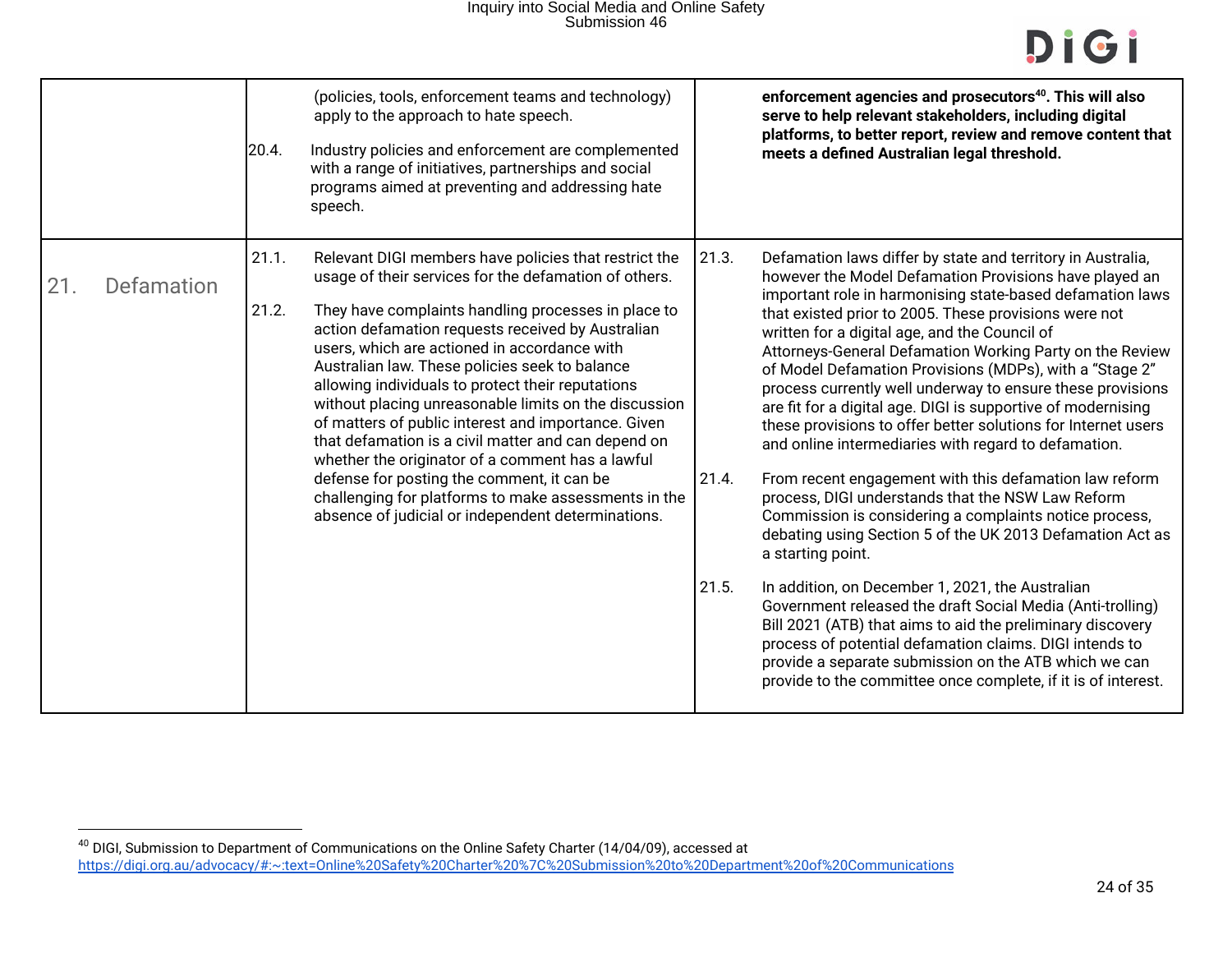| 22. | Misinformati<br>on and<br>disinformatio<br>$\mathsf{n}$ | 22.1.<br>22.2. | and enforcement teams.           | Relevant DIGI members have policies and processes<br>to remove or otherwise address the spread and scale<br>of harmful misinformation and disinformation online.<br>As with other policy areas described above, these<br>policies are enforced through a combination of<br>human review, proactive machine learning technology<br>To provide a public, consistent and transparent | 22.8.  | DIGI developed the ACPDM in response to Australian<br>Government policy announced in December 2019: "The<br>Government will ask the major digital platforms to develop a<br>voluntary code (or codes) of conduct for disinformation and<br>news quality. The Australian Communications and Media<br>Authority (ACMA) will have oversight of the codes and report<br>to Government on the adequacy of platforms' measures and<br>the broader impacts of disinformation. The codes will<br>address concerns regarding disinformation and credibility |
|-----|---------------------------------------------------------|----------------|----------------------------------|-----------------------------------------------------------------------------------------------------------------------------------------------------------------------------------------------------------------------------------------------------------------------------------------------------------------------------------------------------------------------------------|--------|----------------------------------------------------------------------------------------------------------------------------------------------------------------------------------------------------------------------------------------------------------------------------------------------------------------------------------------------------------------------------------------------------------------------------------------------------------------------------------------------------------------------------------------------------|
|     |                                                         |                |                                  | framework for addressing the harm of mis- and<br>disinformation to Australians, in February 2021, DIGI<br>launched the Australian Code of Practice on<br>Disinformation and Misinformation (ACPDM).                                                                                                                                                                               |        | signalling for news content and outline what the platforms<br>will do to tackle disinformation on their services and support<br>the ability of Australians to discern the quality of news and<br>information. The codes will be informed by learnings of                                                                                                                                                                                                                                                                                           |
|     |                                                         | 22.3.          |                                  | Eight major technology companies have adopted the<br>code to date, and signatories have agreed to<br>safeguards to protect Australians from harmful<br>misinformation online. That includes the mandatory                                                                                                                                                                         |        | international examples, such as the European Union Code of<br>Practice on Disinformation. The Government will assess the<br>success of the codes and consider the need for any further<br>reform in 2021."42                                                                                                                                                                                                                                                                                                                                       |
|     |                                                         |                | commitment (#1) of:<br>22.3.1.1. | Publishing and implementing policies<br>on their approach.                                                                                                                                                                                                                                                                                                                        | 22.9.  | DIGI understands that the ACMA provided their report on<br>the effectiveness of the code to the Government on June<br>30, 2021, per the timeline requested by the Government.<br>In the absence of seeing this report, and in advance of the<br>review, over the course of September-November 2021, DIGI<br>has made a recommendation to the Australian Government<br>(via the ACMA, Minister's Office and the Department of<br>Communications) for how the ACPDM can be strengthened,                                                             |
|     |                                                         |                | 22.3.1.2.<br>22.3.1.3.           | Providing a way for their users to report<br>content that may violate those policies.<br>Implementing a range of scalable<br>measures that reduce its spread and<br>visibility online.                                                                                                                                                                                            | 22.10. |                                                                                                                                                                                                                                                                                                                                                                                                                                                                                                                                                    |
|     |                                                         | 22.4.          | read at digi.org.au.             | Another mandatory commitment (#7) is releasing<br>annual transparency reports about those safeguards<br>in order to improve public understanding of these<br>challenges over time. The first set of reports were<br>released in May 2021, and are available for anyone to                                                                                                         |        | for which we are awaiting an outcome. DIGI has presented<br>an identified gap in the governance arrangements outlined<br>should disagreements arise between the complainants of<br>the ACPDM and the Complaints Sub-Committee, and has<br>proposed that the ACMA provide this appeals role. Per<br>Recommendation #4, we believe an appeals process<br>operated by the ACMA will provide an important safety net<br>for consumers in relation to the ACPDM.                                                                                        |
|     |                                                         | 22.5.          |                                  | The code contains opt-in commitments that have<br>been widely adopted that entail (#2) Addressing<br>disinformation in paid content. (#3) Addressing fake<br>bots and accounts. (#4) Transparency about source of                                                                                                                                                                 | 22.11. | Separate to the ACPDM, DIGI has been working with<br>representatives from the Electoral Council of Australia and<br>New Zealand (ECANZ) on the development of escalation                                                                                                                                                                                                                                                                                                                                                                           |

 $^{42}$  Australian Government (11/12/2019), "Regulating in the Digital Age: Government Response and Implementation Roadmap", accessed at https://treasury.gov.au/publication/p2019-41708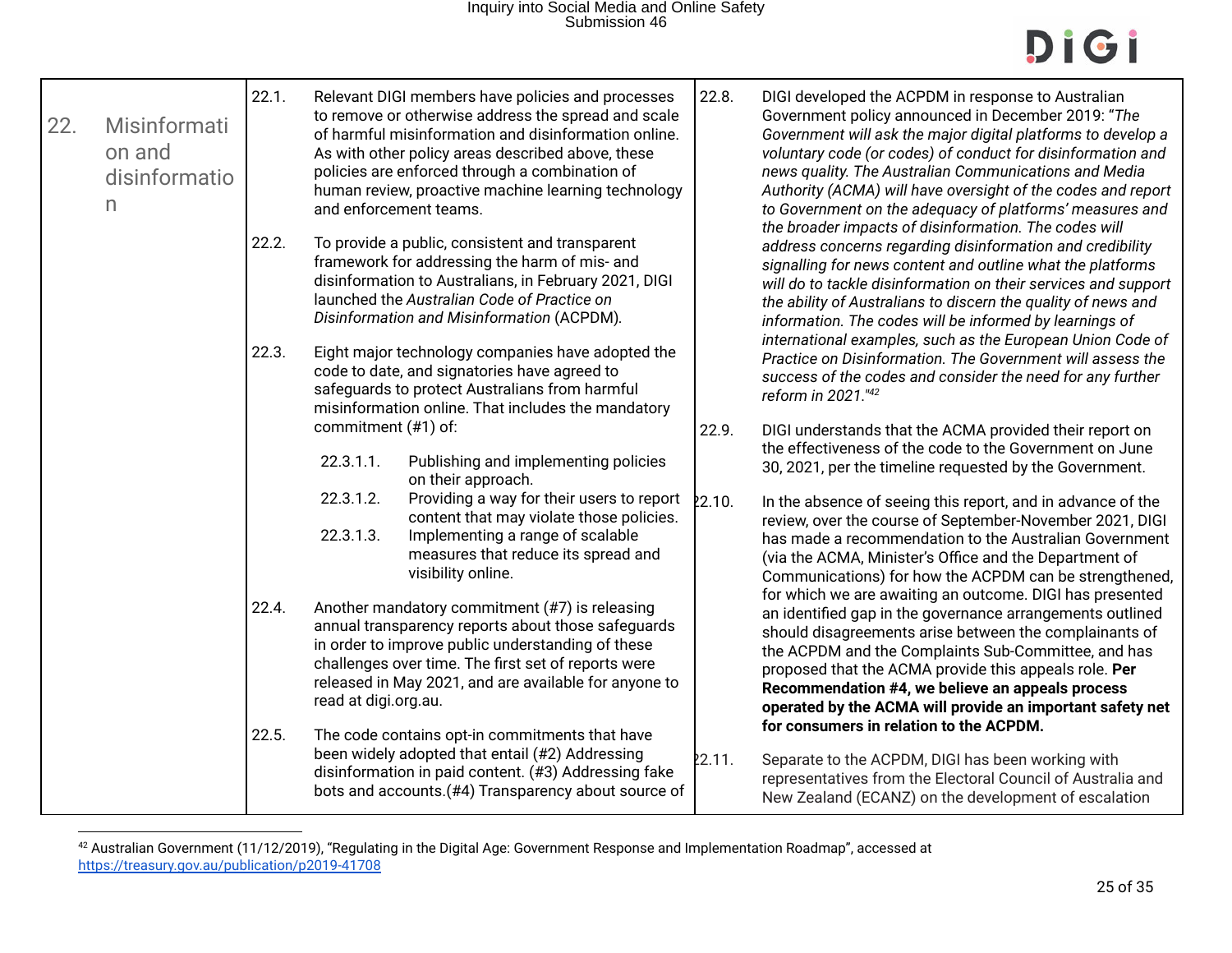## Inquiry into Social Media and Online Safety Submission 46

|     |                                                    |                | content in news and factual information (e.g.<br>promotion of media literacy, partnerships with<br>fact-checkers) and (#5) political advertising and (#6)<br>partnering with universities/researchers to improve<br>understanding.                                                                                                                                                                |       | processes during the forthcoming federal election.                                                                                                                                                                                                                                                                                                                                 |
|-----|----------------------------------------------------|----------------|---------------------------------------------------------------------------------------------------------------------------------------------------------------------------------------------------------------------------------------------------------------------------------------------------------------------------------------------------------------------------------------------------|-------|------------------------------------------------------------------------------------------------------------------------------------------------------------------------------------------------------------------------------------------------------------------------------------------------------------------------------------------------------------------------------------|
|     |                                                    | 22.6.          | In October 2021, DIGI announced the strengthening of<br>the code with the appointment of an independent<br>Complaints Sub-Committee comprised of Dr Anne<br>Kruger, Victoria Rubensohn AM and Christopher Zinn<br>to resolve complaints about possible breaches by<br>signatories of their code commitments. DIGI launched<br>a portal on its website for the public to raise such<br>complaints. |       |                                                                                                                                                                                                                                                                                                                                                                                    |
|     |                                                    | 22.7.          | In addition, DIGI appointed an independent expert Hal<br>Crawford to fact check and attest signatories' annual<br>transparency reports going forward under the code, in<br>order to incentivise best practice and compliance <sup>41</sup> .                                                                                                                                                      |       |                                                                                                                                                                                                                                                                                                                                                                                    |
| 23. | Pro-terror<br>material and<br>the<br>incitement of | 23.1.<br>23.2. | DIGI members comply with Australian law and swiftly<br>remove content that violates it, across a range of<br>subject matter areas, including pro-terror content.<br>They also work to report such content to law<br>enforcement, where appropriate.<br>Their policies prohibiting illegal pro-terror content<br>form part of broader policies that prohibit the                                   | 23.7. | The Criminal Code Amendment (Sharing of Abhorrent<br>Violent Material) Act 2019 (AVM Act), passed in April 2019<br>requires content, internet and hosting providers to, within a<br>reasonable time, report to the Australian Federal Police<br>abhorrent violent conduct that is happening in Australia<br>and accessible through their services, or hosted on their<br>services. |
|     | violence                                           |                | incitement or glorificaiton of violence, and they rapidly<br>remove content that may result in the credible risk of<br>physical harm or direct threats to public safety.                                                                                                                                                                                                                          | 23.8. | Additionally, the AVM Act requires the expeditious removal<br>of abhorrent violent material, and provides the eSafety<br>Commissioner the power to notify service providers that<br>abhorrent violent material is available on their services.                                                                                                                                     |
|     |                                                    | 23.3.          | These policies are enforced through reporting tools,<br>where end-users can escalate policy-violating content,<br>and often through machine learning technology that<br>proactively identifies potentially problematic content                                                                                                                                                                    |       | These notices create a presumption that the provider is<br>aware of the material and puts providers on notice that<br>such material should be removed <sup>45</sup> .                                                                                                                                                                                                              |
|     |                                                    |                | before many people have consumed it, both of which                                                                                                                                                                                                                                                                                                                                                | 23.9. | The OSA also includes blocking notices for Internet Service                                                                                                                                                                                                                                                                                                                        |

<sup>&</sup>lt;sup>41</sup> DIGI Media Release (11/10/21), "Australian disinformation code of practice strengthened with independent oversight and public complaints facility", accessed at https://digi.org.au/in-the-media/australian-disinformation-code-of-practice-strengthened-with-independent-oversight-and-public-complaints-facility/

<sup>45</sup> Attorney-General's Department, *Abhorrent violent material*, accessed at https://www.ag.gov.au/crime/abhorrent-violent-material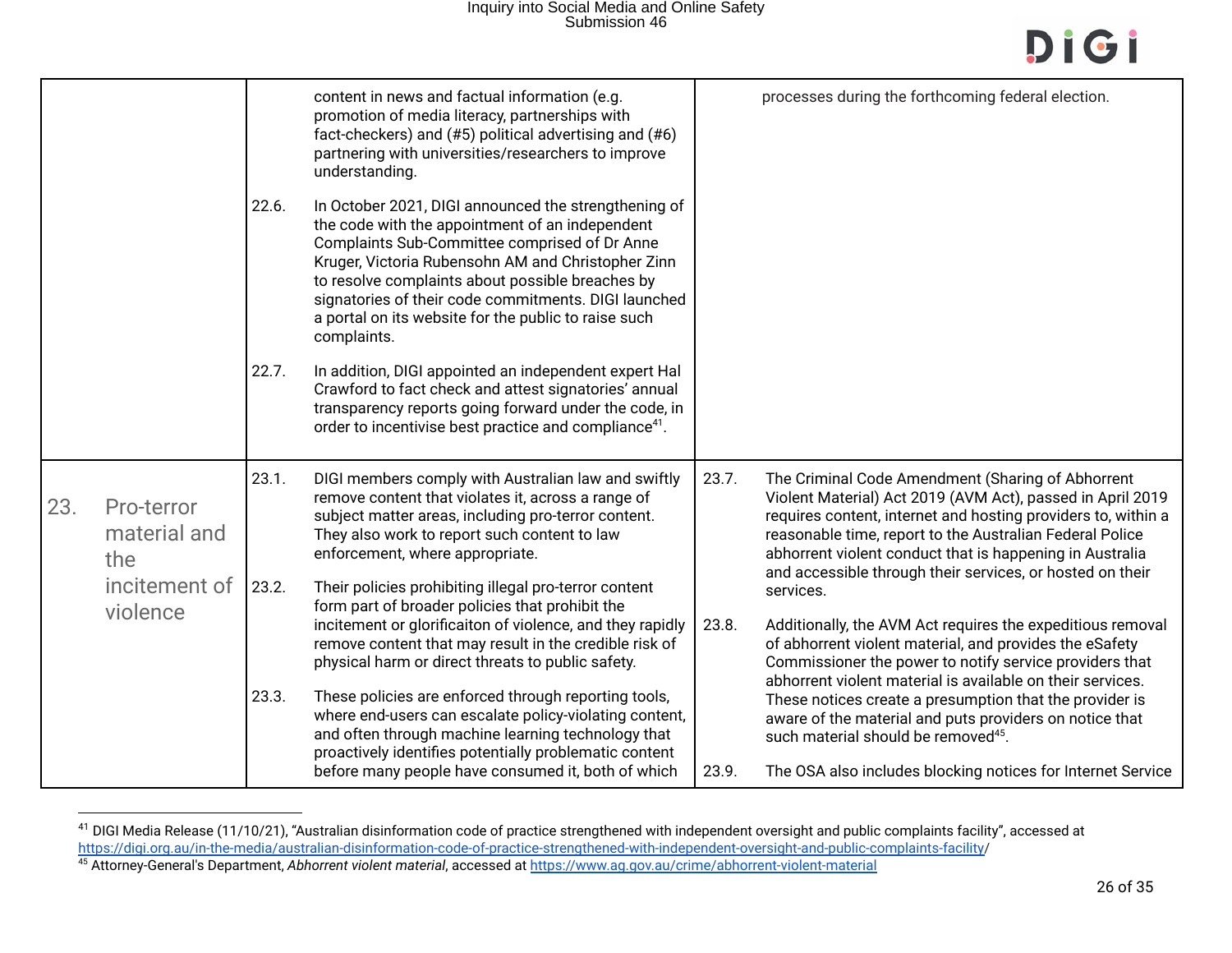| 23.4. | generally trigger a human review.<br>With regard to pro-terror content specifically, several<br>relevant DIGI members created a shared industry<br>database of unique digital fingerprints, known as<br>"hashes", of known violent terrorist imagery or<br>terrorist recruitment videos that had been removed                                                                                                                                                                                                                                              |                  | Providers for abhorrent violent conduct, alongside<br>requirements for the takedown of other prohibited material<br>detailed elsewhere in Table 1. Per Recommendation #1,<br>For clarity and to aid compliance across the breadth of<br>in-scope companies, we would recommend the AVM Act<br>be incorporated into a consolidated Online Safety Act.                                                                                                                                                                                                                         |
|-------|------------------------------------------------------------------------------------------------------------------------------------------------------------------------------------------------------------------------------------------------------------------------------------------------------------------------------------------------------------------------------------------------------------------------------------------------------------------------------------------------------------------------------------------------------------|------------------|------------------------------------------------------------------------------------------------------------------------------------------------------------------------------------------------------------------------------------------------------------------------------------------------------------------------------------------------------------------------------------------------------------------------------------------------------------------------------------------------------------------------------------------------------------------------------|
|       | from their services. Today, that database is used by<br>thirteen companies that are members of the Global<br>Internet Forum to Counter Terrorism (GIFCT).<br>Companies rapidly used this database within hours of<br>the Christchurch terrorist attacks adding over a<br>thousand visually-distinct videos related to the attack<br>to it. Crucially, these hashes were shared with smaller<br>businesses to help stop the proliferation of this<br>content on platforms that may not otherwise have the<br>technology and resourcing of larger companies. | 23.10.<br>23.11. | Furthermore, under the OSA, industry associations<br>including DIGI have been asked to develop the new<br>mandatory codes of practice to regulate all online services<br>and websites available in Australia. These OSA codes must<br>be developed in time to be registered by the Office of the<br>eSafety Commissioner in July 2022 <sup>46</sup> . On September 29,<br>2021, the Office of the eSafety Commissioner released a<br>position paper <sup>47</sup> outlining expectations for the OSA codes.<br>In subject matter, the OSA codes will relate to "Class 1" and |
| 23.5. | This hash database is one example of industry<br>collaboration that is occurring through the Global<br>Internet Forum to Counter Terrorism (GIFCT), an NGO<br>founded by several DIGI members that aims to (i)<br>build shared technology to prevent and disrupt the<br>spread of terrorist content online (ii) conduct and<br>funding research by international experts, and (iii)<br>share information and best practices with businesses<br>of all sizes to assist them in managing this content                                                        | 23.12.           | "Class 2" materials under Australia's classification code.<br>The list of Class 1 materials includes pro-terror content.<br>While there are specific requirements outlined in the<br>position paper, at a high level, the OSA codes will contain<br>commitments from industry to minimise the risk of harm to<br>all Australian end-users due to the accessibility of Class 1<br>materials online. A code pertaining Class 1 material must<br>be registered by the Commissioner around July 2022.<br>Per Recommendation #3, DIGI recommends the Australian                   |
| 23.6. | on their platforms. Since 2017, GIFCT's membership<br>has expanded beyond the founding companies, and it<br>has become an independent organisation.<br>As one of several of its workstreams, the GIFCT has<br>developed The Content Incident Protocol (CIP) to<br>respond to emerging and active terrorist events, and<br>assess any potential online content produced and<br>disseminated by those involved in the planning or<br>conducting of the attack. When the GIFCT declares<br>the CIP is in force, all hashes of an attacker's content           |                  | Government provide further legal clarity by reviewing the<br>protocol for listing terrorist organisations in response to<br>the growing threat from the far right and consider whether<br>new organisations should be added. This might be similar<br>to the FBI list of Foreign Terrorist Organisations and the<br>UK's list of proscribed terrorist groups.                                                                                                                                                                                                                |

<sup>46</sup> *Online Safety Act 2021*, see Part 9, Division 7, accessed at: https://www.legislation.gov.au/Details/C2021A00076

<sup>47</sup> Office of the eSafety Commissioner, *Development of industry codes under the Online Safety Act: Position Paper*, accessed at https://www.esafety.gov.au/about-us/consultation-cooperation/industry-codes-position-paper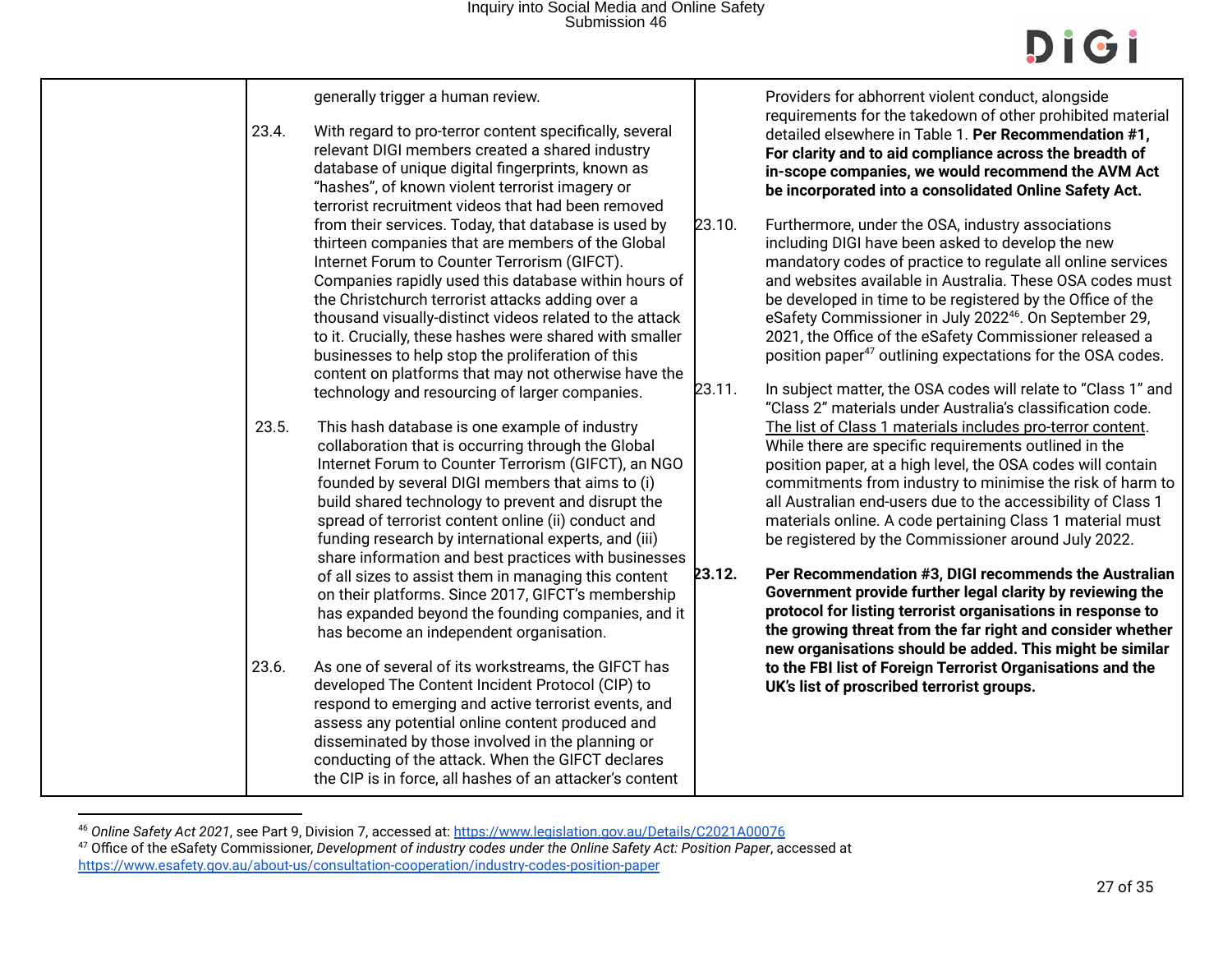|     |                                             |                         | are shared among the GIFCT's members, and a<br>stream of communication is established between<br>them. The first CIP was activated on October 9 2019,<br>following the shooting in Halle, Germany <sup>43</sup> . In the<br>wake of this shooting, the UN organisation Tech<br>Against Terrorism confirmed <sup>44</sup> that measures taken<br>by mainstream digital platforms resulted in a<br>reduction in the virality of the livestreamed footage<br>from Halle and observed that the footage was<br>proliferating in smaller, less moderated forums.                                                                                                                                                                                                                                                                                         |                                  |                                                                                                                                                                                                                                                                                                                                                                                                                                                                                                                                                                                                                                                                                                                                                                                                                                                          |
|-----|---------------------------------------------|-------------------------|----------------------------------------------------------------------------------------------------------------------------------------------------------------------------------------------------------------------------------------------------------------------------------------------------------------------------------------------------------------------------------------------------------------------------------------------------------------------------------------------------------------------------------------------------------------------------------------------------------------------------------------------------------------------------------------------------------------------------------------------------------------------------------------------------------------------------------------------------|----------------------------------|----------------------------------------------------------------------------------------------------------------------------------------------------------------------------------------------------------------------------------------------------------------------------------------------------------------------------------------------------------------------------------------------------------------------------------------------------------------------------------------------------------------------------------------------------------------------------------------------------------------------------------------------------------------------------------------------------------------------------------------------------------------------------------------------------------------------------------------------------------|
| 24. | Child sexual<br>abuse<br>material<br>(CSAM) | 24.1.<br>24.2.<br>24.3. | DIGI members have zero tolerance for CSAM. They<br>have strict policies against child exploitation and the<br>sexualisation of children. These policies are enforced<br>through human review teams who undergo extensive<br>training on the appropriate protocols for the handling<br>of CSAM material, often with machine learning and<br>other technology that surfaces content for review.<br>When CSAM is detected it is removed and reported,<br>DIGI members report to the National Center for<br>Missing & Exploited Children (NCMEC) in the United<br>States which refers cases to law enforcement all<br>around the world, including in Australia. They also<br>directly cooperate with Australian law enforcement<br>operations.<br>Relevant DIGI members are active in several<br>coalitions, such as the Technology Coalition, the ICT | 24.5.<br>24.6.<br>24.7.<br>24.8. | The Online Content Scheme (Schedules 5 and 7 of the<br>Broadcasting Services Act 1992) enables the eSafety<br>Commissioner to investigate and take action on<br>complaints about prohibited online content such as child<br>sexual abuse material (CSAM).<br>The EOSA and the OSA include a removal scheme for child<br>sexual exploitation material. The Commissioner can direct<br>a request for removal to the social media service, and the<br>service must remove the content within 24 hours.<br>The AVM Act, detailed above, covers CSAM depicting rape<br>or toruture, which has been the subject of 98% of notices<br>served under the Act <sup>48</sup> .<br>Furthermore, the OSA Codes (detailed earlier in this<br>submission and above in 23.10 and 23.11), relate to "Class<br>1" and "Class 2" materials under Australia's classification |
|     |                                             |                         | Coalition, the WeProtect Global Alliance, and INHOPE<br>and the Fair Play Alliance, that bring companies and<br>NGOs together to develop solutions that disrupt the<br>exchange of child sexual abuse materials online and<br>prevent the sexual exploitation of children.                                                                                                                                                                                                                                                                                                                                                                                                                                                                                                                                                                         | 24.9.                            | code. The list of Class 1 materials includes CSAM, and the<br>code pertaining to Class 1 material must be registered by<br>the Commissioner around July 2022.<br>The draft BOSE, which when finalised will come into force<br>with the OSA on January 23 2022, contains a specific<br>expectation in Section 8 that service providers that use                                                                                                                                                                                                                                                                                                                                                                                                                                                                                                           |

 $^{43}$  Global Internet Forum to Counter Terrorism (GIFCT) website, accessed at  $\frac{\text{https://gifct.org/about/}{\text{https://gifct.org/about/}{\text{?}}}\$ 

 $^{44}$  Tech Against Terrorism (2019), "Analysis: What can we learn from the online response to the Halle terrorist attack?", accessed at

https://www.techagainstterrorism.org/2019/10/15/analysis-what-can-we-learn-from-the-online-response-to-the-halle-terrorist-attack/

<sup>48</sup> Parliamentary Joint Committee on Law Enforcement, *Criminal Code Amendment (Sharing of Abhorrent Violent Material) Act 2019*, report released December 2021, accessed via CCH political alerts.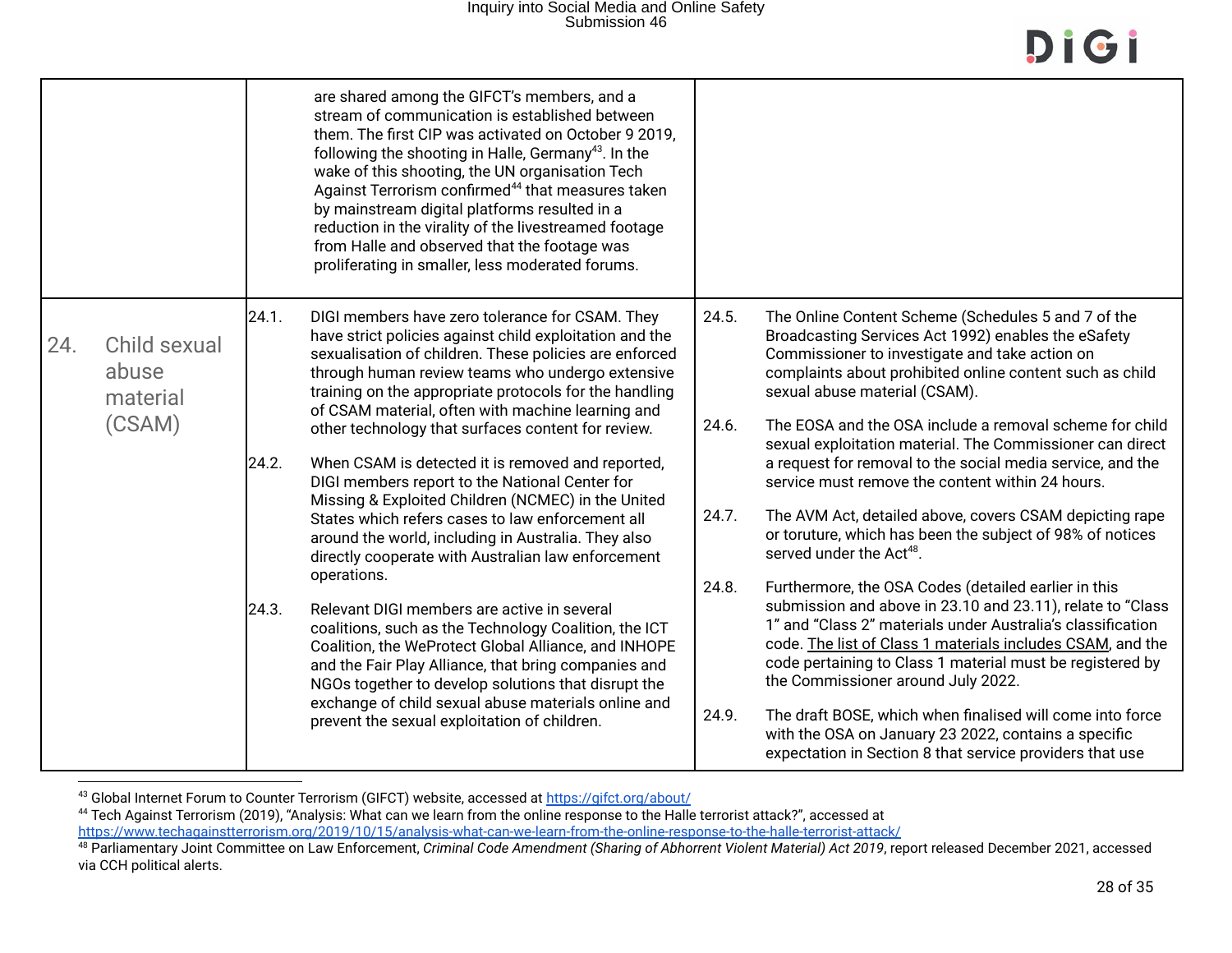|     |                                                                                   | 24.4.                            | Relevant DIGI members deploy industry-developed<br>and licensed technological tools such as Photo DNA<br>(developed by Microsoft to identify known CSAM in<br>still images) and CSAI Match (developed by YouTube<br>to detect known video-based CSAM).                                                                                                                                                                                                                                                                                                                                                                                                                                                   |                | encryption with their services will implement processes to<br>detect and address material or activity on the service that<br>is or may be unlawful or harmful. This implies that<br>providers of encrypted services have special obligations to<br>go further in scrutinising users' online interactions than<br>providers of services that are more public.                                                                                                                                                                                                                                                                                                                                                                                                                                                                                                                                                            |
|-----|-----------------------------------------------------------------------------------|----------------------------------|----------------------------------------------------------------------------------------------------------------------------------------------------------------------------------------------------------------------------------------------------------------------------------------------------------------------------------------------------------------------------------------------------------------------------------------------------------------------------------------------------------------------------------------------------------------------------------------------------------------------------------------------------------------------------------------------------------|----------------|-------------------------------------------------------------------------------------------------------------------------------------------------------------------------------------------------------------------------------------------------------------------------------------------------------------------------------------------------------------------------------------------------------------------------------------------------------------------------------------------------------------------------------------------------------------------------------------------------------------------------------------------------------------------------------------------------------------------------------------------------------------------------------------------------------------------------------------------------------------------------------------------------------------------------|
| 25. | Non-consens<br>ual sharing of<br>intimate<br>imagery                              | 25.1.<br>25.2.<br>25.3.<br>25.4. | DIGI members have strict policies that do not allow<br>the sharing of non-consensual intimate images, and<br>work to rapidly remove these.<br>These policies form part of broader policies to<br>remove content that promotes sexual violence, sexual<br>assault or sexual exploitation.<br>As with other policy areas described above, these<br>policies are enforced through a combination of<br>human review, proactive machine learning technology<br>and enforcement teams.<br>Some platforms have also introduced preventative<br>measures that use image hashing technology to<br>prevent the spread of known image-based abuse<br>images, in order to prevent the reliance on user<br>reporting. | 25.5.<br>25.6. | The OSA, which will come into force on January 23, 2022,<br>includes a removal scheme where people who are the<br>victims of the sharing of non-consensual intimate images<br>may complain to the Commissioner if online service<br>providers have failed to act on reports to them. The Office<br>can direct a request for removal to the social media<br>service, and the service must remove the content within 24<br>hours.<br>The draft Basic Online Safety Expectations (BOSE), when<br>finalised, will come into effect with the OSA on January 23<br>and apply to all social media services, messaging services<br>and websites. A core expectation of the BOSE is that a<br>provider of a service must take reasonable steps to<br>minimise the extent to which non-consensual intimate<br>images are available, and to make reports about the<br>provider's related activities available to the Commissioner. |
| 26. | Minors'<br>access to<br>pornography<br>and other<br>age-inapprop<br>riate content | 26.1.<br>26.2.                   | All members have strict content policies in relation to<br>pornographic content. On social media and content<br>platforms, there are policies in their community<br>guidelines restricting nudity, pornography and<br>sexually explicit content. On search engines, sexual<br>and violent terms are removed from auto-complete<br>and pornography is demoted in search results unless<br>the user is clearly searching for it. These policies are<br>enforced through a combination of human<br>moderation and machine learning that detects high<br>numbers of flesh coloured pixels.<br>These policies are also reflected in members'<br>advertising policies. For example, Google Search does         | 26.5.          | The forthcoming OSA codes, to be registered by the Office<br>of the eSafety Commissioner in 2022, are expected to<br>cover in scope the tools available to parents to manage<br>and oversee their children's experiences online. DIGI and<br>the Communications Alliance, supported by a steering<br>group of other industry associations, are developing the<br>new mandatory codes of practice to regulate all online<br>services and websites available in Australia, which will be<br>registered by the Office of the eSafety Commissioner in<br>2022. In subject matter, the codes will relate to "Class 1"<br>and "Class 2" materials under Australia's classification<br>code.                                                                                                                                                                                                                                   |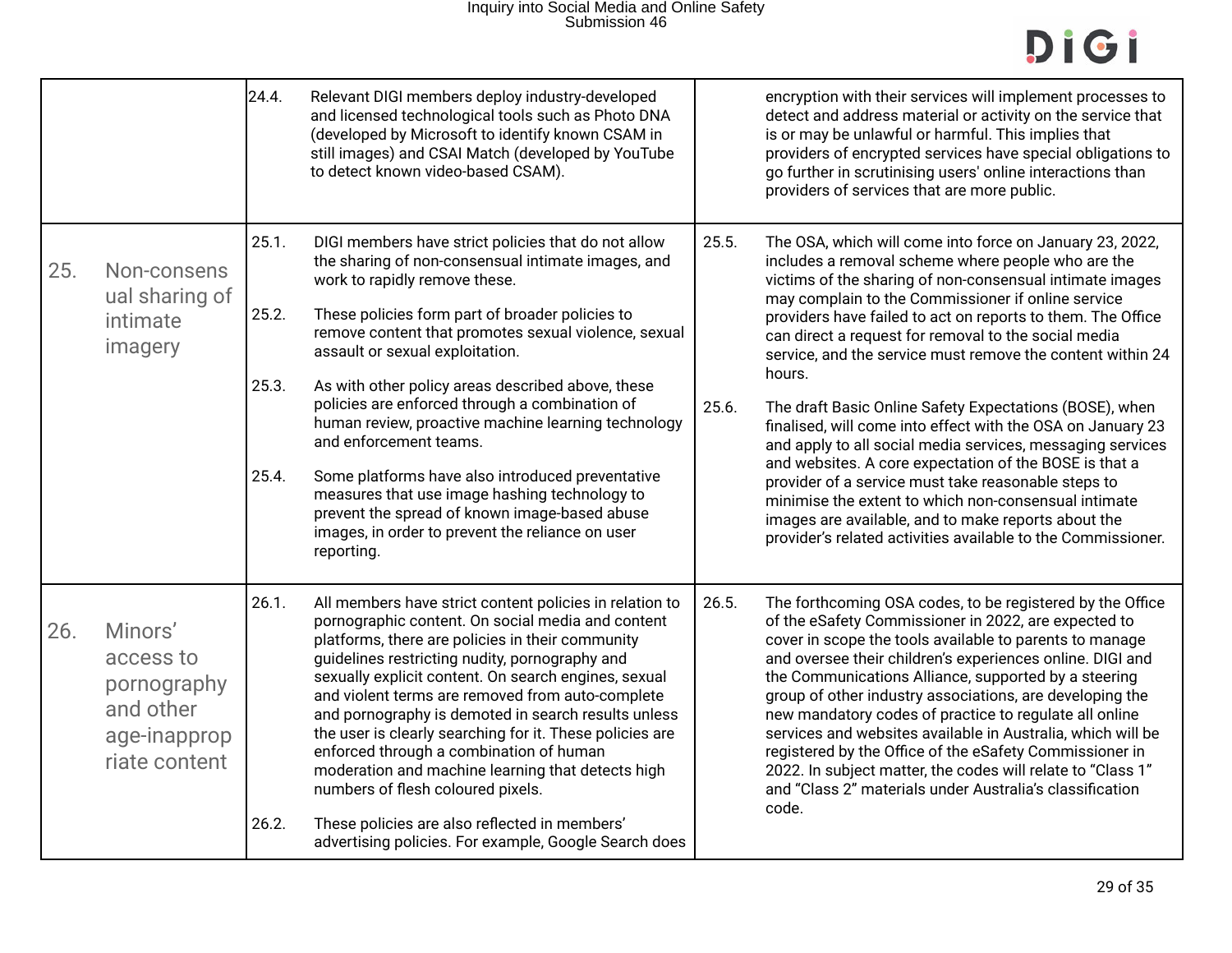|                                                                                                                                                                                                                                                                                                                                                                                                                                                                                                                                                                                                                                                                                                                                                                                           | not allow hyperlinks that drive traffic to commercial<br>pornography sites, nor does it allow pornography ads<br>to be placed within its search engine, nor does it run<br>Google ads against pornographic websites. On social<br>media and content platforms, all members have strict<br>controls on pornography, adult products and services,<br>and nudity.                                                                                                                                                                                                                                                                                                                                                                              | 26.6.                                                                                                                                                                                                                                 | Class 2 materials include other online pornography, X18+<br>and R18+ content, and material which includes high-impact<br>sex, nudity, violence, drug use, language and themes;<br>'Themes' includes social Issues such as crime, suicide, drug<br>and alcohol dependency, death, serious illness, family<br>breakdown and racism. The OSA Codes will contain<br>commitments from industry to minimise the risk of harm to<br>Australian minors due to the accessibility of Class 2                                                                                                                                                                                           |
|-------------------------------------------------------------------------------------------------------------------------------------------------------------------------------------------------------------------------------------------------------------------------------------------------------------------------------------------------------------------------------------------------------------------------------------------------------------------------------------------------------------------------------------------------------------------------------------------------------------------------------------------------------------------------------------------------------------------------------------------------------------------------------------------|---------------------------------------------------------------------------------------------------------------------------------------------------------------------------------------------------------------------------------------------------------------------------------------------------------------------------------------------------------------------------------------------------------------------------------------------------------------------------------------------------------------------------------------------------------------------------------------------------------------------------------------------------------------------------------------------------------------------------------------------|---------------------------------------------------------------------------------------------------------------------------------------------------------------------------------------------------------------------------------------|------------------------------------------------------------------------------------------------------------------------------------------------------------------------------------------------------------------------------------------------------------------------------------------------------------------------------------------------------------------------------------------------------------------------------------------------------------------------------------------------------------------------------------------------------------------------------------------------------------------------------------------------------------------------------|
| 26.3.                                                                                                                                                                                                                                                                                                                                                                                                                                                                                                                                                                                                                                                                                                                                                                                     | Relevant members set age restrictions on their<br>user-generated content platforms and many other<br>products to limit and discourage the use of services<br>by underage users, ranging from under 13 to 18 as<br>appropriate to the service. When a notice or express<br>admission that a user is underage is received, it will<br>be investigated and accounts will be suspended<br>accordingly. Some services will also take steps to<br>prevent users lying about their age to access an<br>account after it has been denied, by placing a<br>persistent cookie on the device to prevent the child<br>from attempting to circumvent the age restriction or<br>by using artificial intelligence to understand the true<br>age of a user. | 26.7.<br>26.8.                                                                                                                                                                                                                        | materials online.<br>Additionally, when the OSA enters into force on January 23,<br>2022, it will be accompanied by a new Restricted Access<br>System (RAS) which requires that social media services,<br>messaging services and websites limit access to certain<br>age-inappropriate material through the implementation of<br>an access control system. This will replace the 2014<br>Restricted Access System declaration <sup>49</sup> .<br>In addition, the Office of the eSafety Commissioner is<br>currently conducing a roadmap on age verification (AV<br>Roadmap) - that was a result from Government's<br>parliamentary inquiry into age verification for online |
| 26.4.<br>Relevant DIGI members have extensive programs in<br>place to protect young people on their services. At the<br>service provider level, they provide applications to<br>enable family sharing and limitations on minors'<br>devices, that include controlling their privacy settings,<br>filtering, screen time limits and other features<br>designed to safeguard minors' privacy and<br>experiences online. At the search engine level, they<br>filter ads containing or promoting nudity, sexually<br>suggestive content, adult entertainment and other<br>services from appearing within search results. At the<br>app distribution level, restricted profiles can be<br>established where more mature content can be<br>filtered out of the app store. At the browser level, |                                                                                                                                                                                                                                                                                                                                                                                                                                                                                                                                                                                                                                                                                                                                             | wagering and online pornography. DIGI has engaged in<br>consultations for the AV roadmap, and we understand that<br>consultations are continuing and that the AV roadmap will<br>be presented to the Government in 2022 <sup>50</sup> |                                                                                                                                                                                                                                                                                                                                                                                                                                                                                                                                                                                                                                                                              |

<sup>50</sup> Office of the eSafety Commissioner (16/8/21), *Consultations begin on age verification roadmap*, accessed at https://www.esafety.gov.au/newsroom/media-releases/consultations-begin-on-age-verification-roadmap <sup>49</sup> Office of the eSafety Commissioner (2021), *Restricted Access System Declaration Online Safety Act 2021 Discussion Paper August 2021*, accessed at https://www.esafety.gov.au/sites/default/files/2021-08/OSA%20-%20Restricted%20Access%20System%20discussion%20paper 0.pdf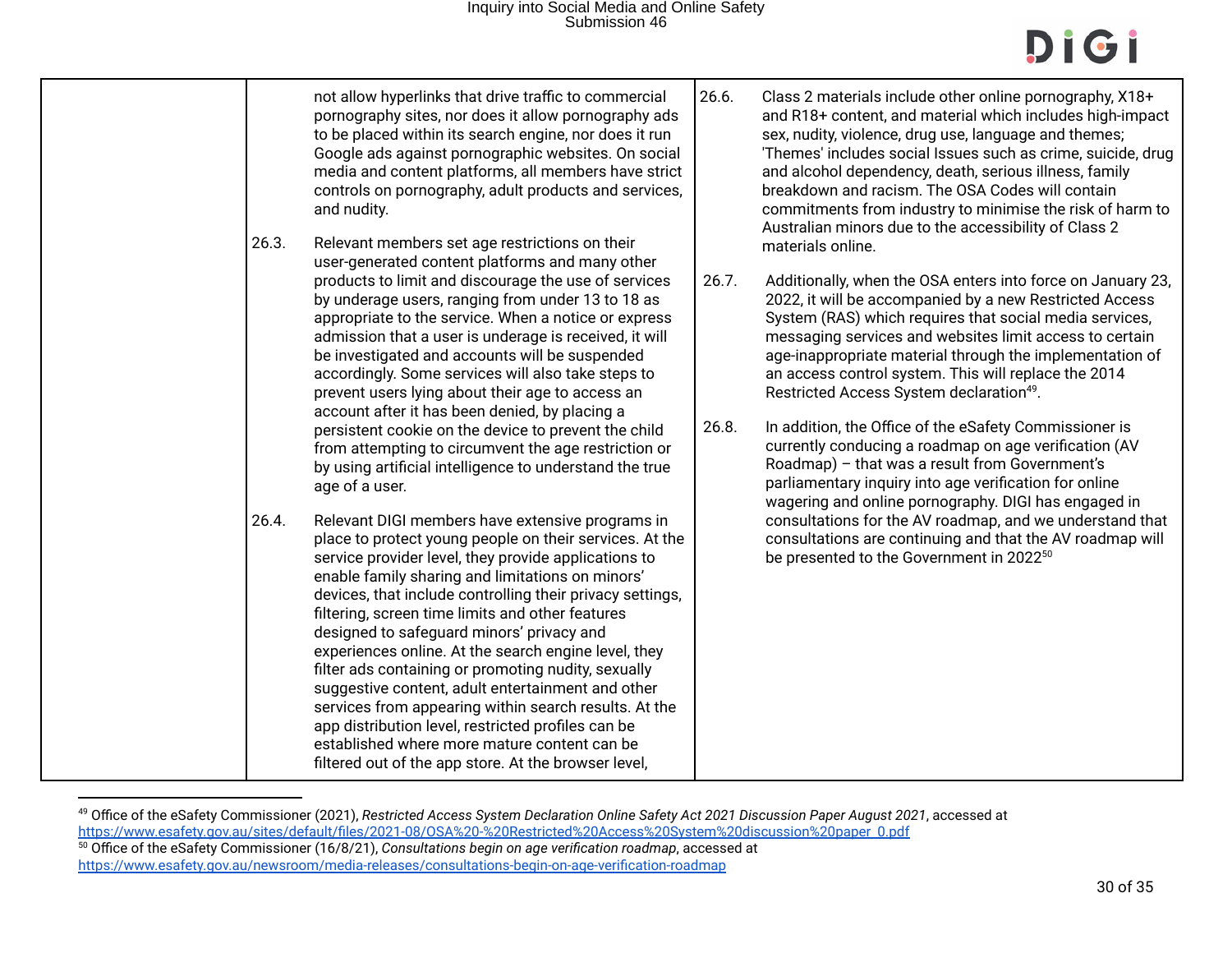|     |                                                                                  |                         | parents can create restricted profiles for minors that<br>allow parents to block and approve sites viewed, and<br>where "safe search" is on by default in such accounts.<br>At the platform level, there are similar "safe search"<br>settings that hide sensitive content and remove<br>blocked and muted accounts. There are also default<br>privacy settings for minors, and additional safety<br>measures for users in this category, including<br>restrictions aimed at inappropriate interactions and<br>CSAM material, as well as advertising restrictions.                                                                                                                                                                                                        |                |                                                                                                                                                                                                                                                                                                                                                                                                                                                                                                                                                               |
|-----|----------------------------------------------------------------------------------|-------------------------|---------------------------------------------------------------------------------------------------------------------------------------------------------------------------------------------------------------------------------------------------------------------------------------------------------------------------------------------------------------------------------------------------------------------------------------------------------------------------------------------------------------------------------------------------------------------------------------------------------------------------------------------------------------------------------------------------------------------------------------------------------------------------|----------------|---------------------------------------------------------------------------------------------------------------------------------------------------------------------------------------------------------------------------------------------------------------------------------------------------------------------------------------------------------------------------------------------------------------------------------------------------------------------------------------------------------------------------------------------------------------|
| 27. | Advocacy of<br>suicide and<br>self-harm                                          | 27.1.<br>27.2.<br>27.3. | All relevant DIGI members have policies prohibiting<br>the advocacy of suicide and other self-harm. These<br>policies extend beyond the rapid removal of such<br>content, but aim to provide those at risk with links to<br>services that may assist them. For example, searches<br>relating to suicide on platforms link to Lifeline and<br>other relevant support organisations. Flags for<br>suicide and self injury are escalated and addressed<br>with urgency.<br>Relevant larger platforms partner with mental health<br>organisations in Australia to produce or promote a<br>range of training and other support resources.<br>Such policies and partnerships also extend to<br>material that glorify eating disorders such as anorexia<br>nervosa, and bulimia. | 27.4.<br>27.5. | Australia was the first country to criminalise pro-suicide<br>websites in 2006 through the Criminal Code Amendment<br>(Suicide Related Material Offences) Act 2005.<br>It is possible that the aforementioned OSA codes to be<br>registered in 2022 pertaining to Class 2 content cover such<br>content in scope. As noted, Class 2 content has been<br>defined as including "themes" that include "social Issues<br>such as crime, suicide, drug and alcohol dependency,<br>death, serious illness, family breakdown and racism."                            |
| 28. | Advertising<br>of illegal and<br>potentially<br>harmful<br>goods and<br>services | 28.1.<br>28.2.          | Relevant DIGI members have broad-ranging<br>advertising policies that prohibit or restrict a long list<br>of illegal and potentially harmful goods and services.<br>These policies are adapted to jurisdictions including<br>Australian law. These policies include, but are not<br>limited to, topic areas such as online wagering, adult<br>goods and services, alcohol and tobacco sales.<br>These policies include the prohibition of deceptive,<br>misleading, or harmful business propositions,<br>including restrictions on misleading, false, or                                                                                                                                                                                                                  | 28.7.<br>28.8. | Australian Consumer Law applies to digital platforms, and<br>has prohibitions on false and misleading content, unfair<br>contract terms and provisions relating to consumer<br>guarantees, product safety. This law is administered by the<br>ACCC and and the State and Territory consumer protection<br>agencies.<br>In relation to online gambling, the ACMA administers the<br>Broadcasting Services (Online Content Service Provider<br>Rules) 2018 (the Rules). The Rules apply to online content<br>service providers who provide gambling promotional |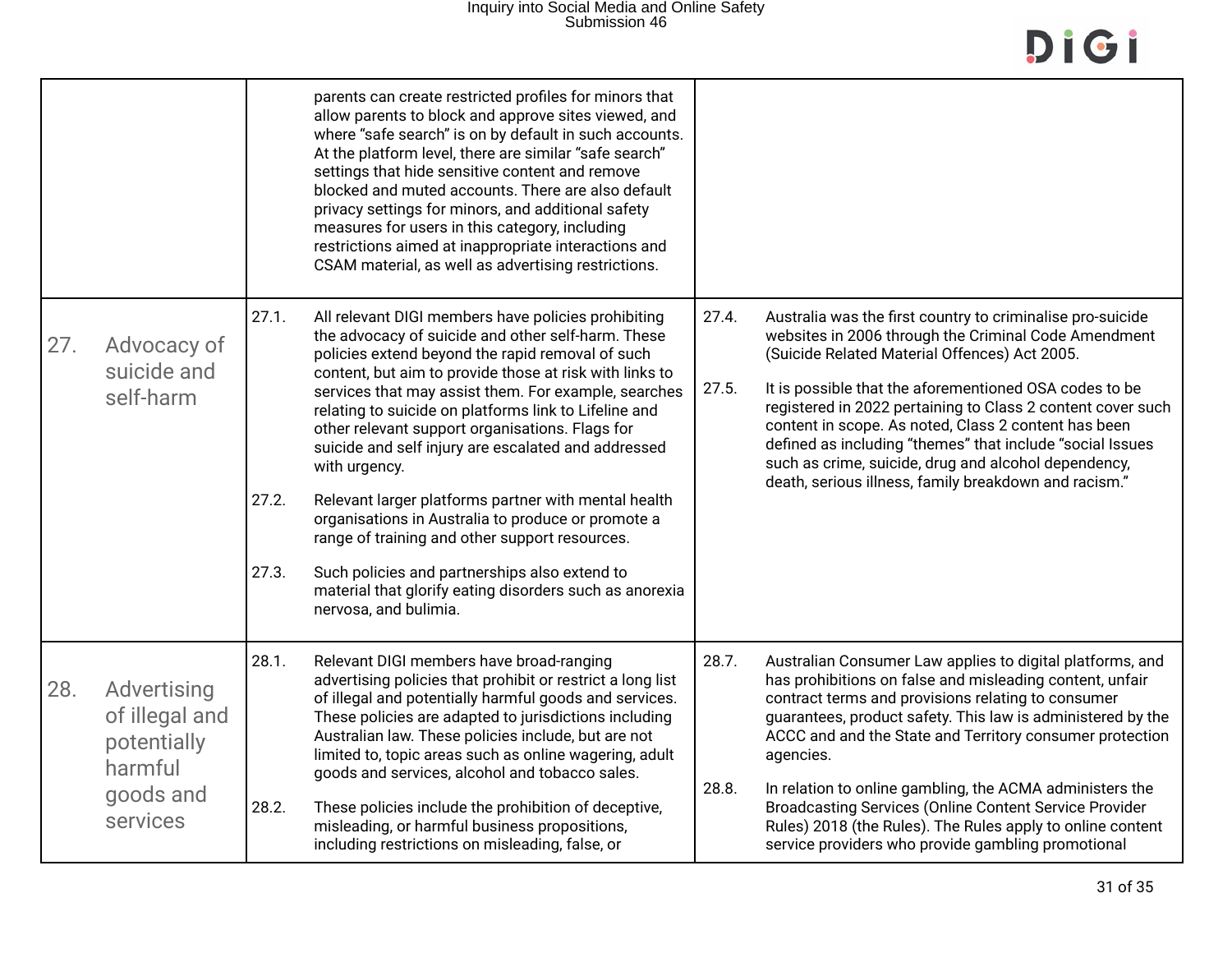|     |                    |       | unsubstantiated claims during the promotion of a<br>product or service.                                                                                                                                                |       | content on online content services in conjunction with live<br>coverage of a sporting event.                                                                                                                                                                                                                                                           |
|-----|--------------------|-------|------------------------------------------------------------------------------------------------------------------------------------------------------------------------------------------------------------------------|-------|--------------------------------------------------------------------------------------------------------------------------------------------------------------------------------------------------------------------------------------------------------------------------------------------------------------------------------------------------------|
|     |                    | 28.3. | They also have varying restrictions on political<br>advertising, and work with Federal, State and Territory<br>electoral offices to prevent electoral interference, as<br>well as more traditional electoral offences. | 28.9. | There are state and federal electoral laws that apply to<br>digital content. As noted, DIGI has been working with<br>representatives from the Electoral Council of Australia and<br>New Zealand (ECANZ) on escalation processes with                                                                                                                   |
|     |                    | 28.4. | Furthermore, there are restrictions on discrimination<br>in the targeting of advertising to prevent discriminate<br>against legally protected categories of customers.                                                 |       | platforms for the upcoming federal election.                                                                                                                                                                                                                                                                                                           |
|     |                    | 28.5. | Members work hard to ensure that age-regulated<br>advertising content, such as those for alcohol, are not<br>served to minors.                                                                                         |       |                                                                                                                                                                                                                                                                                                                                                        |
|     |                    | 28.6. | Advertising requires pre-registration and is reviewed<br>and approved before publishing, and non-compliant<br>ads may be disproved or removed, and repeat<br>offender accounts may be suspended.                       |       |                                                                                                                                                                                                                                                                                                                                                        |
| 29. | Scams, spam<br>and | 29.1. | As well as the restrictions on advertising content,<br>relevant members also have restrictions on organic<br>as well as paid content in relation to scams, spam,<br>fraud and other deceptive conduct. This includes   |       | 29.3.<br>As noted in 12.7, Australian Consumer Law applies<br>to digital platforms, and has prohibitions on false<br>and misleading content                                                                                                                                                                                                            |
|     | deceptive          |       | phishing, impersonation and misrepresentation.                                                                                                                                                                         |       | 29.4.<br>The Australian Competition and Consumer<br>Commission (ACCC)'s Scamwatch program enables                                                                                                                                                                                                                                                      |
|     | conduct            | 29.2. | All of the measures outlined above from 2.1 to 2.4<br>(policies, tools, enforcement teams and technology)<br>apply to the approach to scams, spam and deceptive<br>conduct.                                            |       | consumers to complaint to the ACCC that take<br>action where appropriate, including working with<br>industry. Scamwatch provides information to<br>consumers and small businesses about how to<br>recognise, avoid and report scams. State and<br>Territory consumer protection agencies also have<br>reporting and educative functions. <sup>51</sup> |

<sup>&</sup>lt;sup>51</sup> NSW Fair Trading, "Scams and cybercrime", accessed at https://www.fairtrading.nsw.gov.au/buying-products-and-services/scams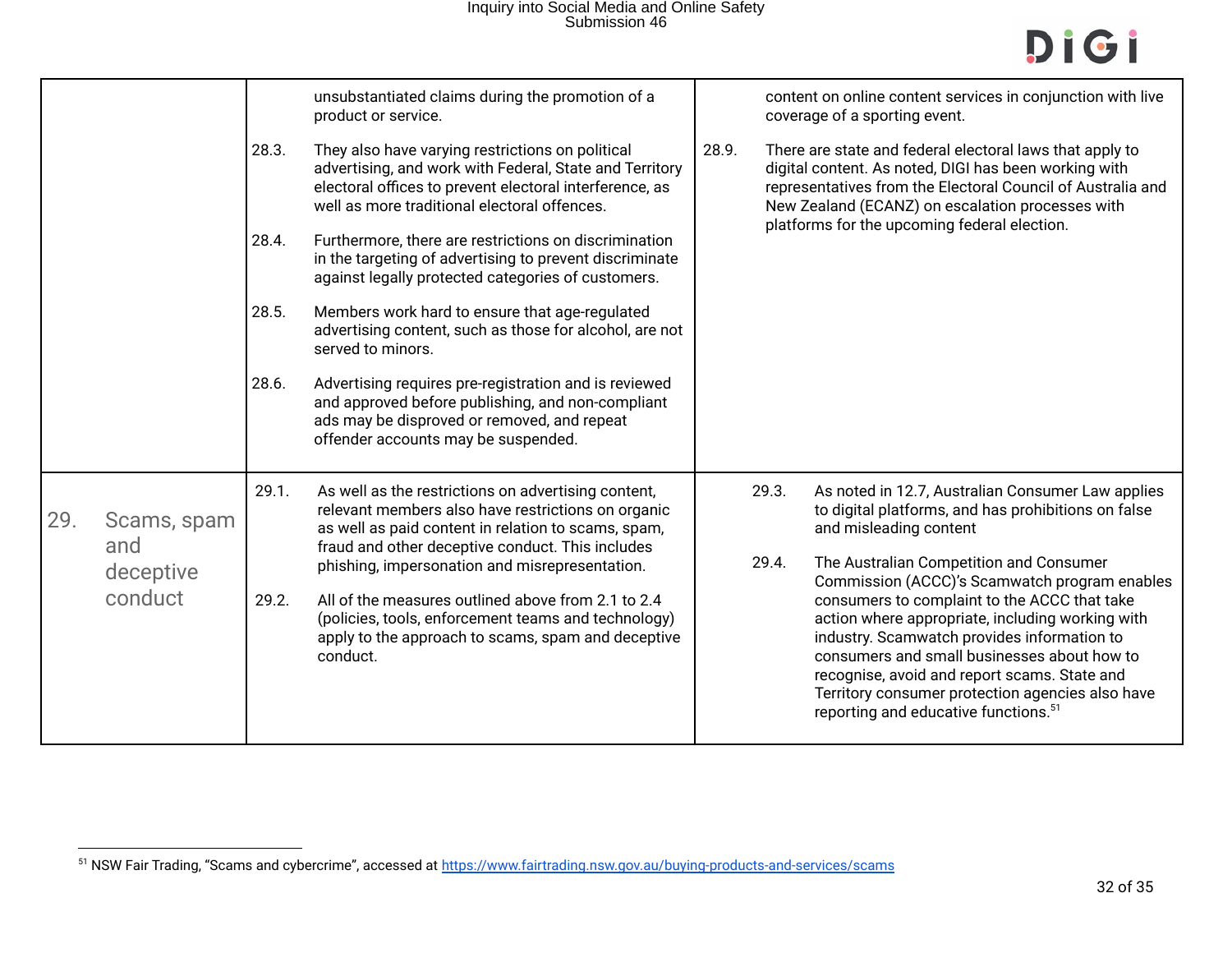| 30.<br>Privacy<br>intrusion,<br>hacking &<br>threats to<br>cyber<br>security | 30.1.<br>30.2.<br>30.3.<br>30.4. | DIGI's members have made and continue to make<br>extensive investments in the privacy and safety of<br>their users. At a high level, that work extends far<br>beyond the provision of privacy policies, and includes<br>notifications and privacy communication. Many<br>provide privacy tools to provide people with<br>transparency, choices and control about how their<br>data is used. They have dedicated teams focused on<br>privacy and cross-functional review processes for<br>new products to ensure "privacy-by-design" before<br>they are released.<br>Where applicable, they apply the strictest default<br>privacy settings for minors; for example, ensuring that<br>location-sharing is always off by default.<br>DIGI members all allow their users to destroy,<br>de-identify, access and correct their personal<br>information in accordance with the Australian Privacy<br>Act 1988 and where relevant they apply the European<br>Union's General Data Protection Regulation (GDPR)<br>requirements in this area.<br>Their work in privacy is complemented by extensive<br>investments in the cyber security of their users, which<br>often includes the use of end-to-end encryption. | 30.5.<br>30.6.<br>30.7. | The Privacy Act and the Australian Privacy Principles apply<br>to digital platforms, and DIGI welcomes the current review<br>of these being led by the Attorney General's Department. We<br>see this review as an important opportunity to standardise<br>privacy protections in a digitising economy, and to ensure<br>consumers have a baseline expectation of control and<br>choice when it comes to their privacy.<br>Additionally, the Government has released for consultation<br>an exposure draft of the Privacy Legislation Amendment<br>(Enhancing Online Privacy and Other Measures) Bill 2021<br>(OPB). The OPB applies to social media services, large<br>online platforms and data brokerage services. DIGI fully<br>supports the intention of the Bill to protect the privacy of<br>minors online. Per Recommendation #5, we believe that<br>specific privacy protections for minors should be<br>expanded upon within the Privacy Act through the<br>aforementioned Privacy Act Review to standardise these<br>protections economy wide. DIGI's primary concern with the<br>Bill relates to its proposals for age verification, explored in<br>Section 2 of this submission, which we believe carries<br>privacy and cyber security risks.<br>In relation to cyber security, the Department of Home<br>Affairs is currently advancing work on Australia's cyber<br>security regulations and incentives. It recently released<br>options by way of a discussion paper titled Strengthening<br>Australia's cyber security regulations and incentives. DIGI<br>has engaged with this reform process and looks forward to<br>continuing to engage in 2022. |
|------------------------------------------------------------------------------|----------------------------------|-------------------------------------------------------------------------------------------------------------------------------------------------------------------------------------------------------------------------------------------------------------------------------------------------------------------------------------------------------------------------------------------------------------------------------------------------------------------------------------------------------------------------------------------------------------------------------------------------------------------------------------------------------------------------------------------------------------------------------------------------------------------------------------------------------------------------------------------------------------------------------------------------------------------------------------------------------------------------------------------------------------------------------------------------------------------------------------------------------------------------------------------------------------------------------------------------------------|-------------------------|------------------------------------------------------------------------------------------------------------------------------------------------------------------------------------------------------------------------------------------------------------------------------------------------------------------------------------------------------------------------------------------------------------------------------------------------------------------------------------------------------------------------------------------------------------------------------------------------------------------------------------------------------------------------------------------------------------------------------------------------------------------------------------------------------------------------------------------------------------------------------------------------------------------------------------------------------------------------------------------------------------------------------------------------------------------------------------------------------------------------------------------------------------------------------------------------------------------------------------------------------------------------------------------------------------------------------------------------------------------------------------------------------------------------------------------------------------------------------------------------------------------------------------------------------------------------------------------------------------------------------------------------------------------------|
|------------------------------------------------------------------------------|----------------------------------|-------------------------------------------------------------------------------------------------------------------------------------------------------------------------------------------------------------------------------------------------------------------------------------------------------------------------------------------------------------------------------------------------------------------------------------------------------------------------------------------------------------------------------------------------------------------------------------------------------------------------------------------------------------------------------------------------------------------------------------------------------------------------------------------------------------------------------------------------------------------------------------------------------------------------------------------------------------------------------------------------------------------------------------------------------------------------------------------------------------------------------------------------------------------------------------------------------------|-------------------------|------------------------------------------------------------------------------------------------------------------------------------------------------------------------------------------------------------------------------------------------------------------------------------------------------------------------------------------------------------------------------------------------------------------------------------------------------------------------------------------------------------------------------------------------------------------------------------------------------------------------------------------------------------------------------------------------------------------------------------------------------------------------------------------------------------------------------------------------------------------------------------------------------------------------------------------------------------------------------------------------------------------------------------------------------------------------------------------------------------------------------------------------------------------------------------------------------------------------------------------------------------------------------------------------------------------------------------------------------------------------------------------------------------------------------------------------------------------------------------------------------------------------------------------------------------------------------------------------------------------------------------------------------------------------|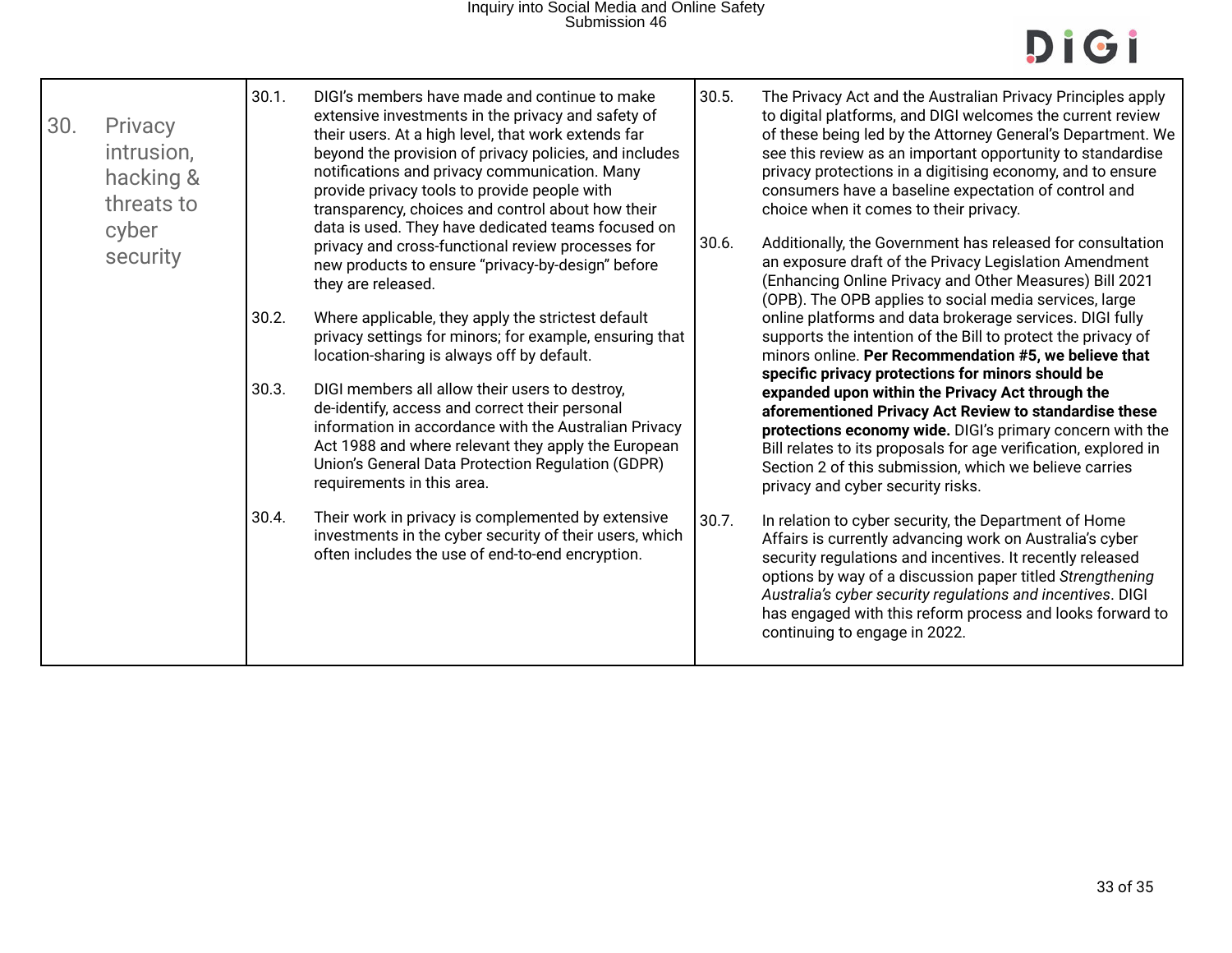

Submission 46

### 31. Shared challenges in addressing online harms

- 31.1. DIGI recognises that there are instances where more progress can be made. As mentioned, online safety and the management of online harms can never be a "set and forget" exercise. It requires continued and increasing investment through teams and technology, and research into emerging patterns of abuse and evolving community standards to inform continual iteration and improvement.
- 31.2. We have to place this dialogue in the context of the volume of content that is uploaded to digital platforms; for example, every minute, 500 hours of video are uploaded to YouTube and approximately 350 000 tweets are sent. While there is significant and increasing investment in online harm reduction, the scale of this challenge in a world where consumers expect to be able to instantaneously share content online cannot be underestimated.
- 31.3. In addition, there is the challenge of differing community expectations with regard to certain online harms which are compounded when applying policies at a large scale. For example, one of the biggest challenges that DIGI encountered in developing the ACPDM was there is no consensus as to what constitutes misinformation and disinformation – this is an area where academics, regulators, MPs and media all disagree. In discussions of this issue, terms such as "fake news" are used to attack opponents who hold different views. In light of differing views, DIGI focused its definition of disinformation and misinformation on that which crosses a threshold of harm. We recognise that for some people will consider this approach as impinging on freedom of expression, while others will believe that the definition does not go far enough to capture everything perceived as misinformation.
- 31.4. Each of the online harms summarised in Table 1 mirrors a distinct and complex social or economic policy issue that manifests online. While DIGI and its members invest in prevention efforts through their partnerships, media literacy and training programs, the majority of platform-responses to online harms are "downstream" in addressing the posting of that content online. DIGI believes in a holistic approach to online safety that also captures "upstream" behaviours that can mitigate online harm; this is why we are a proponent of multi-stakeholder approaches in relation to online harms that continue to ensure strong accountability and responsibility on the part of online platforms, while also situating platform-level responses in a wider context that identities other actors and organisations that have important, additional roles to play.
- 31.5. To illustrate the need for multi-stakeholder approaches, continuing with the example of misinformation, there is a complex interplay between traditional media and digital platforms on this challenge, as well as other stakeholders. Research by UTS and First Draft shows the hashtag "arson emergency" was propagated by 300 inauthentic social media accounts as disinformation about the cause of Australia's devastating summer of bushfires, but the claim was also published by news outlets<sup>52</sup>. Clear and accurate information from Governments is needed to build community understanding of issues

<sup>52</sup> UTS, *Discussion Paper on an Australian Voluntary Code of Practice for Disinformation* Prepared for DIGI by UTS Centre for Media Transition, accessed at https://digi.org.au/wp-content/uploads/2021/02/Discussion-Paper-ACPDM-FINAL-PDF-Updated-Feb-2021.pdf, p. 16.